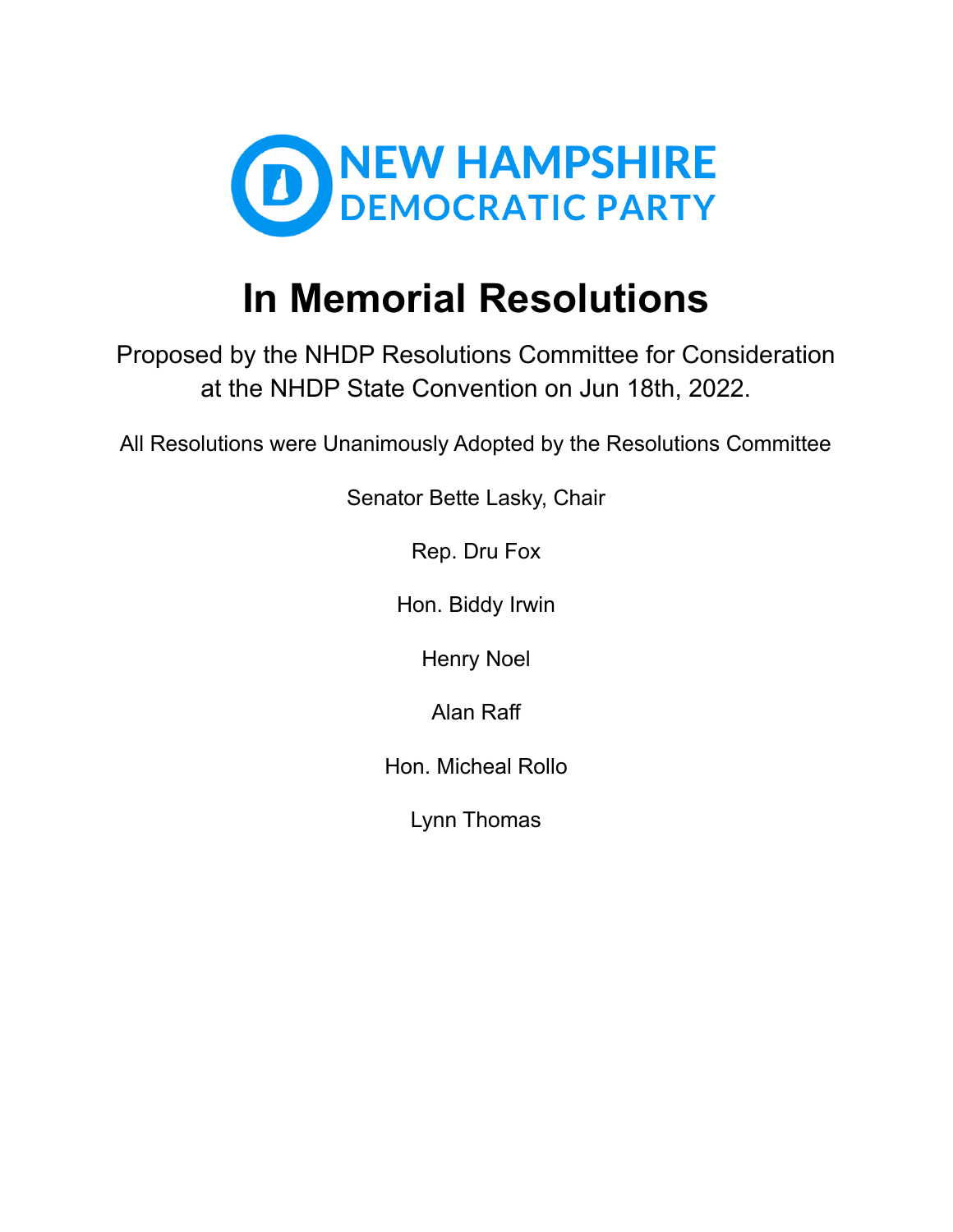#### **Topic: A Resolution Honoring the Honorable Edwina Elaine Ahearn**

Primary Sponsor: Hon. Michael Rollo, Secretary – Merrimack County Democratic Committee

Co-Sponsors: Hon. Caitlin Rollo, NH DP Treasurer

Date Submitted: May 6, 2022

Memorializing Elaine Ahern

#### **A Resolution related to the honoring of Edwina Elaine Ahearn, offered by Hon. Michael Rollo, for**

#### **consideration by the New Hampshire Democratic Party Convention on Saturday, June 18, 2022.**

WHEREAS, Edwina Elaine Ahearn passed away on September 28, 2021; and

WHEREAS, Edwina Elaine Ahearn was a member of the NH House of Representatives from Hampton Falls; and

WHEREAS, Edwina Elaine Ahearn in her capacity as a State Representative took on the powerful gun lobby to bring common sense legislation to protect Granite Staters; and

WHEREAS, Edwina Elaine Ahearn loved her community of Hampton Falls and in particular, her 1783 home, Pitlochry Farm; and

WHEREAS, Edwina Elaine Ahearn delighted in meeting many Presidential candidates, opening her home to strangers and friends who volunteered to canvas for Democratic candidates, and as well as for candidates to speak to supporters;

WHEREAS, Edwina Elaine Ahearn was a talented interior decorator and a gracious and gregarious host ;

THEREFORE BE IT RESOLVED, that the 2022 New Hampshire Democratic State

Convention hereby grant Edwina Elaine Ahearn the highest praise and accolades for her

dedication to the Democratic Party, her state, her community, and her commitment to public health and

social justice; and

BE IT FURTHER RESOLVED, that expressions of heartfelt sympathy be extended to

her family.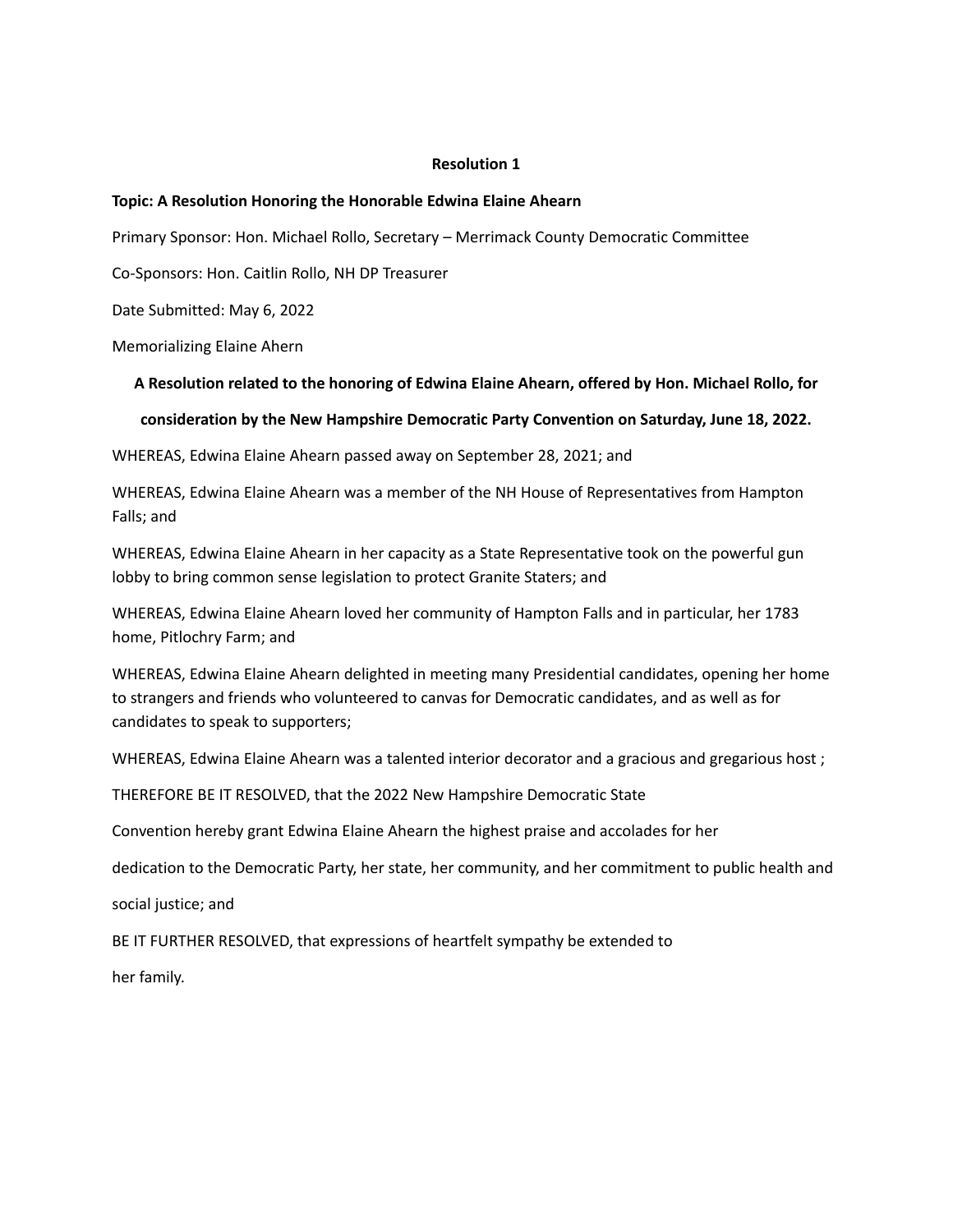## **Topic: A Resolution Honoring John Amrol, Jr.**

Primary Sponsor: Alan Raff on Behalf of the Resolutions Committee

Date Submitted: May 9, 2022

Memorializing John Amrol, Jr.

# **A Resolution related to the honoring of John Amrol, Jr., for consideration by the New Hampshire Democratic Party Convention on Saturday, June 18th, 2022.**

WHEREAS, John Amrol, Jr. passed away in December of 2021; and

WHEREAS, John Amrol, Jr. was a dedicated member of the New Hampshire Democratic Party; and

WHEREAS, John Amrol, Jr. worked for the State of New Hampshire, Department of Transportation, Highway Road Design for over forty years; and

WHEREAS, John Amrol, Jr. was a long-time member of the New Hampshire AFL-CIO, retiring as Executive Vice President; and

WHEREAS, John Amrol, Jr. served as President of the New Hampshire State Employees Association, SEIU Local 1984 from 1991 to 2000; and

WHEREAS, John Amrol, Jr. was a member of American Legion Post 21, for twenty-six years; and

THEREFORE BE IT RESOLVED, that the 2022 New Hampshire Democratic State Convention hereby grant John Amrol, Jr. the highest praise and accolades for his dedication to the Democratic Party, his brothers and sisters in organized labor, his faith, New Hampshire working families, and the Hooksett community; and

BE IT FURTHER RESOLVED THAT expressions of heartfelt sympathy be extended to the Amrol family.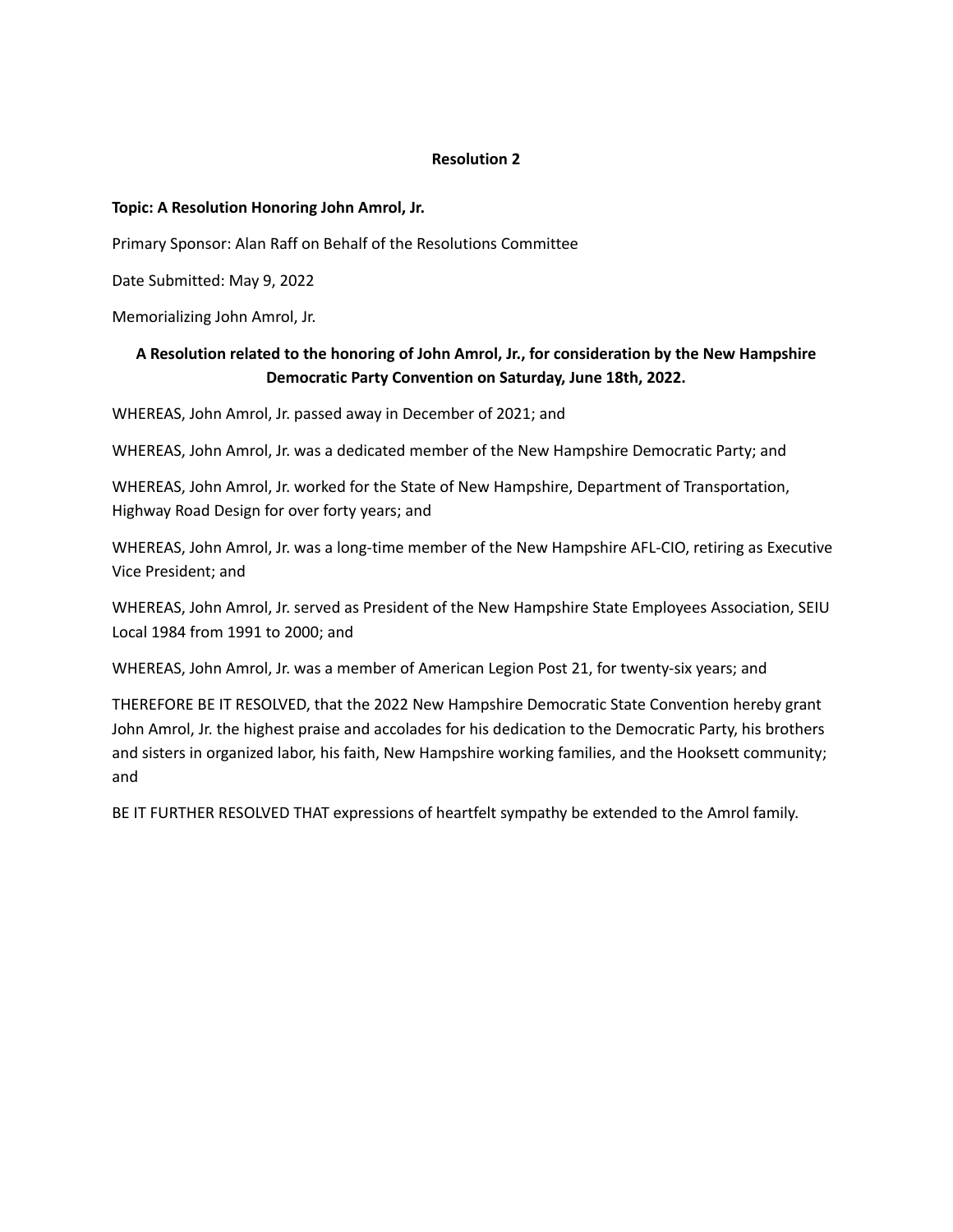# **Topic: A Resolution Honoring Carole Appel**

Primary Sponsor: Hon. Michael Rollo, Secretary – Merrimack County Democratic Committee

Co-Sponsors: Hon. Caitlin Rollo, NHDP Treasurer and former Chair, Strafford County Democratic Committee

Date Submitted: May 3, 2022

Memorializing Carole Appel

# **A Resolution related to the honoring of Carole Appel, offered by Hon. Michael Rollo, for**

# **consideration by the New Hampshire Democratic Party Convention on Saturday, June 18, 2022.**

WHEREAS, Carole Appel passed away on November 14, 2020; and

WHEREAS, Carole Appel was born in Philadelphia PA, and was educated at Temple University and the University of Michigan, before settling into an academic life; and

WHEREAS, Carole Appel met her future husband Kenneth Appel while both graduate students at Michigan, before settling into life at the University of Illinois; and

WHEREAS, Carole Appel spent twenty years as an editor at the University of Illinois Press, where she published books, managed academic journals and developed the Women's Studies program for the Press, and where she began her 60 year involvement with the Democratic Party; and

WHEREAS, Carole Appel In 1993, she and Kenneth retired from their University of Illinois jobs and moved to Dover, N.H., where Carole became the chair of the Strafford County Democrats, helping to recruit and support candidates for state and local office, and entirely reinvigorating the Strafford County Democratic Committee; and

WHEREAS, Carole Appel was actively involved in the campaigns of Democratic candidates for president, including Bill Clinton, Al Gore, John Kerry and Barack Obama: and

WHEREAS, Carole Appel was also active in the National Organization for Women and the NAACP;

THEREFORE BE IT RESOLVED, that the New Hampshire Democratic Party hereby grant Carole Appel the highest praise and accolades for her dedication to the Democratic Party, her state, her community, and her commitment to social justice; and

BE IT FURTHER RESOLVED THAT expressions of heartfelt sympathy be extended to

the Appel family.

# **Resolution 4**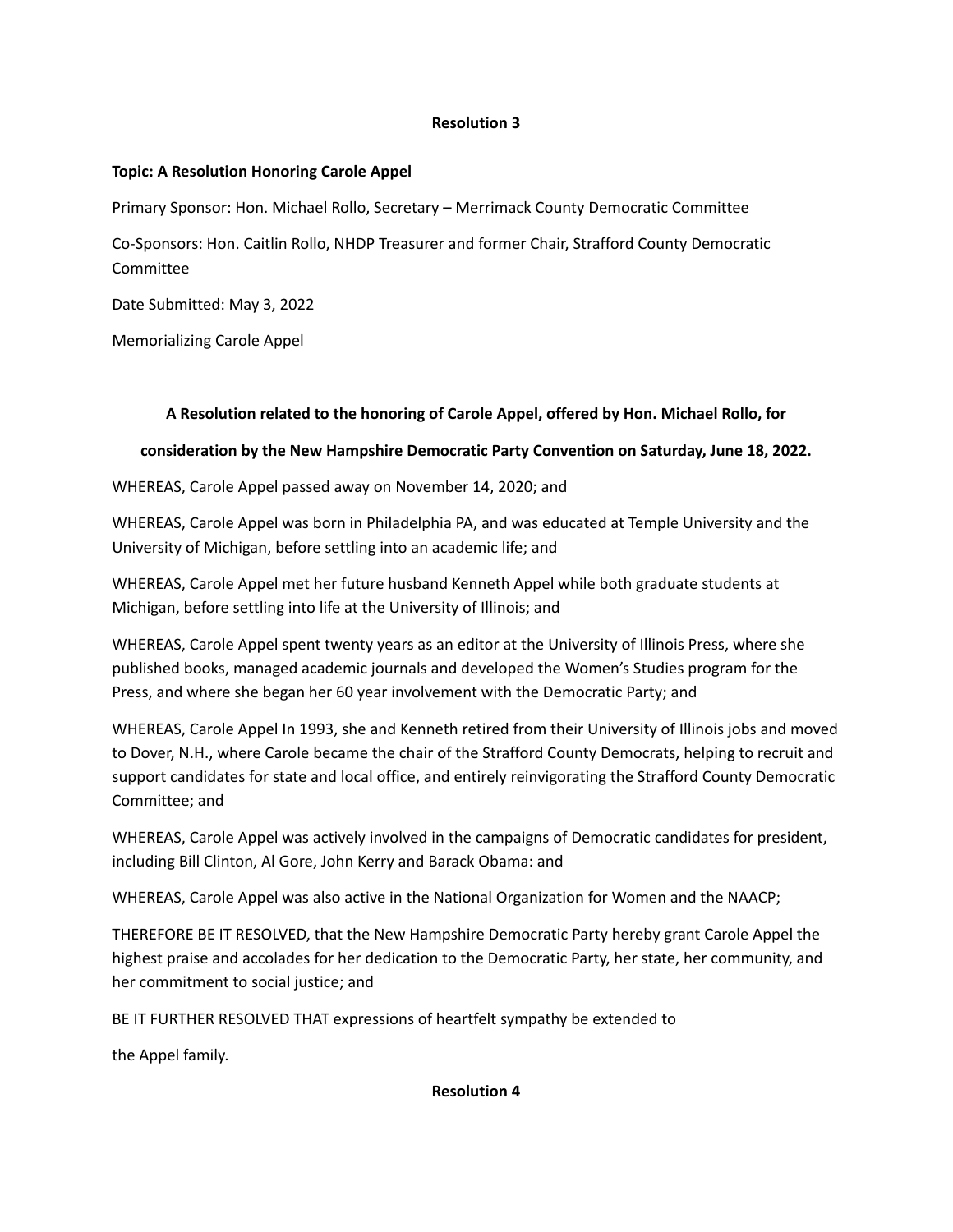## **Topic: A Resolution Honoring the Honorable Elizabeth Blanchard**

Primary Sponsor: Michael Rollo, Secretary – Merrimack County Democratic Committee

Date Submitted: May 6, 2022

Memorializing Elizabeth Blanchard

# **A Resolution related to the honoring of Elizabeth Blanchard, offered by Michael Rollo, for consideration by the New Hampshire Democratic Party Convention on Saturday, June 18, 2022.**

WHEREAS, Elizabeth Blanchard passed away on August 30, 2020; and

WHEREAS, Elizabeth Blanchard served her city of Concord as a State Representative from Penacook; and

WHEREAS, Elizabeth Blanchard in her capacity as a State Representative was also a staunch advocate for at-risk children; and

WHEREAS, Elizabeth Blanchard Penacook as a City Councilor and as a member of the Merrimack Valley School Board; and

WHEREAS, Elizabeth Blanchard served the people of Merrimack County as a County Commissioner; and

WHEREAS, Elizabeth Blanchard was a loving mother, grandmother, great-grandmother, and foster mother;

THEREFORE BE IT RESOLVED, that the New Hampshire Democratic Party hereby grant Elizabeth Blanchard the highest praise and accolades for her dedication to the Democratic Party, her state, her community, and her commitment to child welfare; and

BE IT FURTHER RESOLVED THAT expressions of heartfelt sympathy be extended to her family.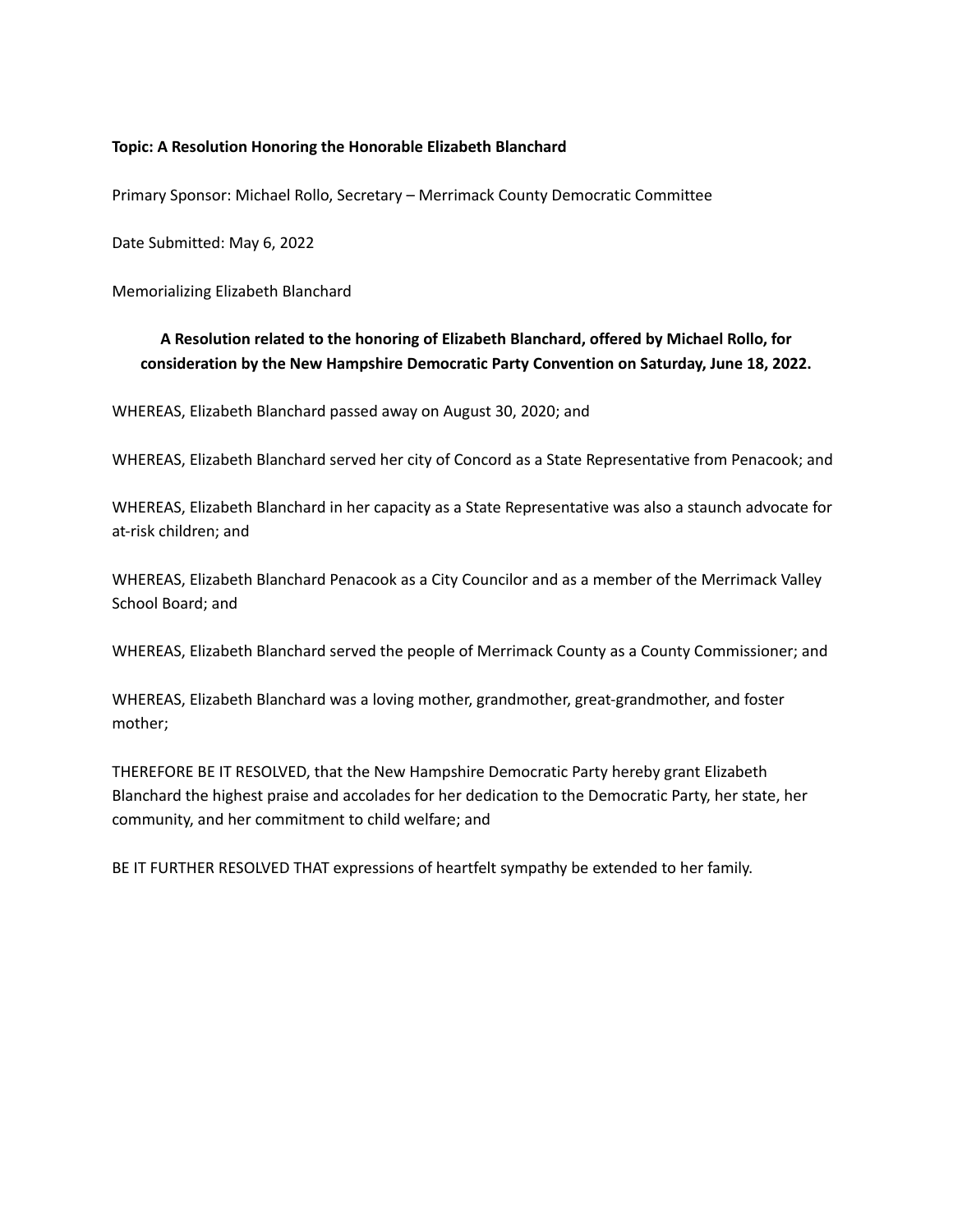## **Topic: A Resolution Honoring the Honorable Paula Bradley**

Primary Sponsor: Hon. Michael Rollo, Secretary – Merrimack County Democratic Committee

Co-Sponsors: Sen. Bette Lasky

Date Submitted: May 6, 2022

Memorializing Paula Bradley

# **A Resolution related to the honoring of the Honorable Paula Bradley, offered by Hon. Michael Rollo, for consideration by the New Hampshire Democratic Party Convention on Saturday, June 18, 2022.**

WHEREAS, Paula Bradley passed away on August 13, 2021; and

WHEREAS, Paula Bradley served her beloved Randolph and the city of Concord as a State Representative for four terms; and

WHEREAS, Paula Bradley was dedicated educator, teaching Spanish at the high school and collegiate level; and

WHEREAS, Paula Bradley was a professional staff member for Majority Leader Joe Lieberman of the Connecticut State Senate, remaining lifelong friends through his subsequent career in the U.S. Senate and his nomination in 2000 as Vice President; and

WHEREAS, Paula Bradley took immense pride in her election to the legislature and Democratic politics; and

WHEREAS, Paula Bradley and her husband Bill helped to make their adopted New Hampshire a better place for working families;

THEREFORE BE IT RESOLVED, that the 2022 New Hampshire Democratic StateConvention hereby grant Paula Bradley the highest praise and accolades for herdedication to the Democratic Party, her state, her community, and her commitment to public health and social justice; and

BE IT FURTHER RESOLVED THAT expressions of heartfelt sympathy be extended to her family.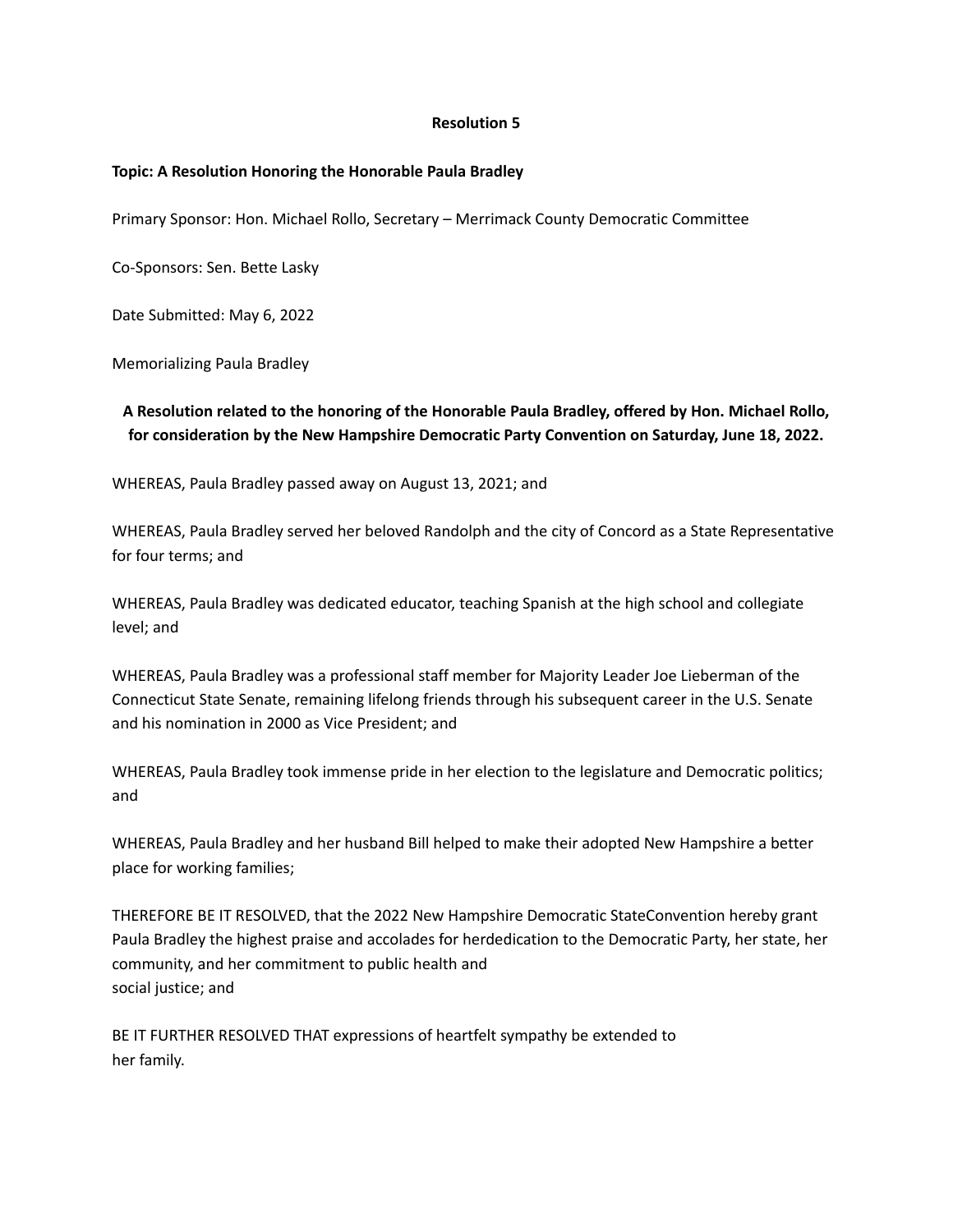## **Topic: A Resolution honoring Carol T. Burney**

Primary Sponsor: Hon. Raymond Buckley

Date Submitted: May 5, 2022

Memorializing Carol T. Burney

# **A Resolution related to the honoring of Carol T. Burney offered by the Hon. Raymond Buckley, for consideration by the New Hampshire Democratic Party Convention on June 18, 2022.**

WHEREAS, Carol T. Burney passed away December 13, 2021; and

WHEREAS, Carol T. Burney represented Concord in the state legislature for three terms; and

WHEREAS, Carol T. Burney was an active Democrat on the local, state and national level spending endless hours volunteering for the party and candidates, and

WHEREAS, Carol T. Burney dedicated her life to the education of children; and

WHEREAS Carol T. Burney taught in public schools for nearly 30 years, 25 years at the Merrimack Valley High School in Penacook, and d

WHEREAS, Carol T. Burney left two sons and two grandchildren, she will be remembered as a devoted and loving mother, sister, friend and colleague.

THEREFORE LET IT BE RESOLVED, that the New Hampshire Democratic State Convention hereby grant Carol T. Burney the highest praise and accolades for her dedication to the Democratic Party, her state, and his commitment to public service; and

BE IT FURTHER RESOLVED THAT expressions of heartfelt sympathy be extended to the Burney family.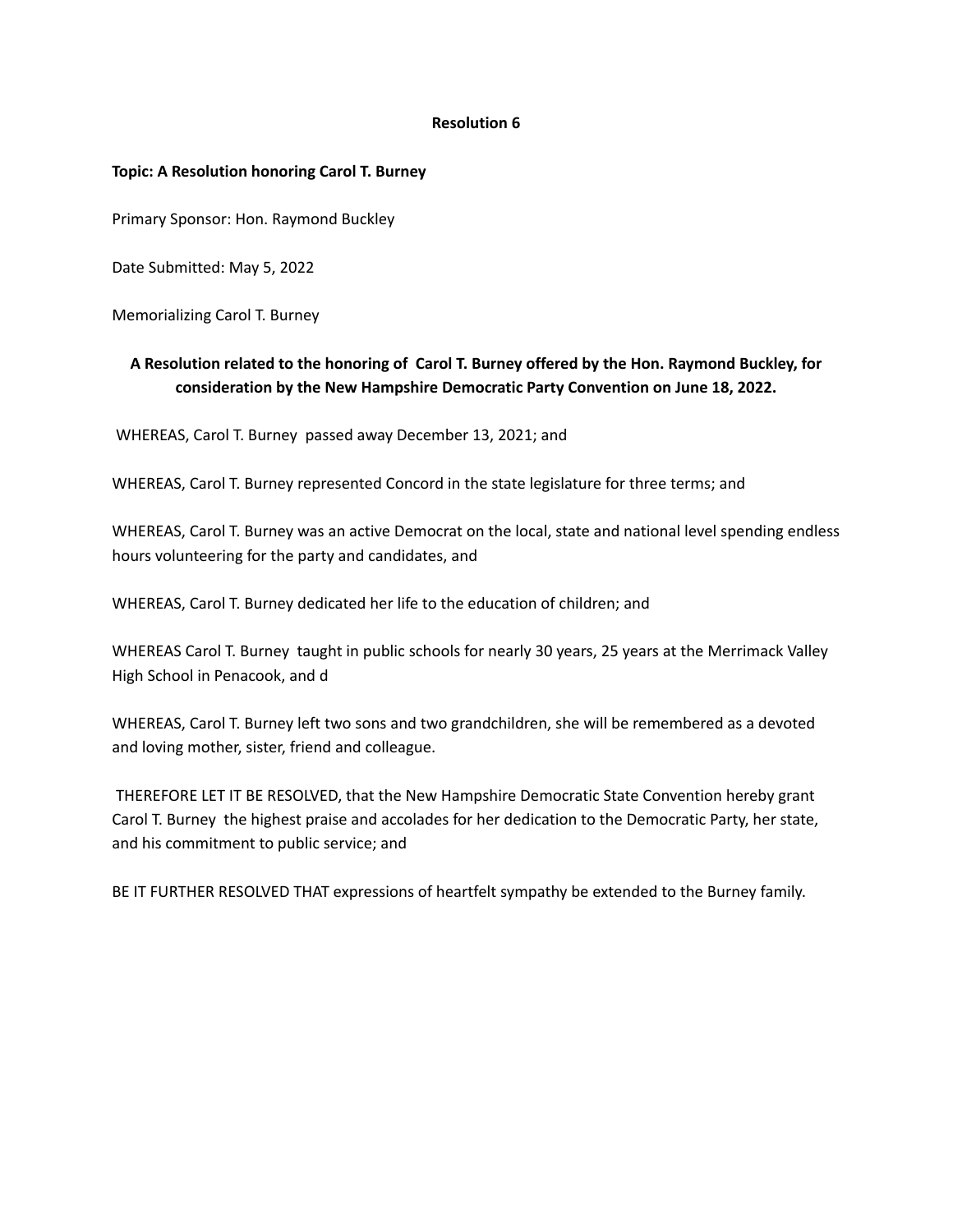## **Topic: A Resolution Honoring William Cashin**

Primary Sponsor: Sen. Bette Lasky on Behalf of the Resolutions Committee

Date Submitted: May 6, 2022

Memorializing William Cashin

# **A Resolution related to the honoring of William Cashin, for consideration by the New Hampshire Democratic Party Convention on Saturday, June 18, 2022.**

WHEREAS, William Bernard Cashin, 85, passed away peacefully at home, on April 22nd, 2021; and

WHEREAS, William Cashin A true "West-Sider", Bill was raised and resided on Winter Street his entire life, having owned and moved three times on the same block. He and his wife, Esther J. (Trask) Cashin finally settled at 151 Winter Street where they enjoyed hosting their sons' families for holidays and pool parties for many years; and

WHEREAS, William Cashin served his country in the Army National Guard from 1953 through 1962 with active duty at Fort Bragg, NC in 1961. He was honorably discharged in 1962; and

WHEREAS, William Cashin truly understood and often mentioned that "all politics is local" and networked well with ward level city officials; and

WHEREAS, William Cashin was encouraged by his close circle of friends to further his interest in representing them with a run for a seat on the board of Mayor and Alderman. In 1970 Bill was elected to his first term and for the next 32 years never lost an election, earning him the nickname – The Dean. He loved being an alderman and advocating for the people he represented. He worked tirelessly on causes that mattered to him including education, senior housing, and sensitive urban redevelopment; and

THEREFORE BE IT RESOLVED, that the 2022 New Hampshire Democratic State Convention hereby grant William Cashin the highest praise and accolades for his dedication to his state and his community; and

BE IT FURTHER RESOLVED THAT expressions of heartfelt sympathy be extended to his family.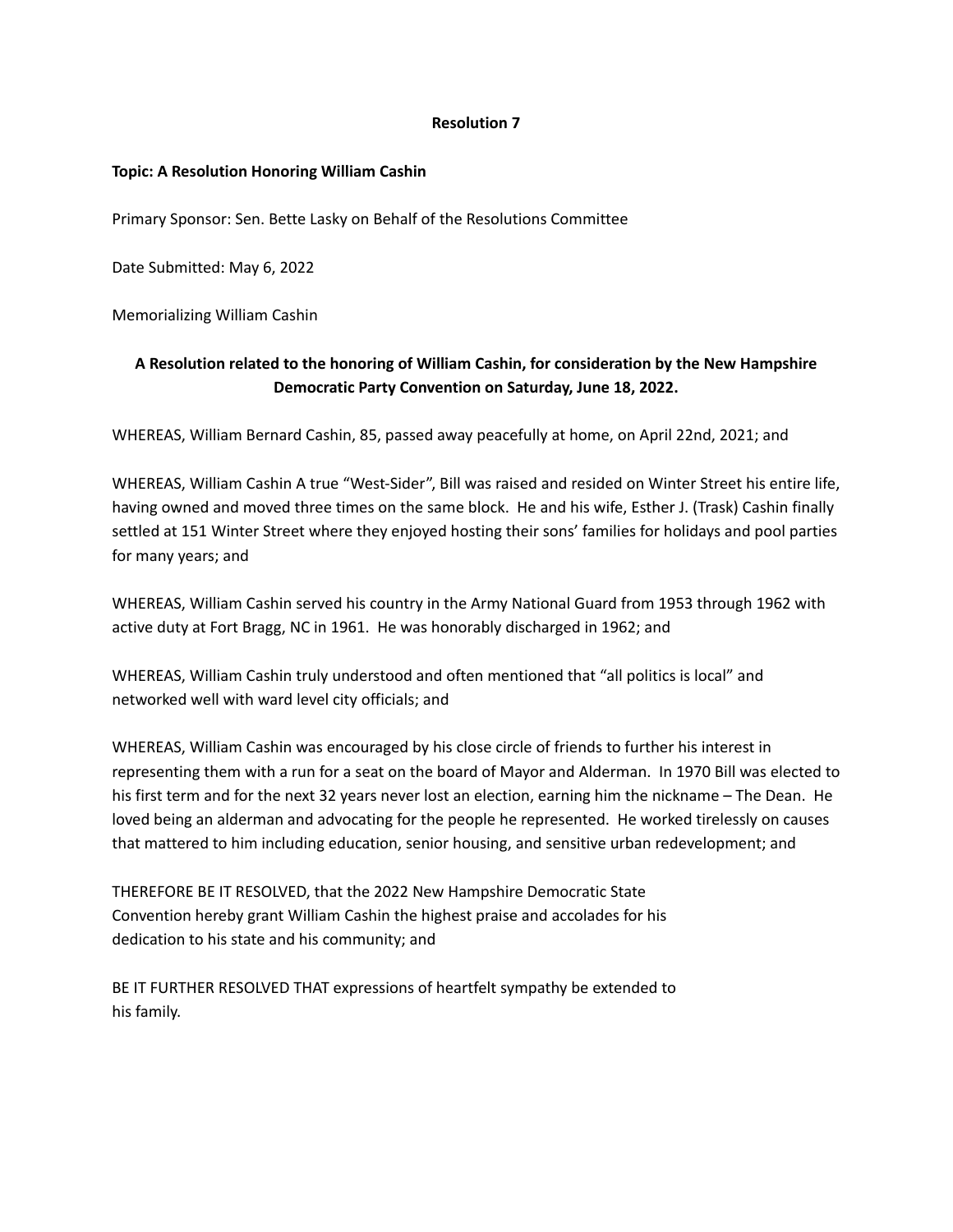## **Topic: A Resolution honoring Sen. Norman Champagne**

Primary Sponsor: Hon. Raymond Buckley

Date Submitted: May 5, 2022

Memorializing Norman Champagne

# **A Resolution related to the honoring of Sen. Norman Champagne offered by the Hon. Raymond Buckley, for consideration by the New Hampshire Democratic Party Convention on June 18, 2022.**

WHEREAS, Norman Champagne passed away July 27, 2020; and

WHEREAS, Norman Champagne represented Manchester's west side in the state senate for three terms, serving as Senate Democratic Leader for one term; and

WHEREAS, Norman Champagne was appointed a Manchester District Court judge serving 28 until his mandatory retirement in 2011, and

WHEREAS, Norman Champagne served as a member of the NH Democratic State Committee, and

WHEREAS, Norman Champagne was married to his wife Jocelyne Champagne for 57 years, had three daughters and seven grandchildren,

THEREFORE LET IT BE RESOLVED, that the New Hampshire Democratic State Convention hereby grant Norman Champagne the highest praise and accolades for his dedication to the Democratic Party, his state, and his commitment to public service; and

BE IT FURTHER RESOLVED THAT expressions of heartfelt sympathy be extended to the Champagne family.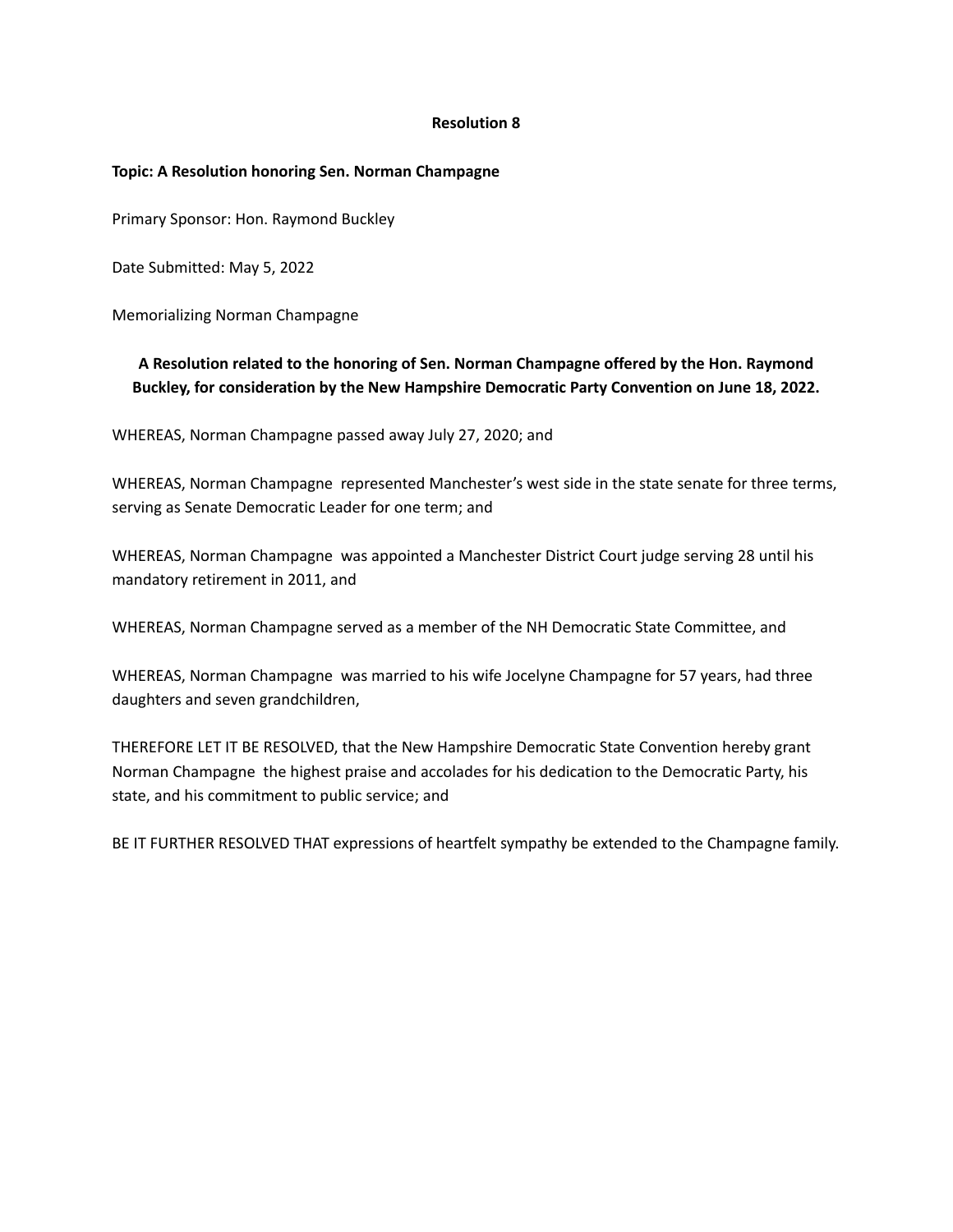## **Topic: A Resolution Honoring the Honorable Claire Clarke**

Primary Sponsor: Kris Mueller, Chair-Merrimack County Democrats

Co-Sponsors: John Hattan, Vice Chair- Merrimack County Democrats, and Hon. Michael Rollo,

Secretary-Merrimack County Democrats, Hon. Lori Carey of Boscawen

Date Submitted: May 6, 2022

Memorializing Claire Clarke

# **A Resolution related to the honoring of Claire Clarke, offered by Kris Mueller et al, for consideration by the New Hampshire Democratic Party Convention on Saturday, June 18, 2022.**

WHEREAS, Claire Clarke passed away on January 15, 2022; and

WHEREAS, Claire Clarke served for 33 years as a Counselor at Winnisquam Regional School District, tirelessly working to make a difference in countless children's lives; and

WHEREAS, Claire Clarke served her community of Boscawen first as a member of the Merrimack Valley School Board for 15 years and as a State Representative for five terms; and

WHEREAS, Claire Clarke was an active member of the Boscawen Congregational Church where she sang in the choir; and

WHEREAS, Claire Clarke a strong pioneer for women and children of color in remote areas and of all economic classes; and

WHEREAS, Claire Clarke took immense pride in her family, and will be missed by many in her community; and

THEREFORE BE IT RESOLVED, that the 2022 New Hampshire Democratic State Convention hereby grant Claire Clarke the highest praise and accolades for her dedication to the Democratic Party, her state, her community, and her commitment to public education and social justice; and

BE IT FURTHER RESOLVED THAT expressions of heartfelt sympathy be extended to The Clarke family.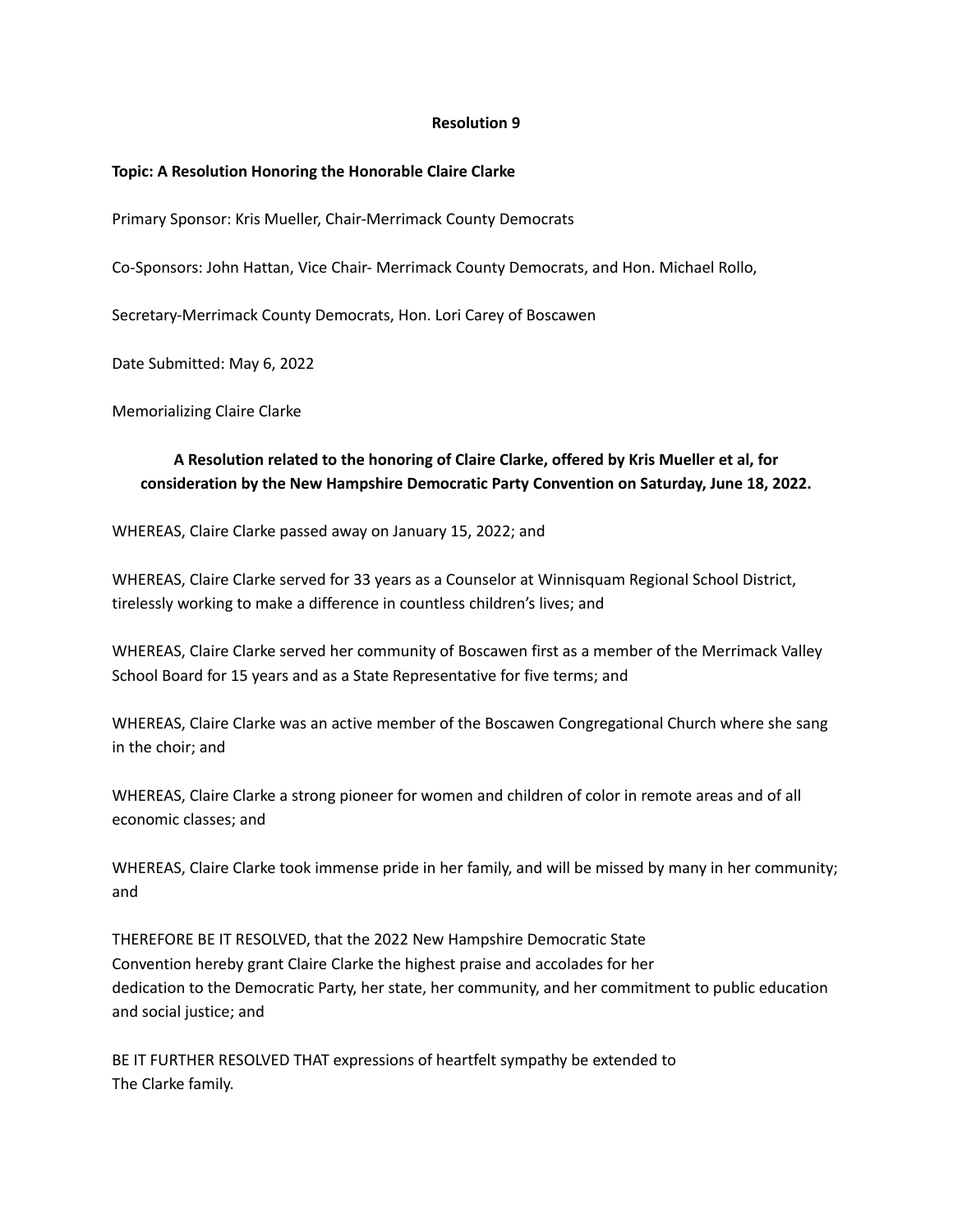## **Topic: A Resolution Honoring Hiram Connell**

Primary Sponsor: Sen. Bette Lasky on Behalf of the Resolutions Committee

Date Submitted: May 6, 2022

Memorializing Hiram Connell

# **A Resolution related to the honoring of Hiram Connell for consideration by the New Hampshire Democratic Party Convention on Saturday, June 18, 2022.**

WHEREAS, Hiram Connell of Somersworth died peacefully at home with his wife, Helen A. Connell, at his side on March 21, 2021; and

WHEREAS, Hiram Connell Hiram was born in Manchester, NH, went to North Andover High School in MA, and received a BS in Physics and Math at Lowell Technological Institute; and

WHEREAS, Hiram Connell hobbies were mountain and rock climbing with the AMC, sailing and traveling as described in his book Travels With Yeti; and

WHEREAS, Hiram Connell Working with other locals, he established "The Democracy Factory" to support all democratic candidates; and

THEREFORE BE IT RESOLVED, that the 2022 New Hampshire Democratic State Convention hereby grant Hiram Connell the highest praise and accolades for his dedication to his state and his community; and

BE IT FURTHER RESOLVED THAT expressions of heartfelt sympathy be extended to his family.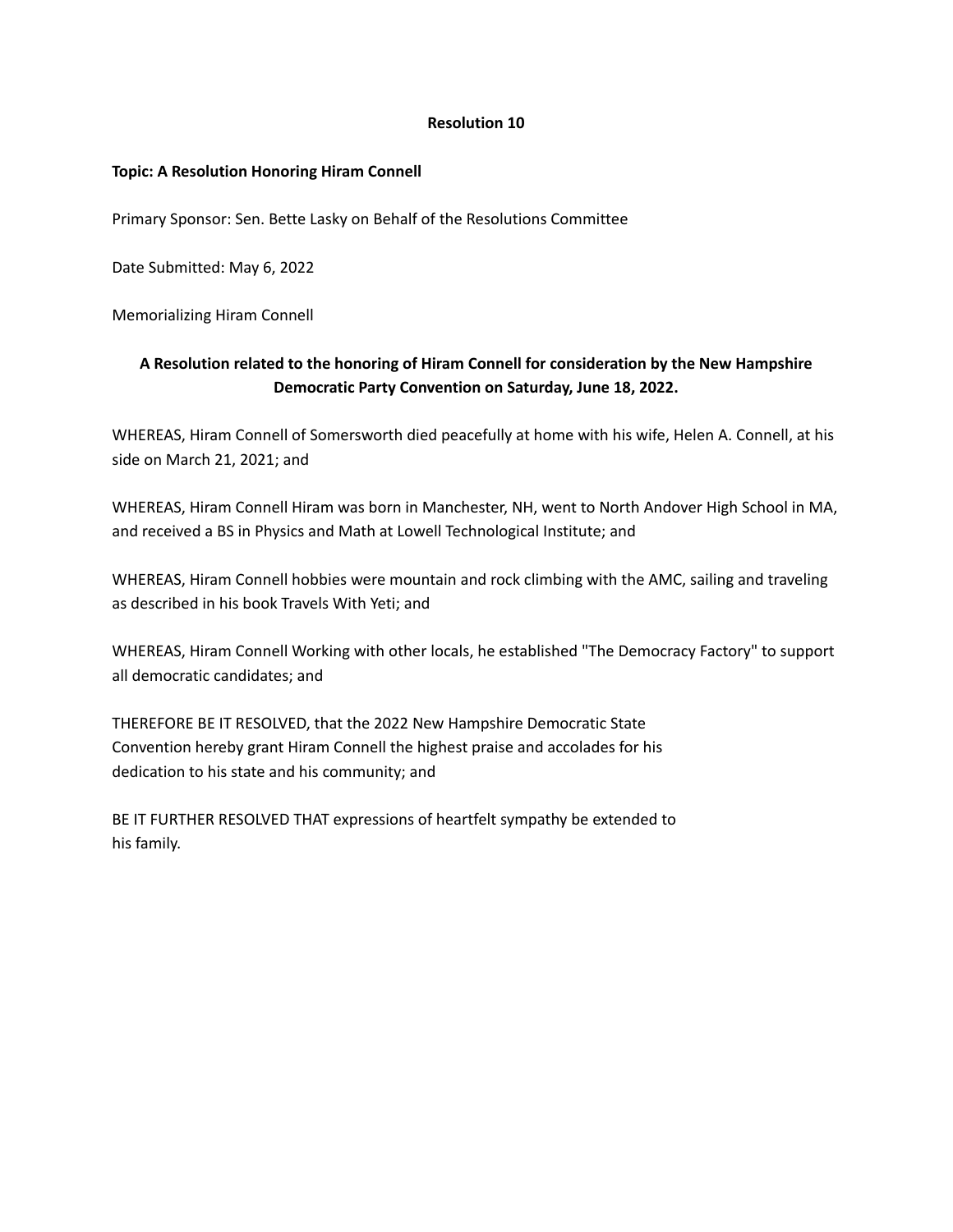# **Topic: Memorializing Robert "Renny" Cushing of Hampton**

Primary Sponsor: Minority Leader David Cote

Co-Sponsors: Senator Donna Soucy, Representative Mary Jane Walner, Representative Steve Shurtleff, The Officers of the NHDP, House Democratic Office Staff Daniel Mason, Rachel Cole, and Slate Goodwin

Date Submitted: May 6th, 2022

Memorializing Robert "Renny" Cushing of Hampton

# **A Resolution related to the honoring of Representative Robert "Renny" Cushing, for consideration by Minority Leader, Representative David Cote, to the New Hampshire Democratic Party Convention on Saturday, June 18, 2022.**

WHEREAS, we have learned with great sorrow of the passing of our colleague and friend, Robert Renny Cushing, who was serving his eighth term as a State Representative, representing the citizens of Rockingham District 21, the town of Hampton; and

WHEREAS, Renny Cushing was an advocate and activist who began a campaign for change at the age of fifteen in this very chamber, he knew that time and persistence would ultimately bring change; and

WHEREAS, a citizen of the world, Renny Cushing hauled trash in Atlanta, mined in Canada, picked fruit in Florida and California, and protested for causes he believed in, eventually serving as Chair of the Criminal Justice Committee where he led compassionately and with justice in mind; and

WHEREAS, a trusted leader in this institution, Renny Cushing sought to celebrate this State House with its bicentennial, work to include portraits of deserving women on the walls, and leave it in a better place than he found it; and

WHEREAS, Renny Cushing was beloved by his House Democratic Staff who worked with him daily throughout his battle with cancer, while he served as the leader of the largest minority caucus in state history, and

WHEREAS, when Renny spoke, changing hearts and minds on issues he was passionate about, he spoke beyond just his caucus, but to the whole House; and

WHEREAS, after over 30+ years of pursuing justice and relentlessly advocating among his own party, across the aisle, and in neighborhoods and communities across the state, Renny finally repealed New Hampshire's death penalty statute in 2019, and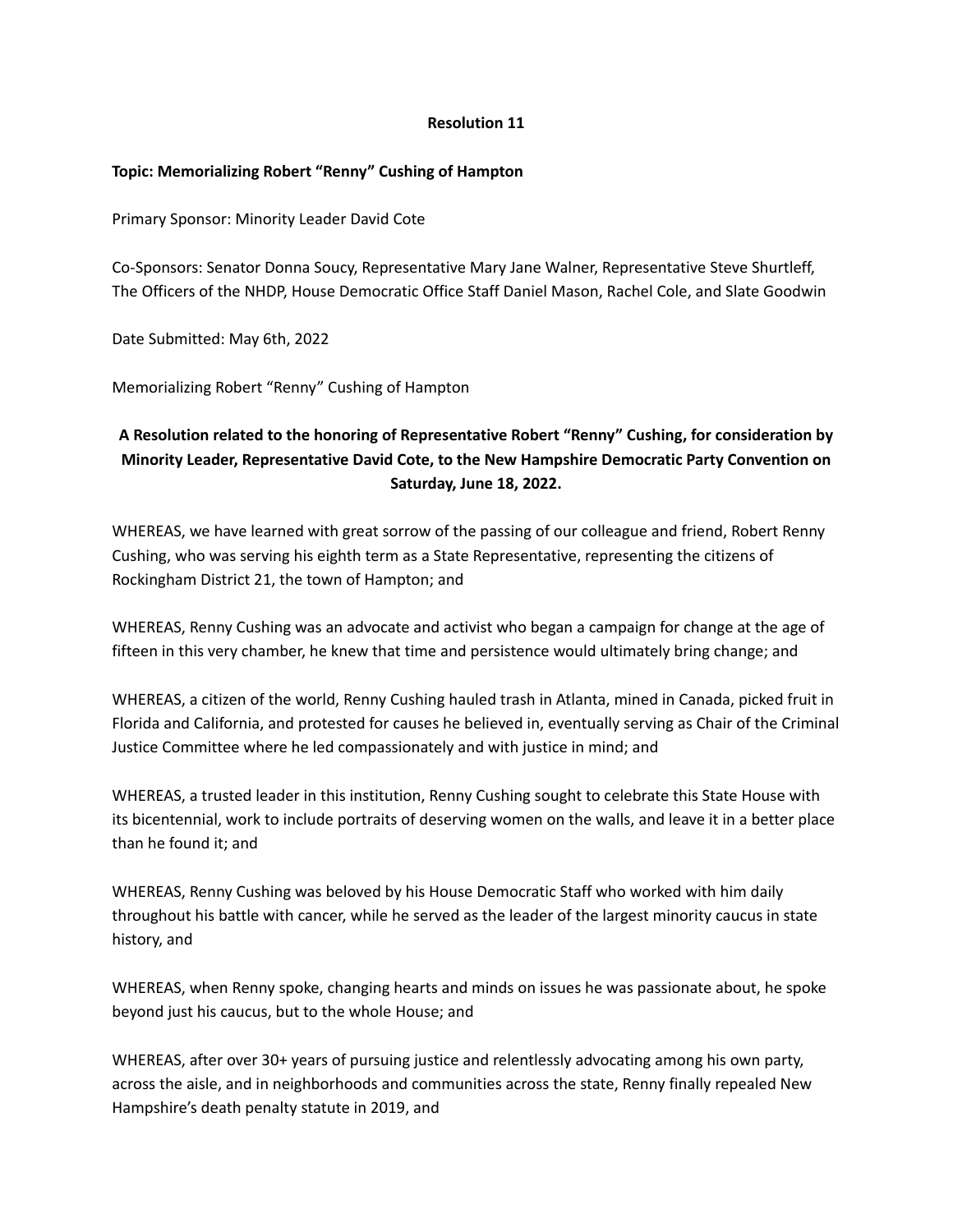WHEREAS, above all, Renny Cushing was a devoted family man, who cherished his time with his wife Kristie, and loving daughters Marie, Elizabeth, and Grace, and was surrounded by them and their love through his illness; now; and

THEREFORE BE IT RESOLVED, Robert Renny Cushing be granted the highest praise and accolades and our profound thanks for his service to the state, and the town he called home all his life, and,

THEREFORE BE IT FURTHER RESOLVED, that expressions of our most heartfelt sympathy be extended to his family, friends, and all those who he held close.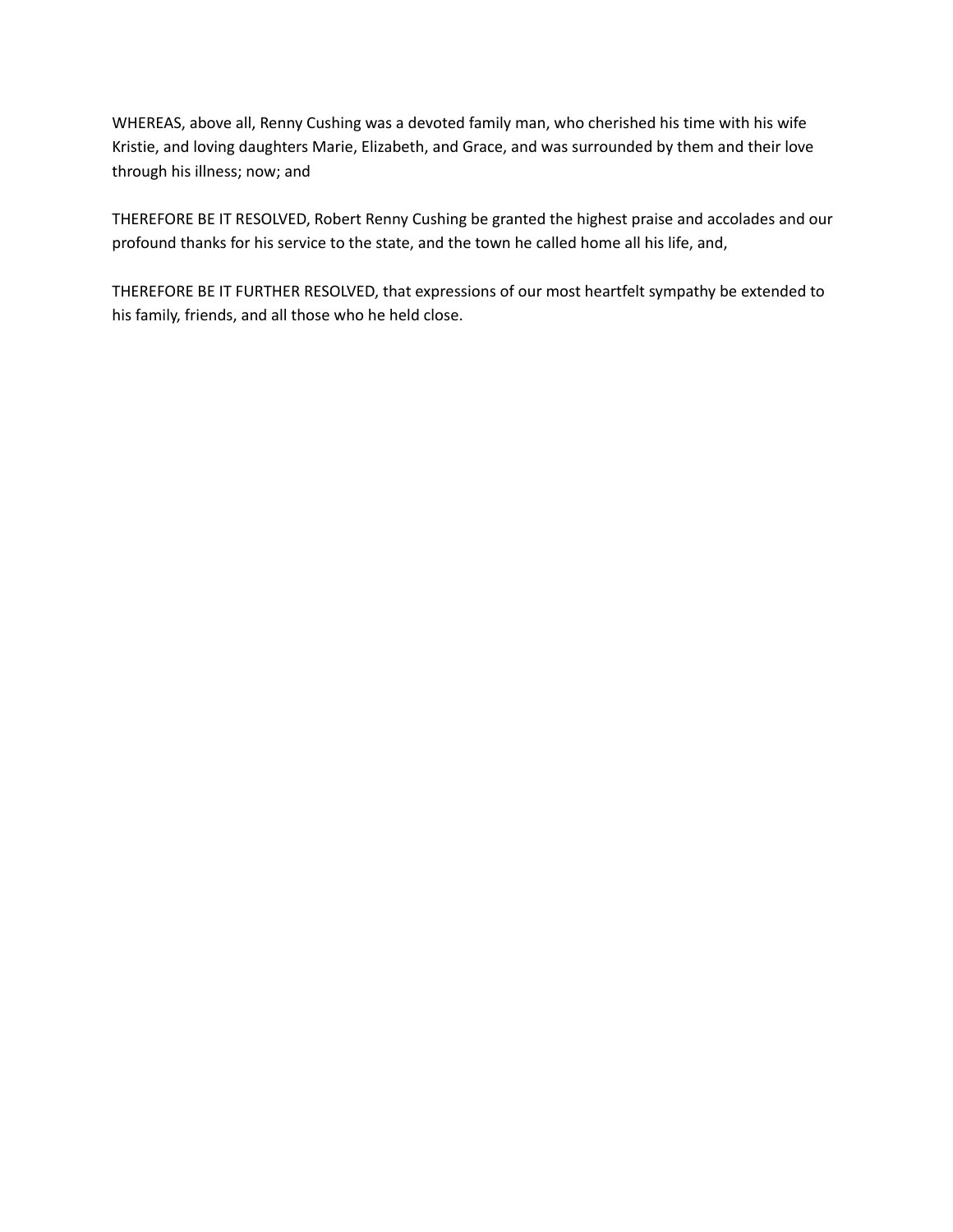# **Topic: A Resolution Honoring the Honorable JoEllen Orcutt D'Ambroso**

Primary Sponsor: Alan Raff on Behalf of the Resolutions Committee

Date Submitted: May 9, 2022

Memorializing JoEllen Orcutt D'Ambroso

# **A Resolution related to the honoring of the Honorable JoEllen Orcutt D'Ambroso, for consideration by the New Hampshire Democratic Party Convention on Saturday, June 18th, 2022.**

WHEREAS, JoEllen Orcutt D'Ambroso passed away in June of 2021; and

WHEREAS, JoEllen Orcutt D'Ambroso was a long-time member of the New Hampshire Democratic Party; and

WHEREAS, JoEllen Orcutt D'Ambroso served in the New Hampshire House of Representatives for four terms, representing the town of Goffstown; and

WHEREAS, JoEllen Orcutt D'Ambroso served ten years as Executive Director of the New Hampshire Judicial Council; and

WHEREAS, JoEllen Orcutt D'Ambroso was a dedicated civil rights advocate and active member of the NHCLU and the NAACP; and

THEREFORE BE IT RESOLVED, that the 2022 New Hampshire Democratic State Convention hereby grant JoEllen Orcutt D'Ambroso the highest praise and accolades for her dedication to the Democratic Party, justice, voting rights, and community organizing; and

BE IT FURTHER RESOLVED THAT expressions of heartfelt sympathy be extended to the Orcutt D'Ambroso family.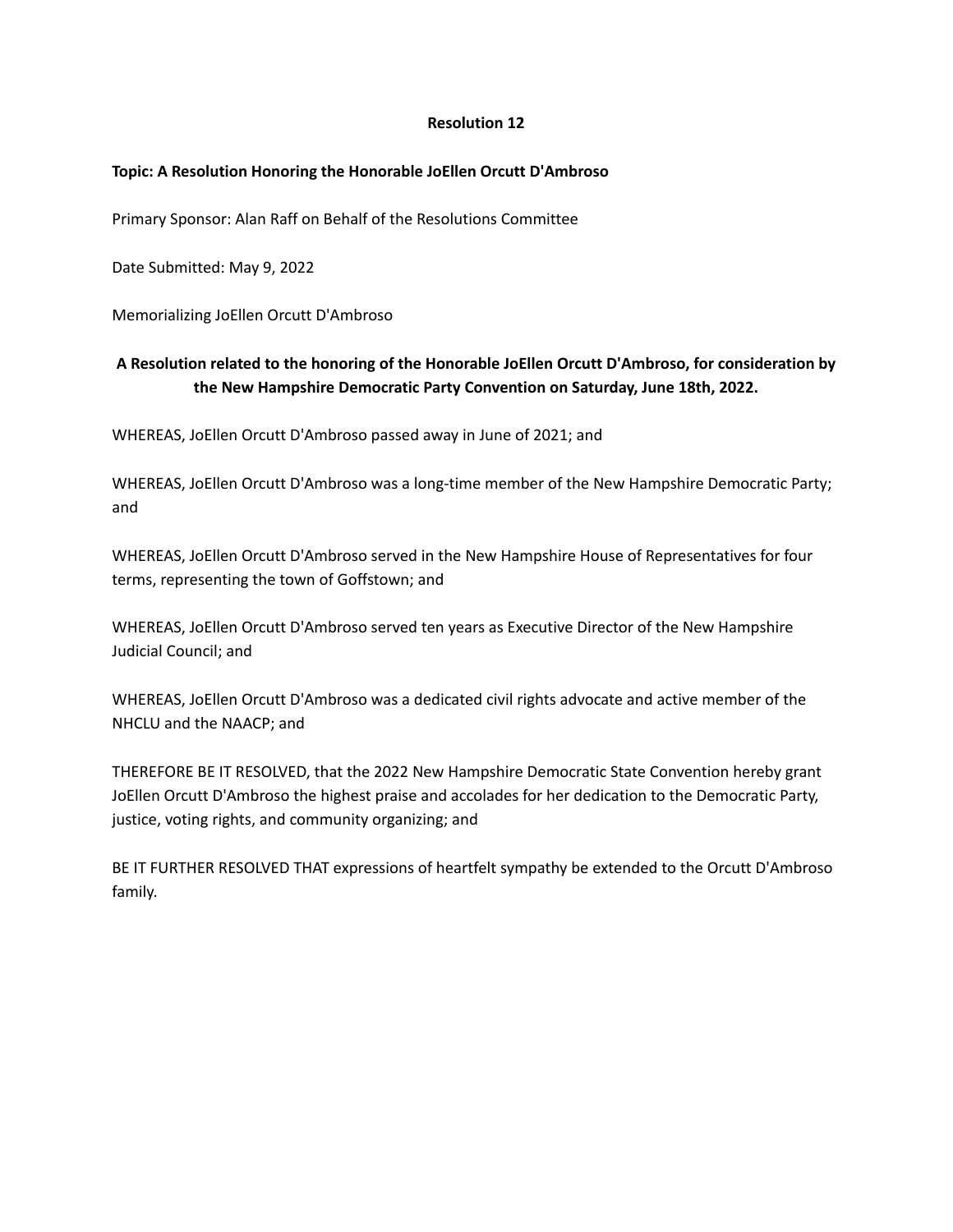#### **Topic: A Resolution honoring Marlene DeChane**

Primary Sponsor: Hon. Raymond Buckley

Co-Sponsors: Hon. Micheal Rollo, Sen. Bette Lasky

Date Submitted: May 5, 2022

Memorializing Marlene DeChane

# **A Resolution related to the honoring of Marlene DeChane offered by Hon. Raymond Buckley, for consideration by the New Hampshire Democratic Party Convention on June 18, 2022.**

WHEREAS, Marlene DeChane passed away September 20, 2020; and

WHEREAS, Marledne DeChane served four terms in the New Hampshire House of Representatives, and

WHEREAS, Marlene DeChane had the distinction of being the first out lesbian elected to the New Hampshire House of Representatives, and

WHEREAS, Marlene DeChane was the Democratic Nominee for State Senate in district six, and

WHEREAS, Marlene DeChane worked tirelessly for the advancement of New Hampshire's LGBTQ community and was particularly proud of her work passing the Civil Union's law then full marriage equality two years later; and

WHEREAS, Marlene DeChane was instrumental in the political careers of Dana Hilliard and Rick Trombly, and

WHEREAS, Marlene DeChane served as a member of the NH Democratic State Committee, and

THEREFORE LET IT BE RESOLVED, that the New Hampshire Democratic State Convention hereby grant Marlene DeChane the highest praise and accolades for her dedication to the Democratic Party, her state, and her commitment to public service; and

BE IT FURTHER RESOLVED THAT expressions of heartfelt sympathy be extended to the DeChane family.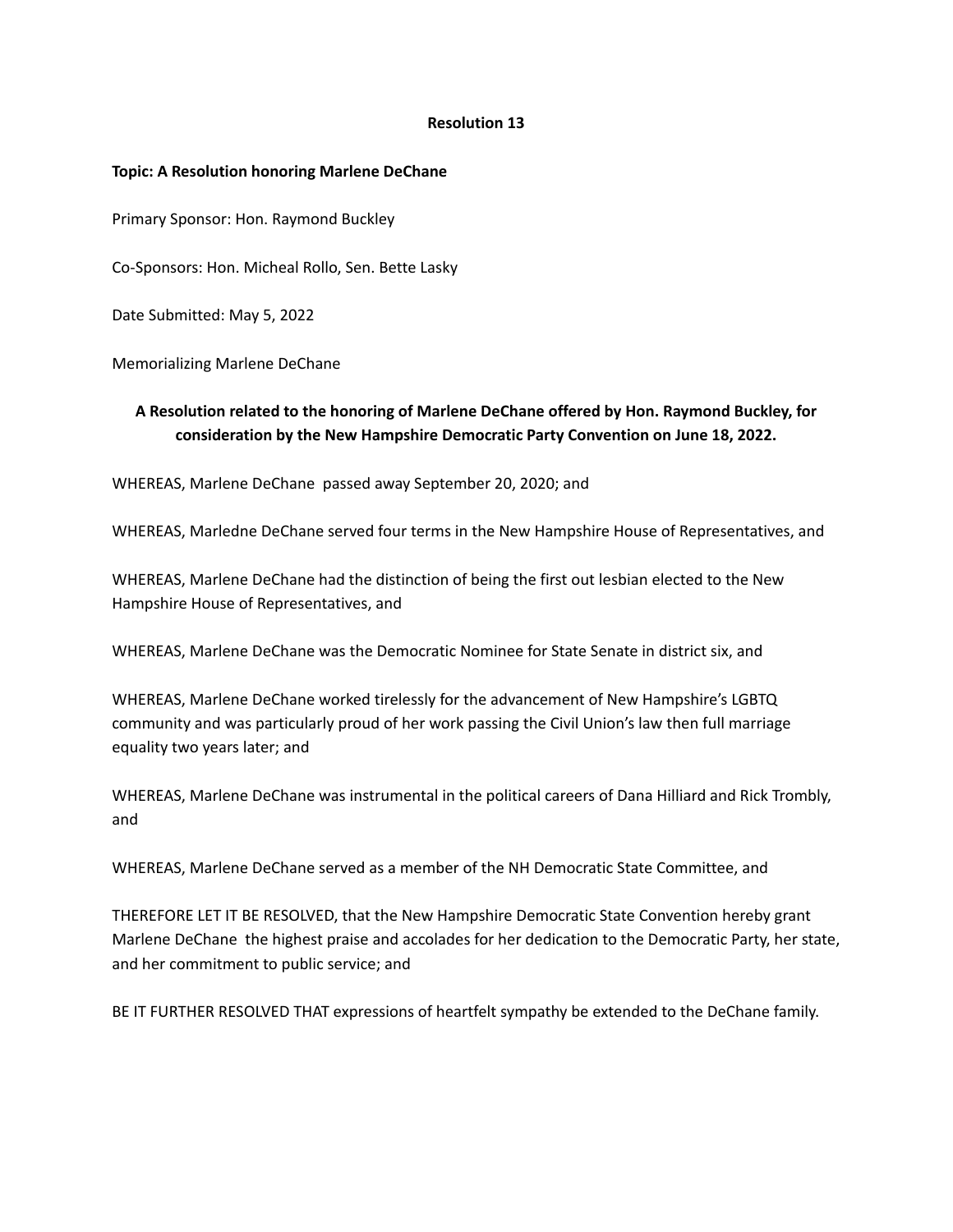## **Topic: A Resolution Honoring Cora Der Koorkanian**

Primary Sponsor: Alan Raff

Co-Sponsors: Ashley Marcoux, Senator Donna Soucy, Hon. Michael Rollo, and Hon. Caitlin Rollo

Date Submitted: May 9, 2022

Memorializing Cora Der Koorkanian

# **A Resolution related to the honoring of Cora Der Koorkanian, for consideration by the New Hampshire Democratic Party Convention on Saturday, June 18th, 2022.**

WHEREAS, Cora Der Koorkanian passed away in November of 2021; and

WHEREAS, Cora Der Koorkanian was an active and long-time member of the Manchester Democratic community; and

WHEREAS, Cora Der Koorkanian survived the Holocaust, and went on to graduate from Tel HaShomer Military school and Nursing, before working as an RN in pediatrics in Israel, a biomedical and reproductive health researcher in Brazil, and an interpreter for hospitals, the court and immigration systems, child and family services, and adoption organizations (she spoke Romanian, Portuguese, Hebrew, French, Spanish, and English) in New Hampshire; and

WHEREAS, Cora Der Koorkanian served as an employee for the Pan American Health Organization, in Washington, D.C.; and

WHEREAS, Cora Der Koorkanian and her husband, George Der Koorkanian dedicated their lives to public service around the world (in such places as Thailand and Germany); and

THEREFORE BE IT RESOLVED, that the 2022 New Hampshire Democratic State Convention hereby grant Cora Der Koorkanian the highest praise and accolades for her dedication to the Democratic Party, social justice, immigrants' rights, refugee advocacy, reproductive health rights, her faith, and the Manchester community; and

BE IT FURTHER RESOLVED THAT expressions of heartfelt sympathy be extended to the Koorkanian and Saunders families.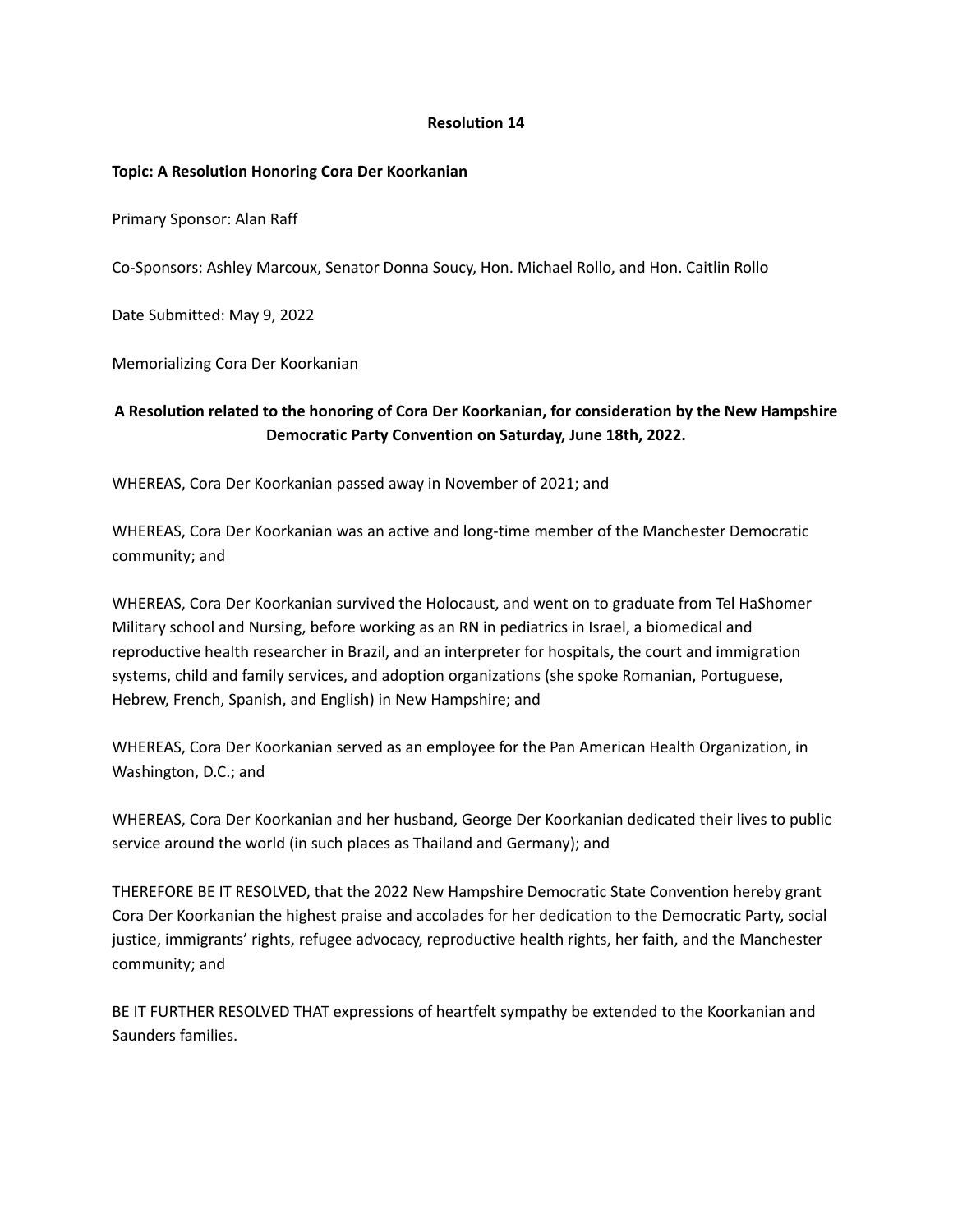## **Topic: Honoring John DiStaso**

Primary Sponsor: NHDP Chair Ray Buckley

Co-Sponsors: Monica Venzke, Gates MacPherson, Colin Booth, David Pourshoushtari

Date Submitted: May 6, 2022

# **A Resolution related to the honoring of John DiStaso, for consideration by the New Hampshire Democratic Party Convention on Saturday, June 18th, 2022.**

Honoring John DiStaso

WHEREAS, John DiStaso was an legendary political reporter in New Hampshire for over 40 years and was a giant in all things involving New Hampshire politics, particularly in covering the First-in-the-Nation presidential primary,

WHEREAS, he has left a mark on the news world as a whole, with the New York Times crediting John DiStaso for being the first reporter to use and popularize the acronym RINO ("Republican in Name Only"), which is now a staple in political discussion,

WHEREAS, for the last 40 years, anyone wanting to be president of the United States would have to face John DiStaso first,

WHEREAS, John DiStaso's reputation as a tough, but fair questioner who didn't let candidates or elected officials of either party off the hook earned him universal acclaim for his journalism by both Democratic and Republican politicians and operatives,

WHEREAS, his absence will leave a great hole in the political world in New Hampshire and throughout the nation,

THEREFORE BE IT RESOLVED, The New Hampshire Democratic Party honors John DiStaso's legacy and immense service to New Hampshire.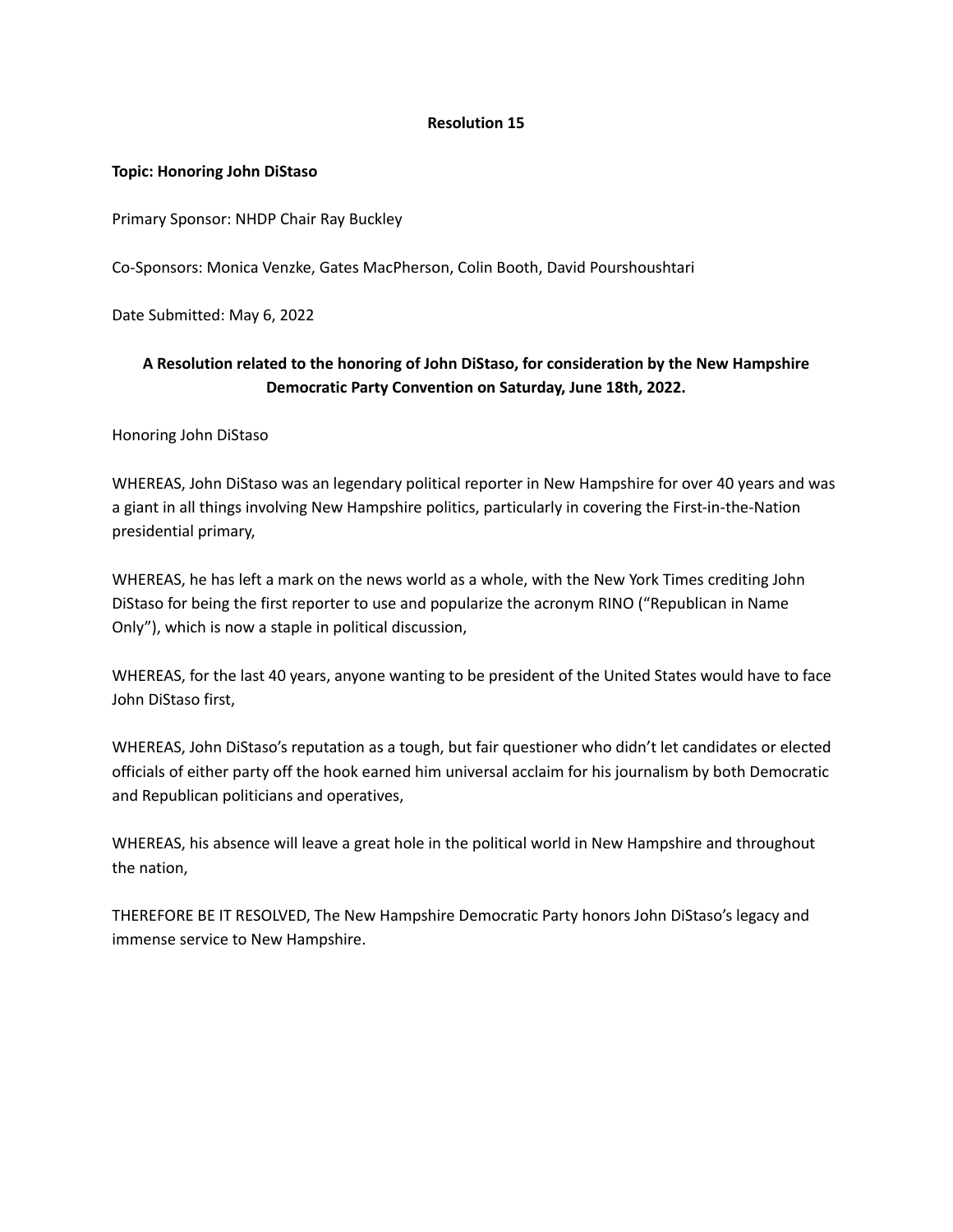## **Topic: Resolution honoring the Honorable Thomas E. Donovan**

Sponsored by: Sullivan County Democrats

Co-Sponsored: Rep. John Cloutier, Hon. Virginia O'Brien Irwin, and Hon. Michael Rollo

Date Submitted: May 6, 2022

# **A Resolution related to the honoring of the Honorable Thomas E. Donovan, for consideration by the New Hampshire Democratic Party Convention on Saturday, June 18th, 2022.**

Thomas E. Donovan Oct 27, 1946 to Dec 8, 2020

WHEREAS Thomas E. Donovan of Claremont NH, had previously served his county in the US Army, and,

WHEREAS Tom spent his professional career in the service of others as a fierce champion of justice and as an unwavering advocate for the poor and disenfranchised, and, Whereas Tom spent seven terms in the NH House of Representatives representing the citizens of Claremont, and,

WHEREAS he served six terms on the Health and Human Services Committee including one term as Vice Chairman, and,

WHEREAS Tom's efforts resulted in significant changes in legislation promoting better access for hundreds of New Hampshire citizens,

THEREFORE, BE IT RESOLVED that the New Hampshire Democratic Party recognizes Hon. Thomas E. Donovan as a Champion of Social Justice who represented the values of the Democratic Party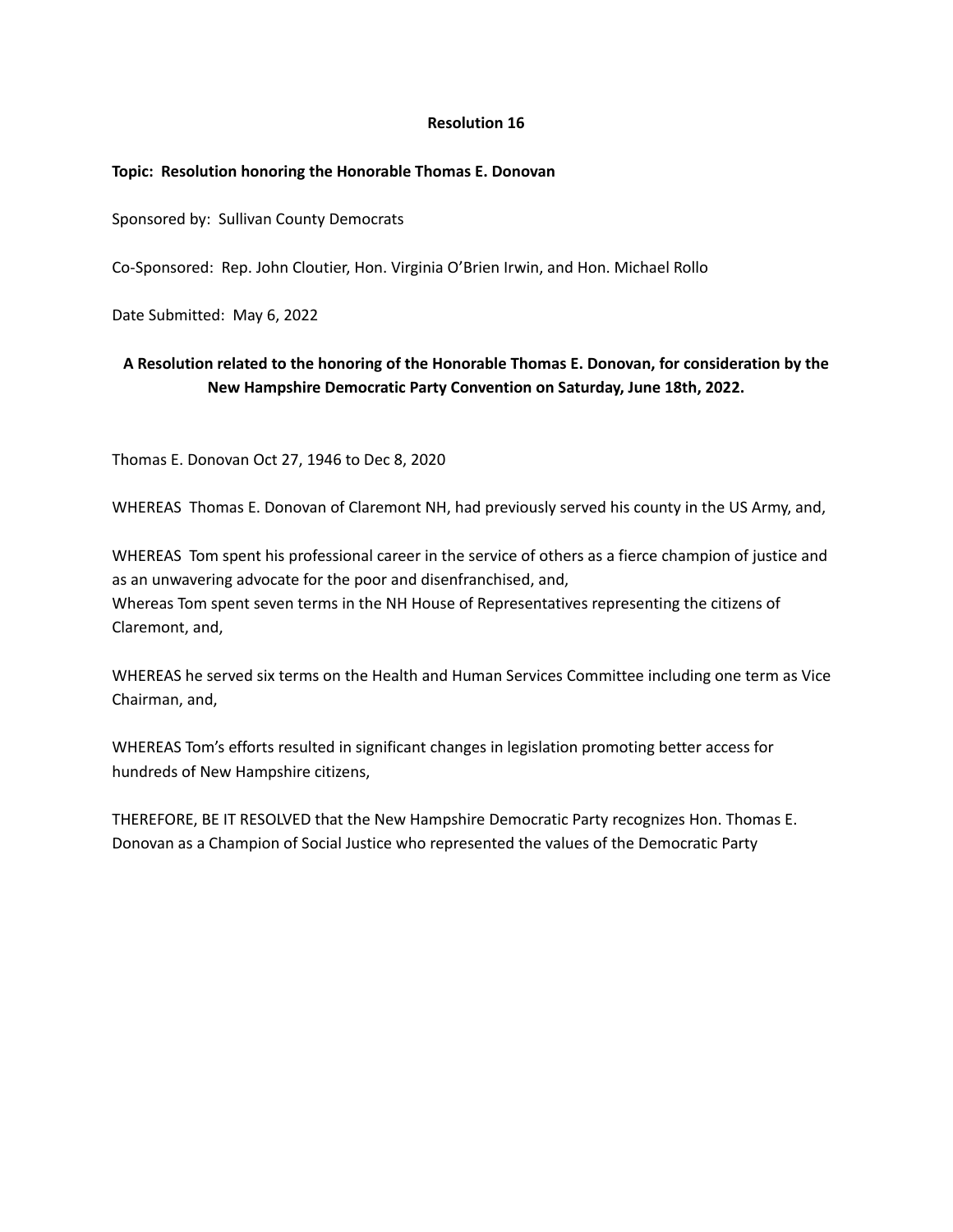## **Topic: A Resolution Honoring Thomas Fagan**

Primary Sponsor: Hon. Mike Rollo, Secretary – Merrimack County Democratic Committee

Date Submitted: May 3, 2022

Memorializing Thomas Fagan

## **A Resolution related to the honoring of Thomas Fagan, offered by Hon. Michael Rollo, for**

## **consideration by the New Hampshire Democratic Party Convention on Saturday, June 18, 2022.**

WHEREAS, Thomas Fagan passed away on May 13, 2020; and

WHEREAS, Thomas Fagan was the Chair of the Bow Democratic Committee for more than 20 years; and

WHEREAS, Thomas Fagan was honored to serve the Town of Bow in various capacities, including the Board of Selectmen, Zoning Board, Library Trustee, and as a Poll worker where he loved connecting with his community on election days; and

WHEREAS, Thomas Fagan for 25 years was employed by American International Group in Manchester before retiring in 2001; and

WHEREAS, Thomas Fagan was known for his Irish charm and wit. He loved to make people laugh. Devoted to his family, he loved jazz, crosswords, ice cream and all things chocolate;

THEREFORE BE IT RESOLVED, that the 2022 New Hampshire Democratic State

Convention hereby grant Willard "Bud" Martin the highest praise and accolades for his

dedication to the Democratic Party, his state, his community; and

BE IT FURTHER RESOLVED THAT expressions of heartfelt sympathy be extended to

the Fagan family.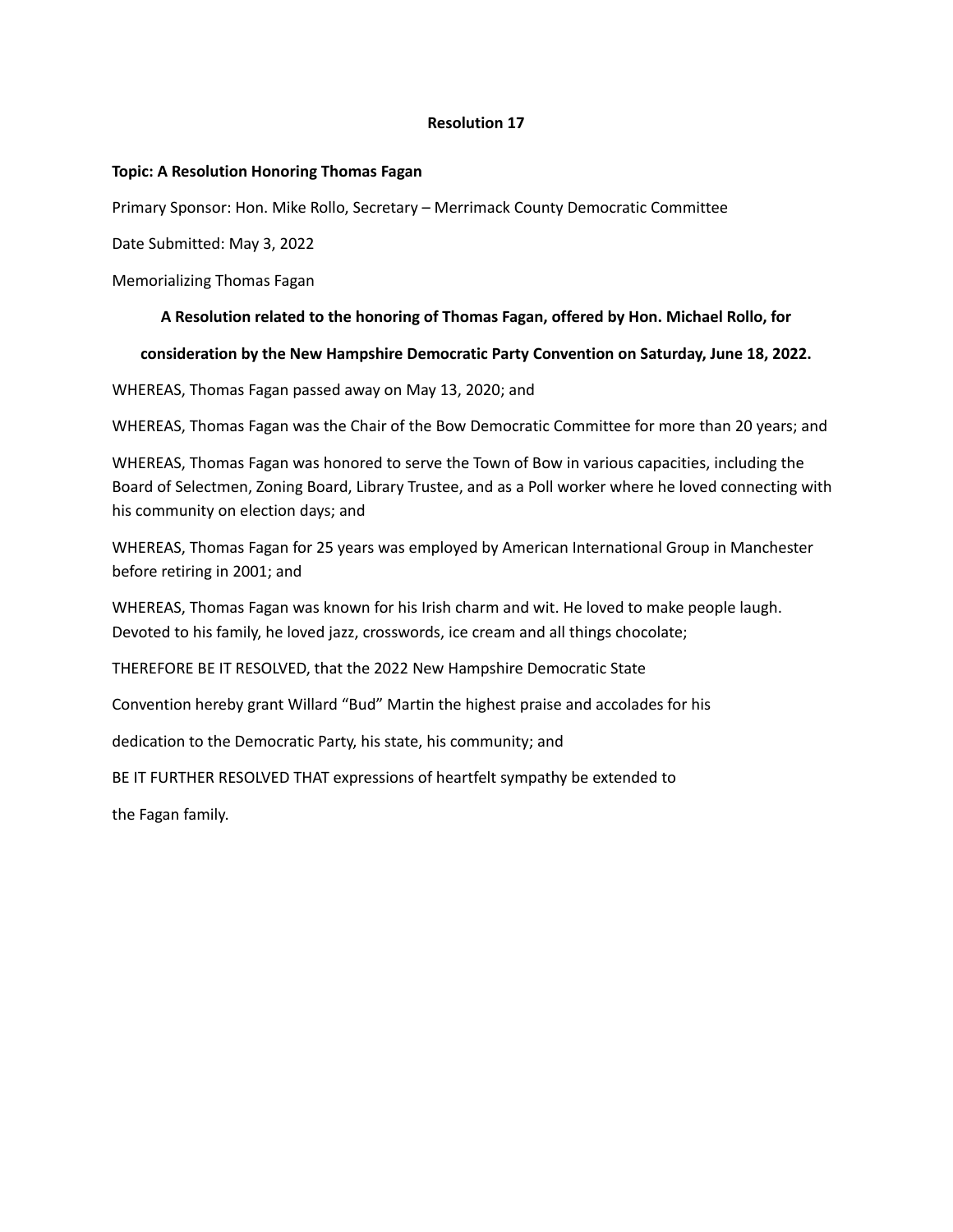## **Topic: A Resolution Honoring the Honorable Janet Fortnam**

Primary Sponsor: Hon. Michael Rollo, Secretary – Merrimack County Democratic Committee

Date Submitted: May 6, 2022

Memorializing Hon. Janet Fortnam

**A Resolution related to the honoring of the Honorable Janet Fortnam, offered by Hon. Michael Rollo, for consideration by the New Hampshire Democratic Party Convention on Saturday, June 18, 2022.** WHEREAS, Janet Fortnam passed away on February 13, 2019; and

WHEREAS, Janet Fortnam served her community of Pembroke as a State Representative; and

WHEREAS, Janet Fortnam was a dedicated educator, serving as a special education reading teacher; and

WHEREAS, Janet Fortnam loved to square dance, eventually marrying her square dancing partner, Robert Fortnam; and

WHEREAS, Janet Fortnam was Chapter Regent in the Daughters of the American Revolution; and

WHEREAS, Janet Fortnam was a founder and Queen Mother of the Pembroke Red Hatters;

THEREFORE BE IT RESOLVED, that the 2022 New Hampshire Democratic State Convention hereby grant Janet Fortnam the highest praise and accolades for her dedication to the Democratic Party, her state, her community, and her commitment to public health and social justice; and

BE IT FURTHER RESOLVED THAT expressions of heartfelt sympathy be extended to her family.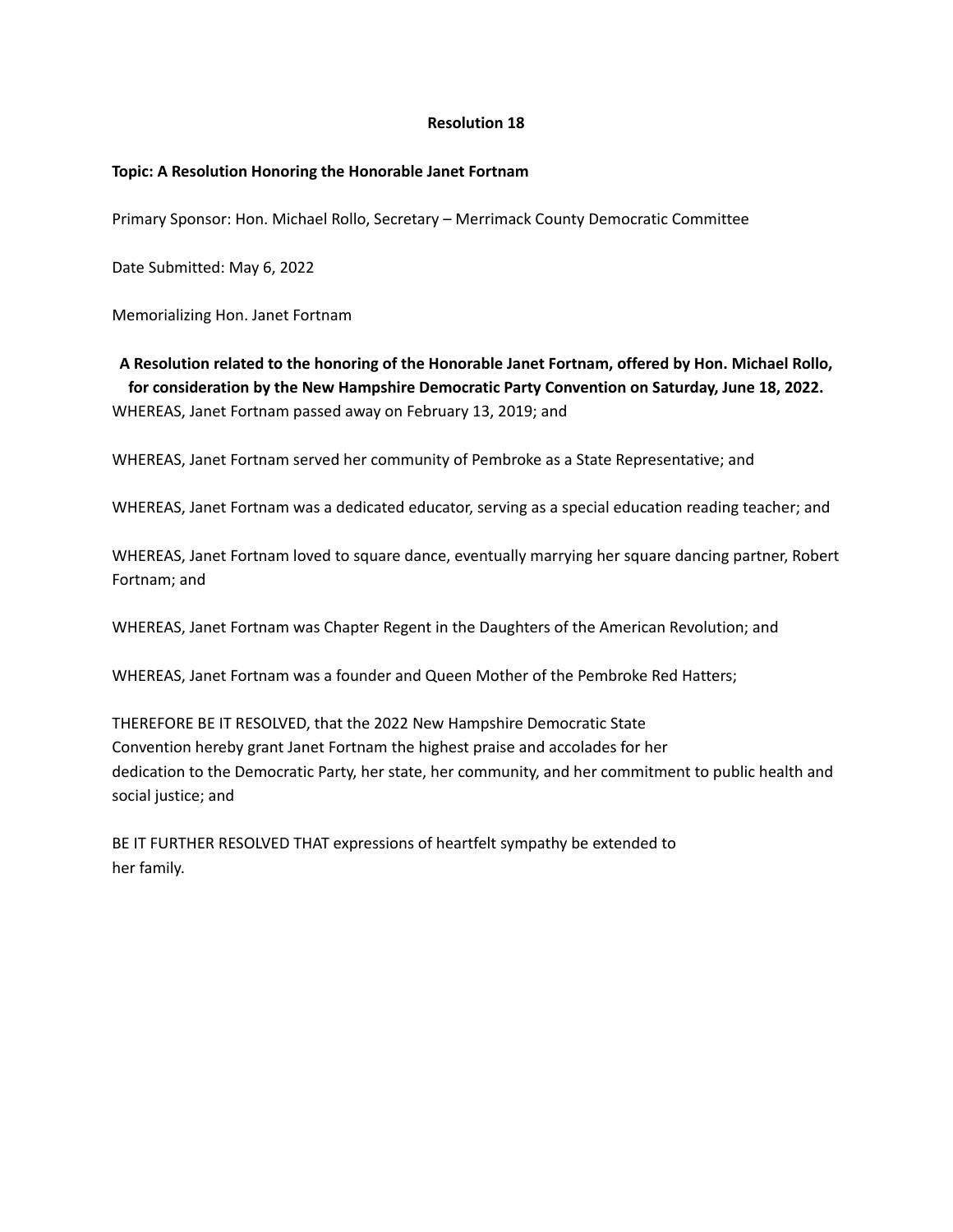## **Topic: A Resolution Honoring the Honorable Barbara Conner French**

Primary Sponsor: Hon. Michael Rollo, Secretary – Merrimack County Democratic Committee

Co-Sponsors: Eileen Kelly, of Bradford, Hon. Beth Rodd, of Bradford, Sen. Bette Lasky

Date Submitted: May 3, 2022

Memorializing Barbara Conner French

# **A Resolution related to the honoring of the Honorable Barbara Conner French, offered by Michael Rollo, for consideration by the New Hampshire Democratic Party Convention on Saturday, June 18, 2022.**

WHEREAS, Barbara Conner French passed away on April 20, 2022; and

WHEREAS, Barbara Conner French was a school nurse in the Concord School District; and

WHEREAS, Barbara Conner French in her capacity as a school nurse, was instrumental in breaking down barriers for children with chronic conditions and persons with disabilities; and

WHEREAS, Barbara Conner French served her community of Henniker as a member of the Planning Board, Peace Committee, and as a State Representative; and

WHEREAS, Barbara Conner French served as a public health advocate on the NH AIDS Consortium, NH Nurses Association, Primary Prevention and Wellness Council, and Osteoporosis Education Prevention Council: and

WHEREAS, Barbara Conner French was an All Around Force of Nature;

THEREFORE BE IT RESOLVED, that the 2022 New Hampshire Democratic State Convention hereby grant Barbara Conner French the highest praise and accolades for her dedication to the Democratic Party, her state, her community, and her commitment to public health and social justice; and

BE IT FURTHER RESOLVED THAT expressions of heartfelt sympathy be extended to her family.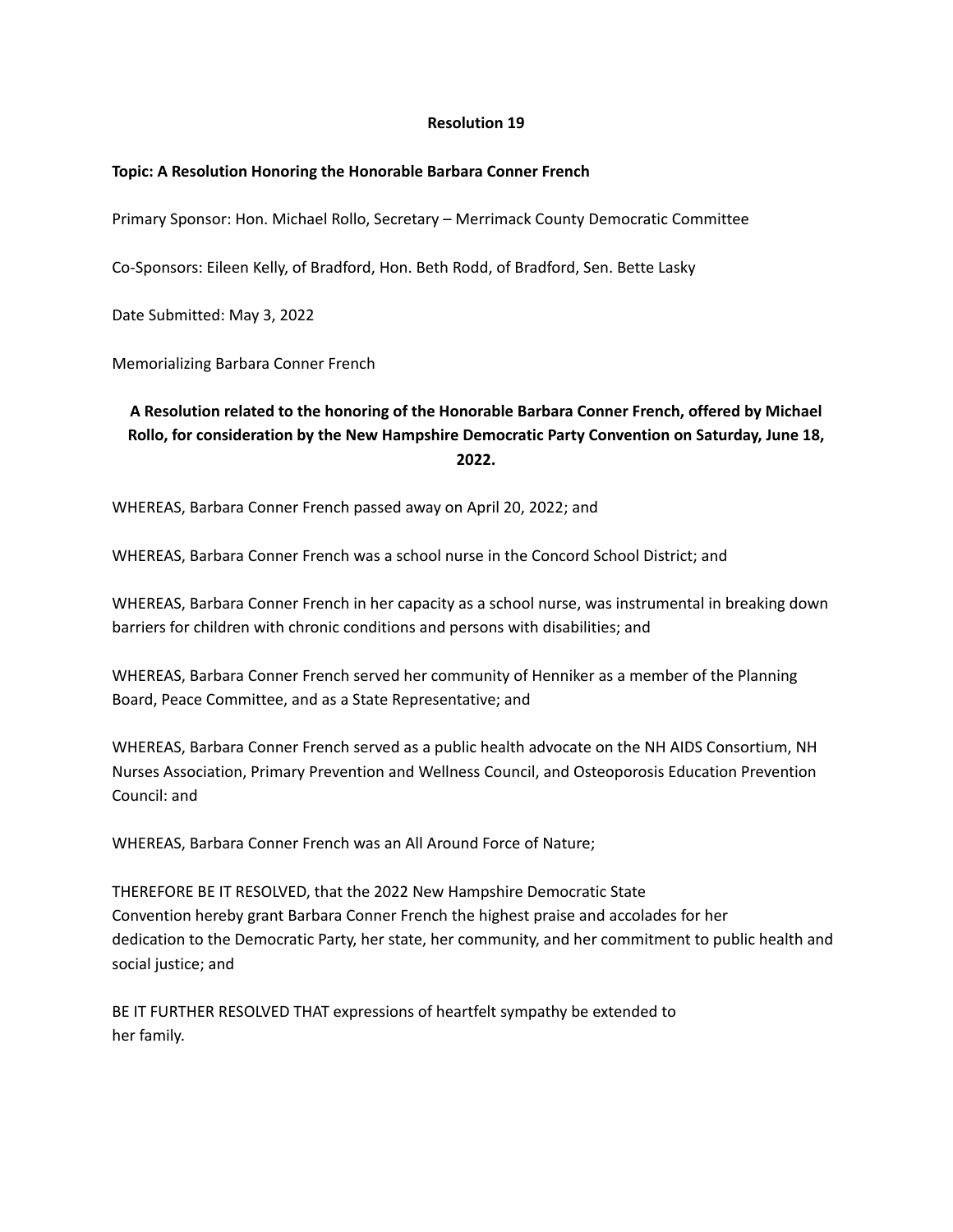## **Topic: A Resolution Honoring Caroline French**

Primary Sponsor: Michael Rollo, Secretary – Merrimack County Democratic Committee

Co-Sponsors: Hon. Caitlin Rollo, NHDP Treasurer and former Chair, Strafford County Democratic Committee, Salme Perry, Chair, Rollinsford Democrats, and Lorraine Hanson, Strafford County At-Large Date Submitted: May 3, 2022

Memorializing Caroline French

# **A Resolution related to the honoring of Caroline French, offered by Michael Rollo, for consideration by the New Hampshire Democratic Party Convention on Saturday, June 18, 2022.**

WHEREAS, Caroline French passed away on April 16, 2022; and

WHEREAS, Caroline French was a force of nature. A generous, opinionated, self-sufficient woman who was fiercely loyal to her beliefs and her beloved Boston Red Sox; and

WHEREAS, Caroline French grew up in the family antiques business and was an excellent connoisseur of art and antiques; and

WHEREAS, Caroline French was passionate about politics, and was often the driving force behind visibilities, canvasses, phone and mail campaigns; and

WHEREAS, Caroline was an excellent organizer who worked with the Dover Democrats for years and served as a member of the executive board of the Strafford County Democratic Committee, and was an original member of the Strafford County messaging committee, which developed the "Thank Democrats" bumper sticker campaign; and

WHEREAS, Caroline French was actively involved in the campaigns of Democratic candidates for president, including Howard Dean, Barack Obama, and Bernie Sanders: and

WHEREAS, Caroline French was a tireless worker for Representative Carol Shea-Porter over many elections, and a driving force behind Rep. Shea-Porter's success; and

WHEREAS, Caroline French was a tireless advocate for many causes, including, racial justice, having attended as a UNH student, the famous March for Jobs and Freedom in Washington to hear Dr. Martin Luther King Jr, for reproductive freedom, and ending childhood hunger;

THEREFORE BE IT RESOLVED, that the 2022 New Hampshire Democratic State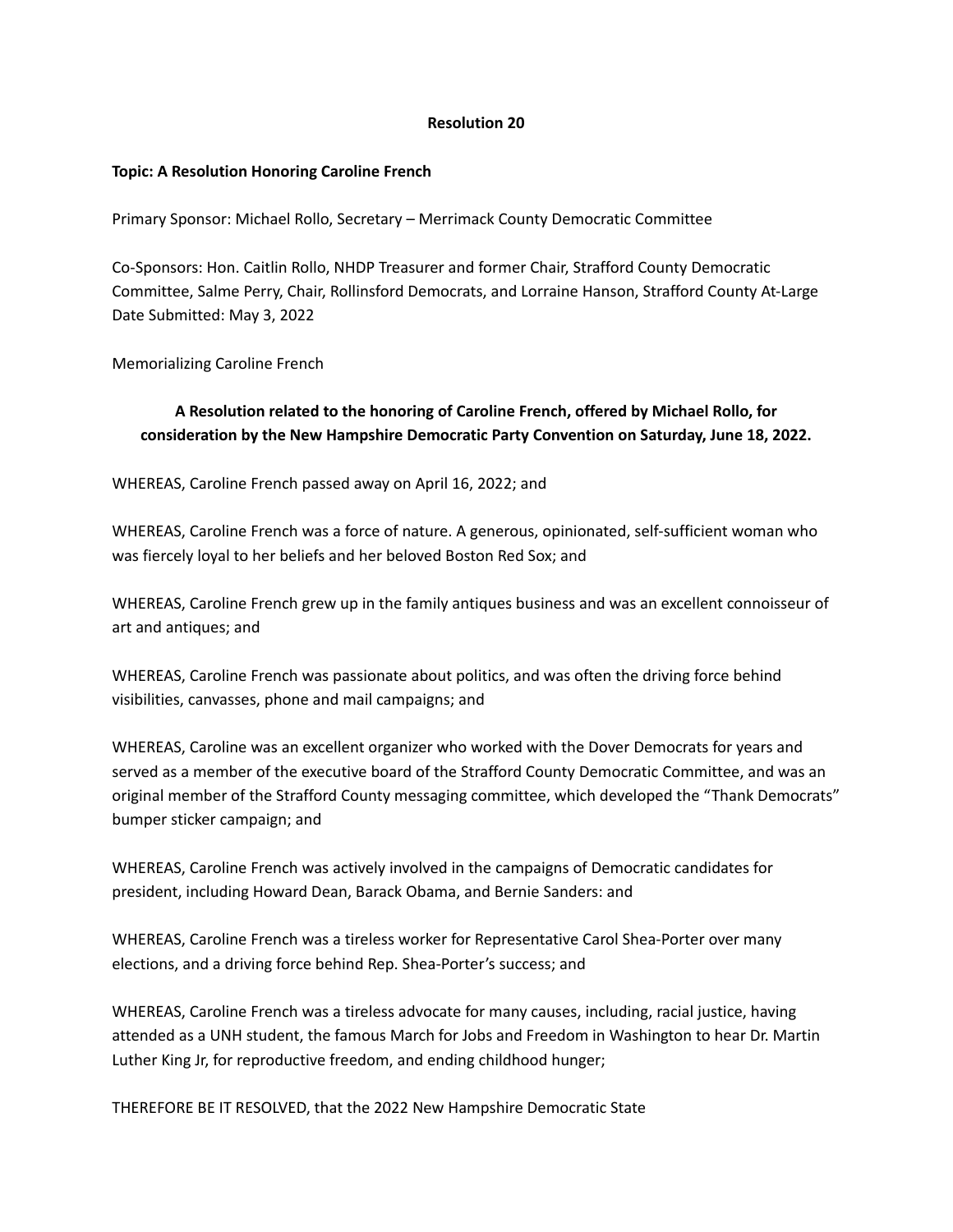Convention hereby grant Caroline French the highest praise and accolades for her dedication to the Democratic Party, her state, her community, and her commitment to social and economic justice; and

BE IT FURTHER RESOLVED THAT expressions of heartfelt sympathy be extended to her family.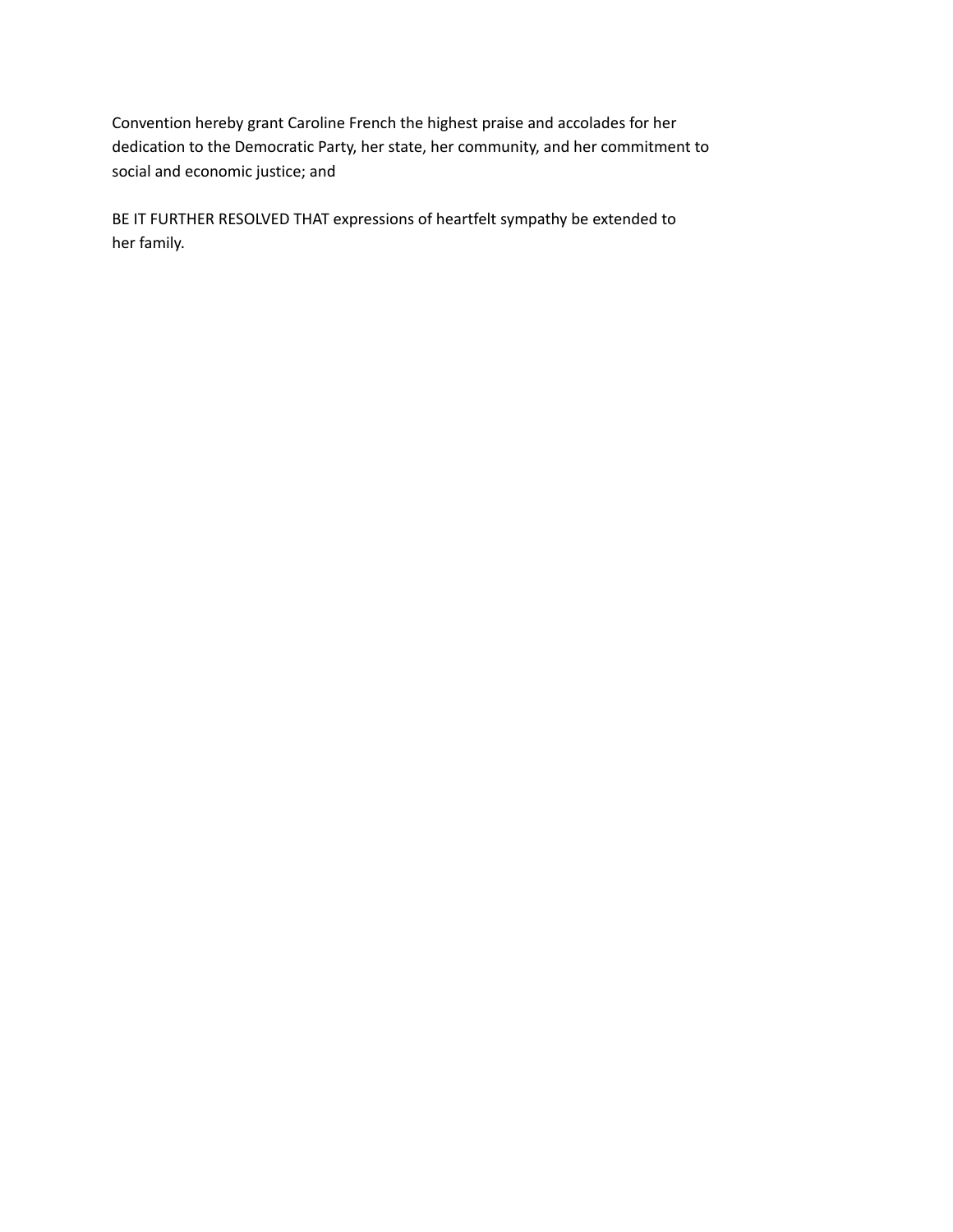## **Topic: A Resolution Honoring Sylvia Elizabeth Gale**

Primary Sponsor: Nashua Democratic City Committee

Date:May 6th, 2022

Memorializing Sylvia Elizabeth Gale

# **A resolution related to the honoring of Sylvia Elizabeth Gale offered by the Nashua Democratic City Committee for consideration by the New Hampshire Democratic Party**

WHEREAS, Sylvia Elizabeth Gale passed away on July 18, 2020 and

WHEREAS, Sylvia Elizabeth Gale graduated from the University of New Hampshire and Antioch NE Graduate School, working for over 35 years at DCYF as a child sexual abuse investigator, making the protection of children a lifelong effort;

WHEREAS, Sylvia Elizabeth Gale devoted much of her life to human rights and feminist causes, focusing on helping Nashua and New Hampshire become a beacon for equal rights and justice for all residents;

WHEREAS, Sylvia Elizabeth Gale served in many capacities, convening the New Hampshire Commission on the Status of Women, advocating for NOW and the ERA, serving as a New Hampshire state legislator, and as a supporter of the League of Women Voters;

WHEREAS, Sylvia Elizabeth Gale was a longtime member of the Democratic Party, a voice for progressive values, and a strong supporter of Senator Bernie Sanders;

THEREFORE, LET IT BE RESOLVED, that the New Hampshire Democratic Party grant Sylvia Elizabeth Gale the highest praise and accolades for her dedication to equal rights and the Democratic Party; and

BE IT FURTHER RESOLVED that expressions of heartfelt sympathy be extended to Sylvia Elizabeth Gale's family.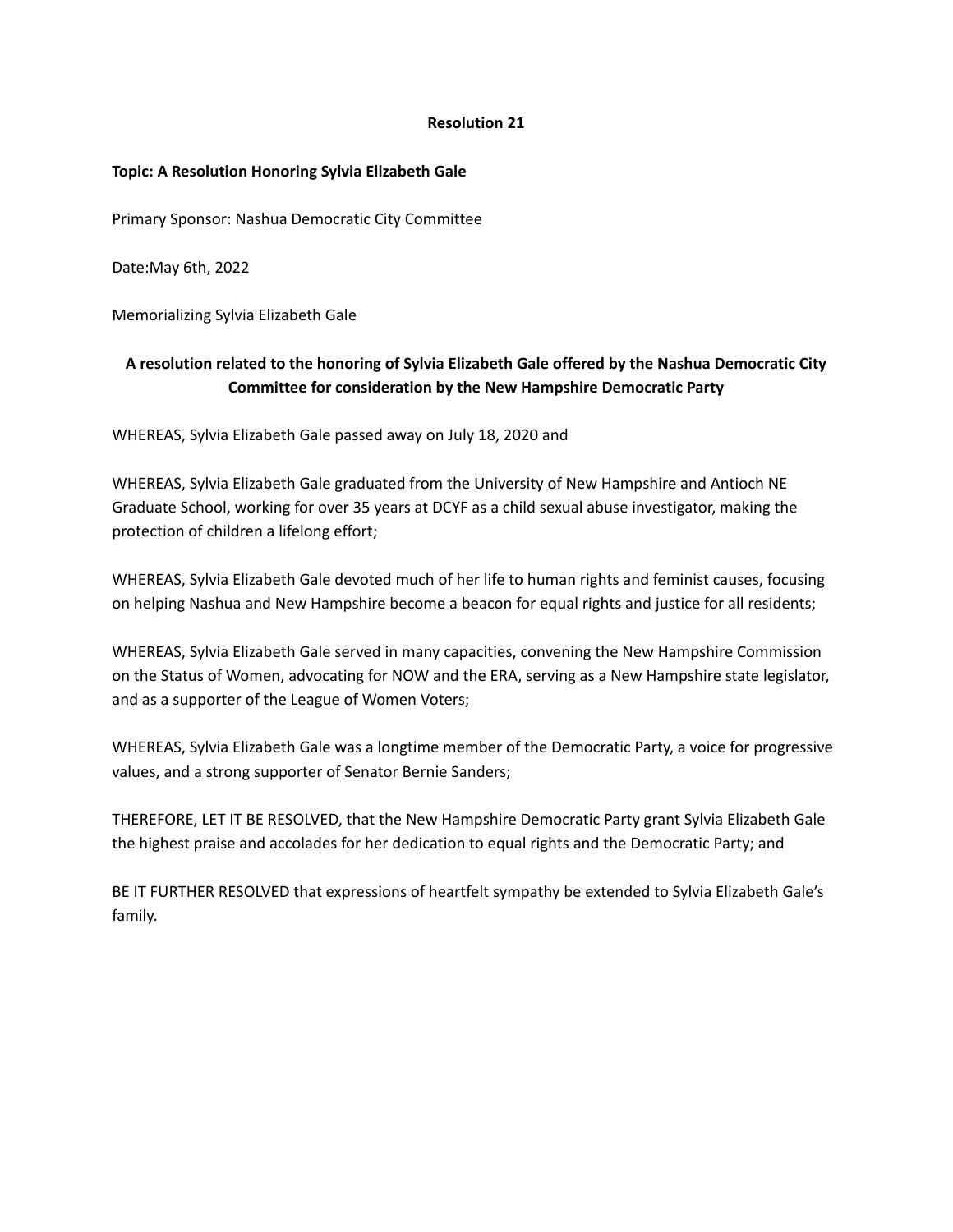## **Topic: Memorializing Ethel Bulcroft Hubert**

Primary Sponsor: Sen. Bette Lasky on Behalf of the Resolutions Committee

Date Submitted: May 6, 2022

Memorializing Ethel Bulcroft Hubert

# **A Resolution related to the honoring of Ethel Bulcroft Hubert, offered by Rep. Dru Fox for consideration by the New Hampshire Democratic Party Convention on Saturday, June 18th.**

WHEREAS, Ethel Bulcroft Hubert passed away on December 14, 2021; and

WHEREAS, Ethel Bulcroft Hubert was a resident of Salem, New Hampshire for 75 years; and

WHEREAS, Ethel Bulcroft Hubert was a long-time activist for the Democratic Party; and

WHEREAS, Ethel Bulcroft Hubert was a member of St. Joseph Church in Salem and the Catholic Daughter's Sodality; and

WHEREAS, Ethel Bulcroft Hubert was a lover of sewing, knitting, cooking, playing the piano, and spending time with her family; and

WHEREAS, Ethel Bulcroft Hubert was a dedicated mother to 8 children, grandmother to 18 and great grandmother to 26; and

THEREFORE BE IT RESOLVED, that the 2022 New Hampshire Democratic State Convention hereby grant Ethel Bulcroft Hubert the highest praise and accolades for her dedication to the Democratic Party, her state, her community, and her commitment to social justice; and

BE IT FURTHER RESOLVED THAT expressions of heartfelt sympathy be extended to the Bulcroft Hubert family.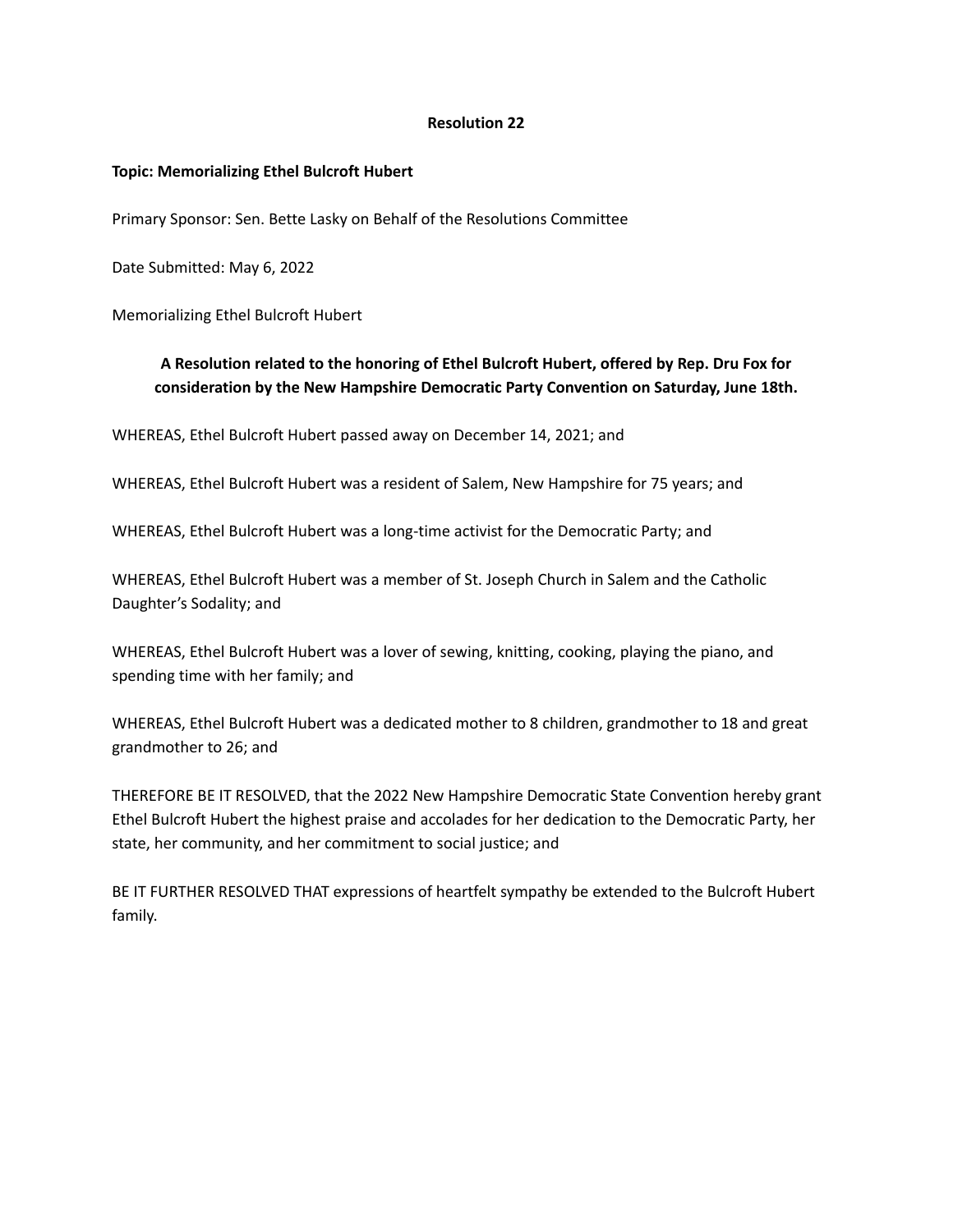## **Topic: A Resolution Honoring the Honorable Harold Janeway**

Primary Sponsor: Sen. Bette Lasky on Behalf of the Resolutions Committee

Date Submitted: May 6, 2022

Memorializing the Honorable Harold Janeway

# **A Resolution related to the honoring of the Honorable Harold Janeway, for consideration by the New Hampshire Democratic Party Convention on Saturday, June 18, 2022.**

WHEREAS, Harold Janeway passed away on August 20th, 2020; and

WHEREAS, Harold Janeway Widely admired for his evenhanded temper and skillfully deployed wit, Harold served as Webster's Town Moderator for 23 years and Senator for District 7 for two terms; and

WHEREAS, Harold Janeway formed White Mountain Investment in Concord, where his sober long-term perspective protected his clients from manias and panics; and

WHEREAS, Harold Janeway Harold retired from the investment management business in 2006 and ran for the state Senate. Unusual among successful candidates for office in New Hampshire, Harold refused to "take the pledge" that he would never vote for an income or sales tax; and

WHEREAS, Harold Janeway supported the civil unions bill in 2007, and in his second term worked hard to persuade wavering senators to vote for full marriage equality. Harold was proud that New Hampshire became the first state to extend marriage to gays and lesbians through the democratic process instead of by court order; and

WHEREAS, Harold Janeway worked closely with the New Hampshire Charitable Foundation as a board member, investment committee chair, and dependable volunteer on numerous projects. He played a leading role launching the Red River Theater and raising funds, often by example, to support it. He and Betsy were committed supporters of PFLAG-NH, the New Hampshire Civil Liberties Union, and Planned Parenthood of Northern New England. Harold kept much of this quiet, and he and Betsy were supporters to many others.Into his 80s Harold and Betsy made maple syrup on their farm in Webster.; and

THEREFORE BE IT RESOLVED, that the 2022 New Hampshire Democratic State Convention hereby grant Harold Janeway the highest praise and accolades for his dedication to his state and his community; and BE IT FURTHER RESOLVED THAT expressions of heartfelt sympathy be extended to his family.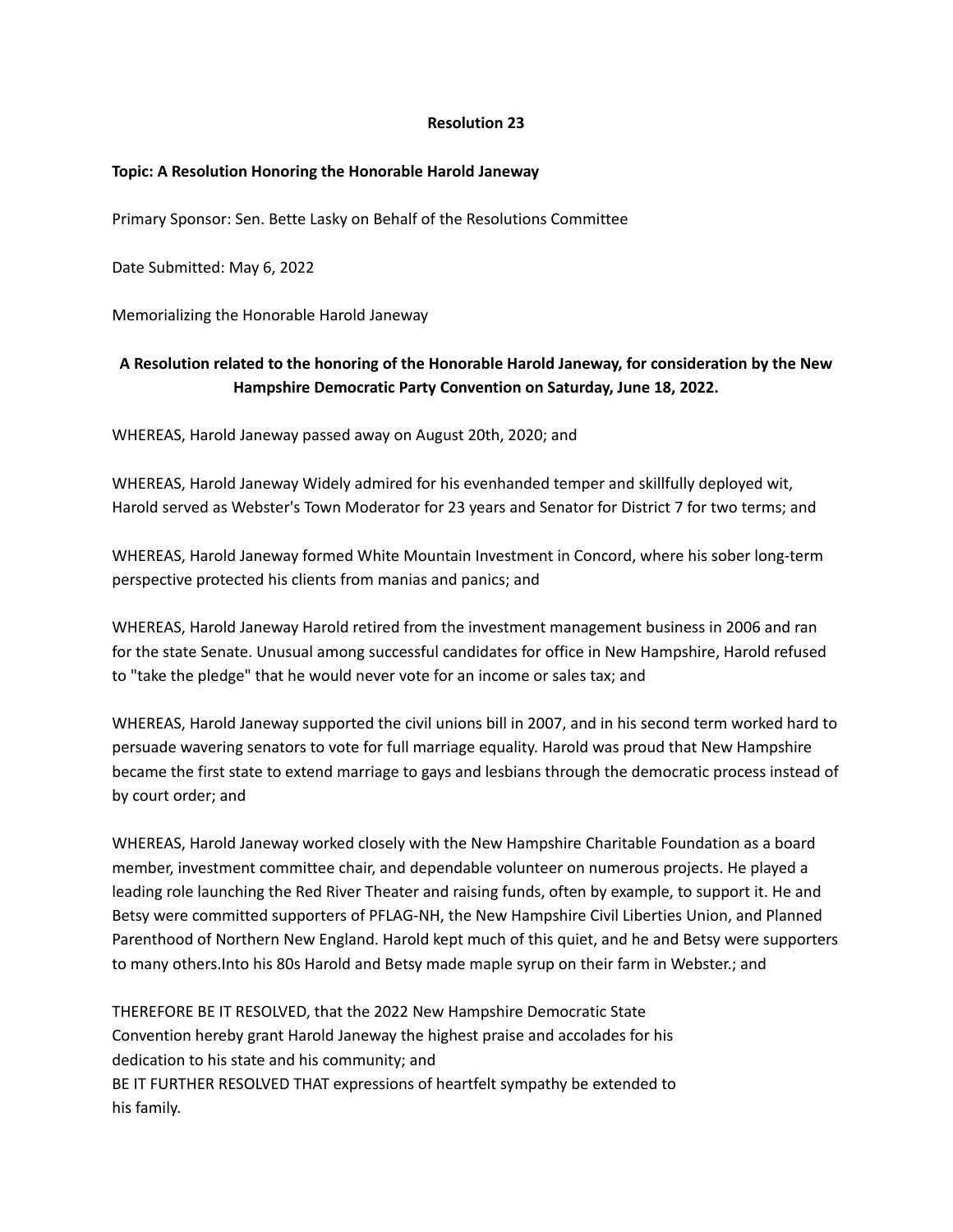#### **Topic: A Resolution Honoring Sheldon Krasker**

Primary Sponsor: Hon. Michael Rollo

Date Submitted: May 3, 2022

Memorializing Sheldon Krasker

# **A Resolution related to the honoring of Sheldon Krasker, offered by Hon. Michael Rollo, for consideration by the New Hampshire Democratic Party Convention on Saturday, June 18, 2022.**

WHEREAS, Sheldon Krasker passed away on January 21, 2022; and

WHEREAS, Sheldon Krasker was born and raised in Portsmouth, NH; and

WHEREAS, Sheldon Krasker was a graduate of Portsmouth High School, Class of 1943, and a veteran of the United States Army.; and

WHEREAS, Sheldon Krasker upon his discharge from the Army, Shel returned to Portsmouth and attended the University of New Hampshire, and for fifty years was a principal and partner of the former Portsmouth Paper Company; and

WHEREAS, Sheldon Krasker was a director of the NE Paper Merchants Association, a former member of the Boston Trade Association, a director of the former Portsmouth Cooperative Bank, and a director of Camp Gundalow YMCA. He was also a 50-year member of the Portsmouth Country Club, a 50-year member of St. Andrew's Lodge No. 56 F & AM in Portsmouth, a member of Bektash Temple Shrine in Concord, a Charter member of the William Pitt Tavern Lodge No. 1759 in Portsmouth, and a member and director of Temple Israel in Portsmouth; and

WHEREAS, Sheldon Krasker was married to former State Senator Elaine Krasker for 73 blissful years;

THEREFORE BE IT RESOLVED, that the 2022 New Hampshire Democratic State Convention hereby grant Sheldon Krasker the highest praise and accolades for his dedication to the Democratic Party, his state, his community; and

BE IT FURTHER RESOLVED THAT expressions of heartfelt sympathy be extended to the Krasker family.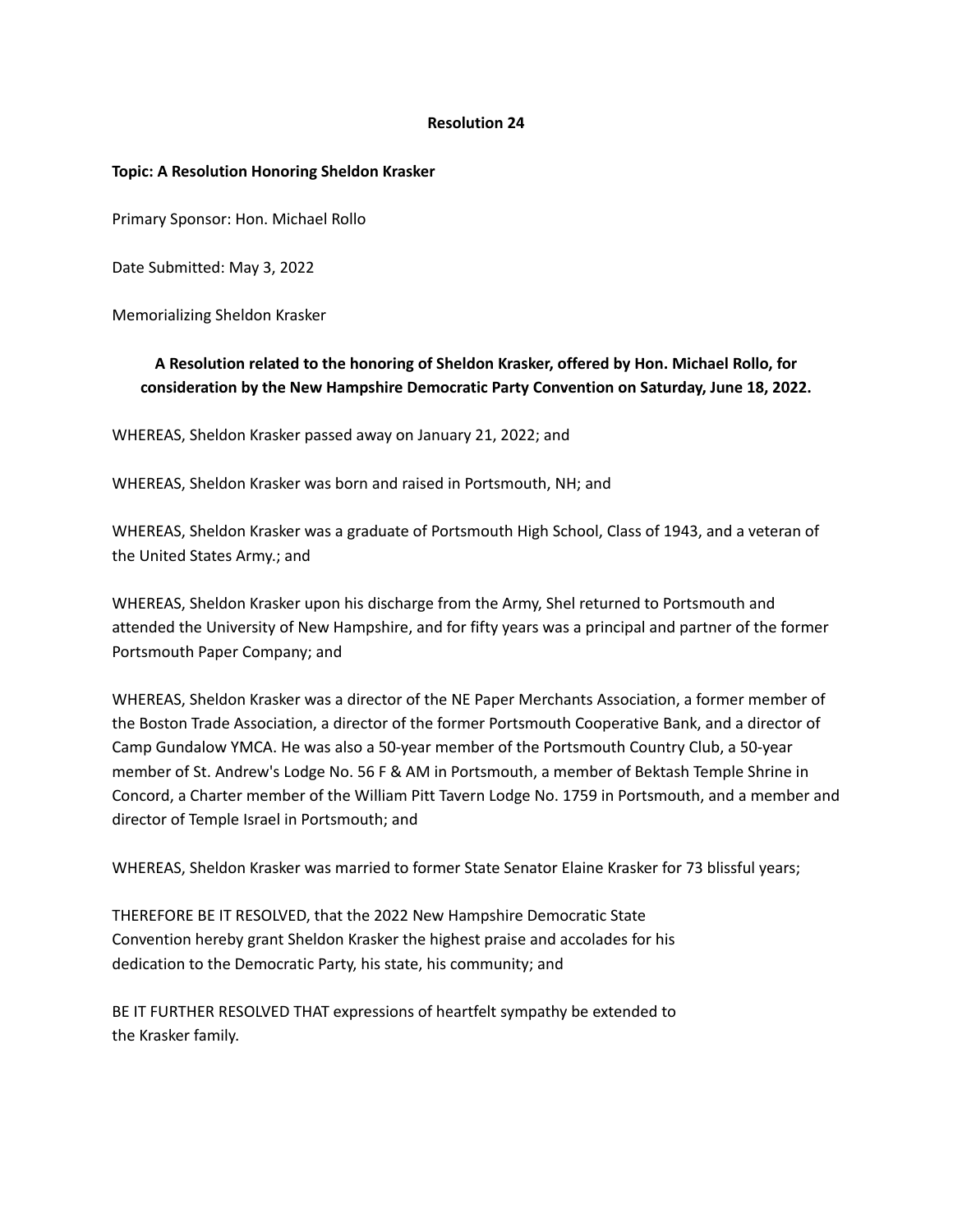# **Topic: A Resolution Honoring Martin "Marty" Laferte**

Primary Sponsor: Emmanuel "Manny" Krasner, At Large Member Farmington Democratic Committee

Co-sponsors: Stanley Freeda, Chairperson, Farmington Democratic Committee

Date submitted: May 5, 2022

Memorializing the late Martin Laferte

# **A resolution related to honoring Martin Laferte submitted by Emmanuel Krasner for consideration by the New Hampshire Democratic Party at the 2022 State Party Convention.**

WHEREAS: Martin Laferte passed away at his home on June 11, 2020: and

WHEREAS:Martin Laferte and his wife Bille Laferte were strong, consistent supporters of the Farmington Democratic party and the State and National Parties: and

WHEREAS: Martin Laferte often introduced himself at events by saying "I have never voted for a Republican in my life"; and,

WHEREAS: Martin Laferte served the Town of Farmington by serving on local boards and committees dedicated to improving the Town;

THEREFORE BE IT RESOLVED, that the 2022 New Hampshire Democratic State Convention hereby grants Martin Laferte the highest praise and accolades for his dedication to the Democratic Party, his state, his community and his commitment to social justice, and his commitment to civic participation; and

BE IT FURTHER RESOLVED THAT expressions of heartfelt sympathy be extended to his widow Billie Laferte.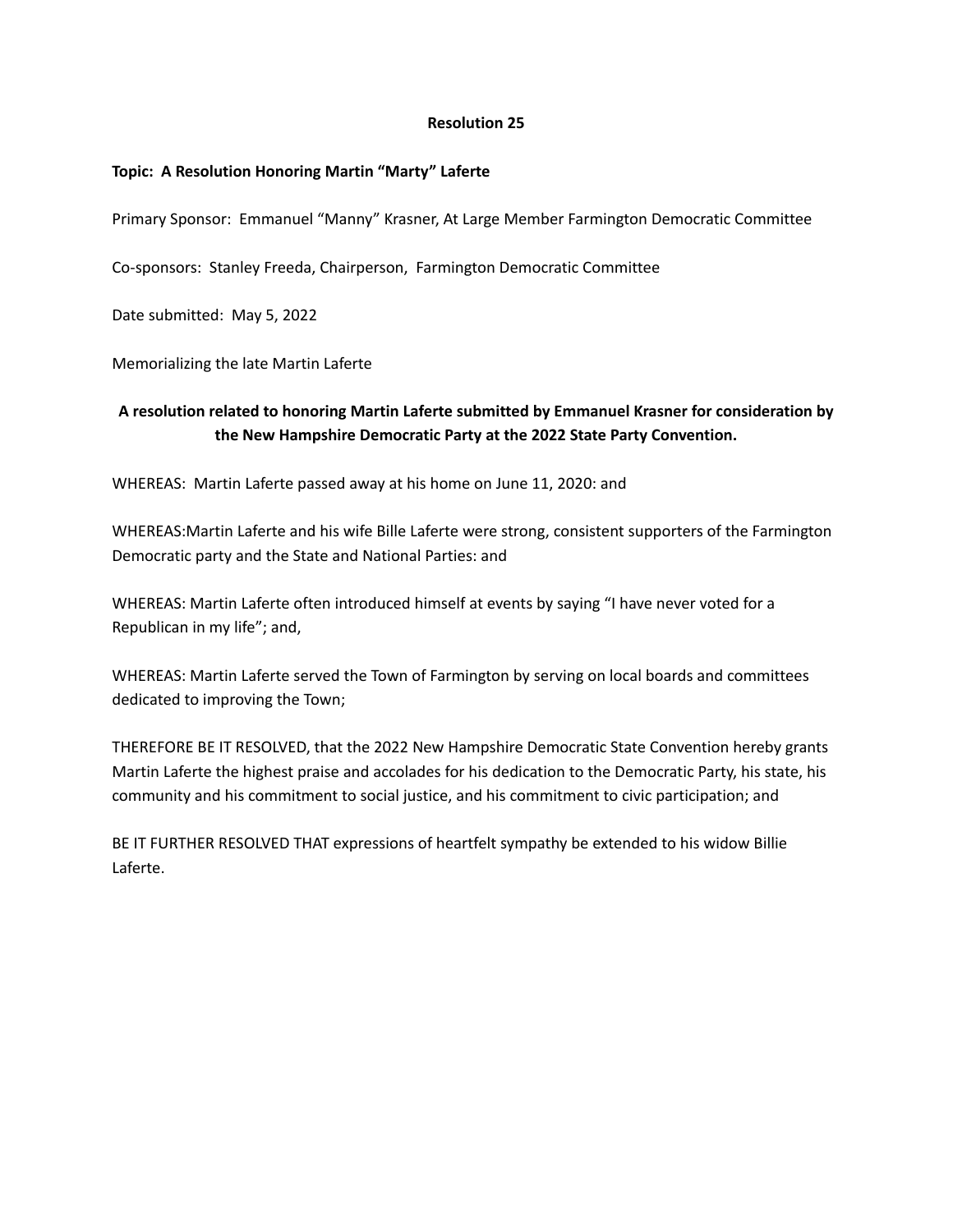## **Topic: Memorializing Representative Douglas Ley**

Primary Sponsor: Representative Steve Shurtleff

Co-Sponsors: Senator Donna Soucy, Representative Mary Jane Walner, Representative David Cote, The Officers of the NHDP, AFT Vice-President Ryan Richman, House Democratic Office Staff Daniel Mason, and Rachel Cole

Date Submitted: May 6th, 2022

Memorializing Representative Douglas Ley

# **A Resolution related to the honoring of Representative Douglas Ley, by Representative Steven Shurtleff, for consideration by the New Hampshire Democratic Party Convention on Saturday, June 18, 2022.**

WHEREAS, Douglas A. Ley, who was serving his fifth term as a State Representative, representing the citizens of Cheshire County District 9, the towns of Dublin, Harrisville, Jaffrey, and Roxbury; and,

WHEREAS, a former House Majority Leader, Doug Ley was a dedicated labor leader, serving three terms on the House Labor, Industrial, and Rehabilitative Services Committee, and at the time of his death was serving as President of the New Hampshire Chapter of the American Federation of Teachers; and,

WHEREAS, Doug was beloved by his House Democratic Staff to whom he became a cherished mentor and friend, even after his term as Majority Leader was completed; and

WHEREAS, a continuing student of history, Professor Doug Ley left an enduring legacy of teaching and learning on the hearts and minds of thousands of students over a thirty-year career at Franklin Pierce University; and,

WHEREAS, an adventurer, Doug Ley enjoyed epic road trips, visiting as many breweries as possible, or Fenway Park and the Garden to cheer on his beloved Sox and Bruins; and,

WHEREAS, above all, Doug Ley was a devoted family man, who cherished his time with his wife Mary, and sons Ethan and Isaac, and was surrounded by them and their love through his short illness; now,

THEREFORE BE IT RESOLVED, Douglas A. Ley be granted the highest praise and accolades and our profound thanks for his service to the state, and the town he called home for many years, and,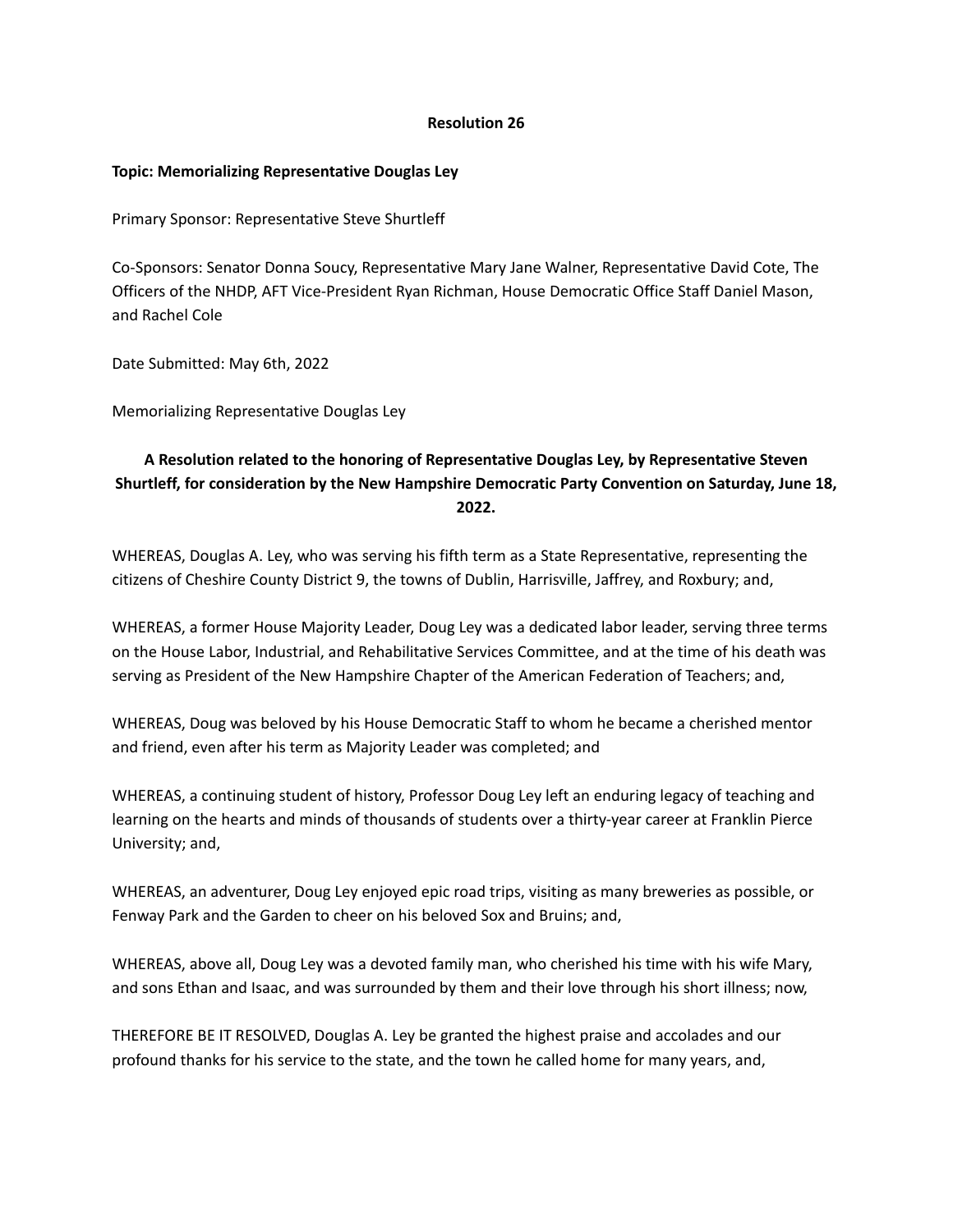BE IT FURTHER RESOLVED, that expressions of our most heartfelt sympathy be extended to his family, friends, and all those who he held close.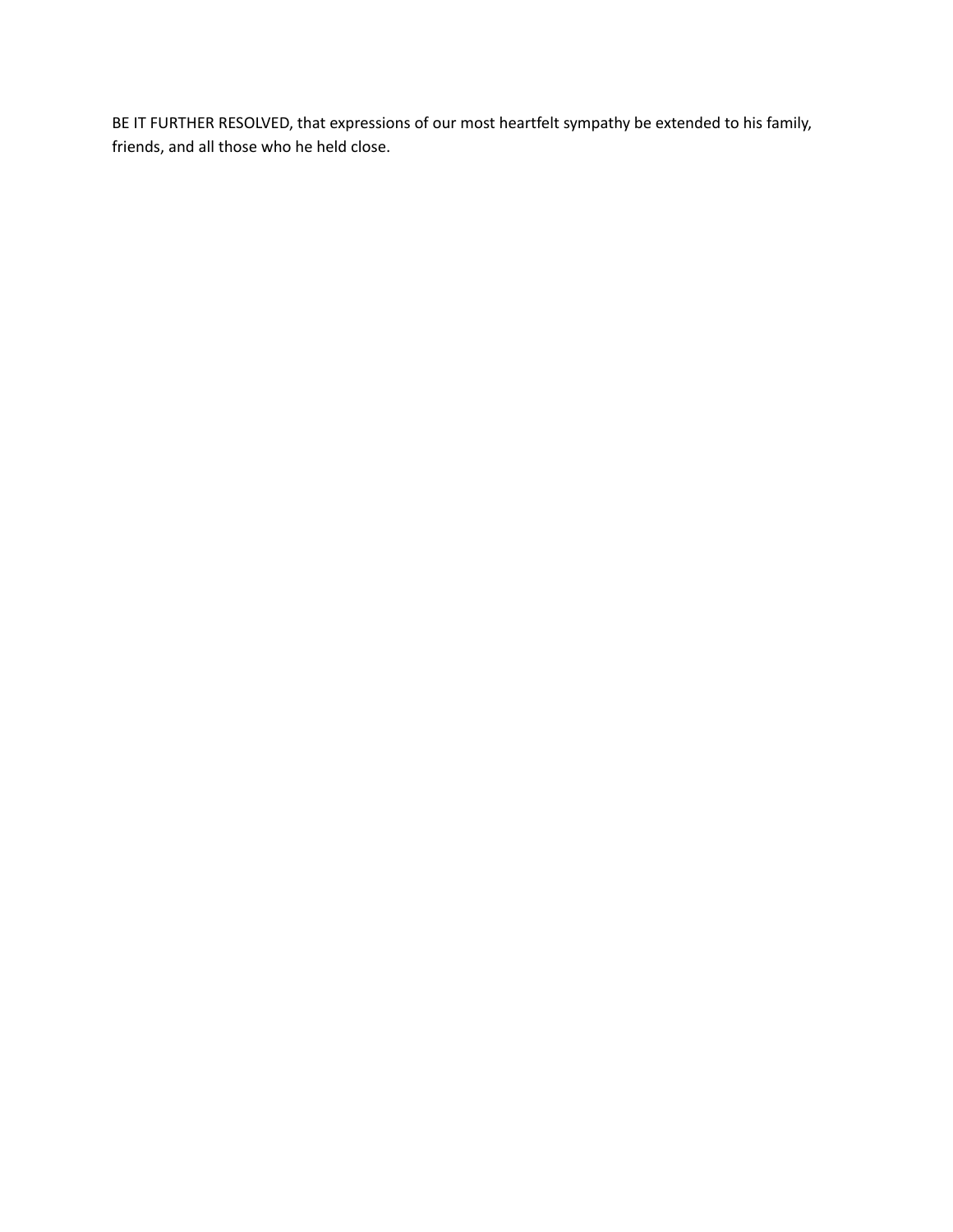## **Topic: A Resolution Honoring the Honorable Sid Lovett**

Primary Sponsor: Alan Raff on Behalf of the Resolutions Committee

Date Submitted: May 9, 2022

Memorializing Sid Lovett

# **A Resolution related to the honoring of the Honorable Sid Lovett, for consideration by the New Hampshire Democratic Party Convention on Saturday, June 18th, 2022.**

WHEREAS, Sid Lovett passed away in October of 2021; and

WHEREAS, Sid Lovett served five terms as a New Hampshire State Representative; and

WHEREAS, Sid Lovett served as the first chair of the New Hampshire Lakes Association; and

WHEREAS, Sid Lovett served as the chair of the New Hampshire Charitable Foundation; and

WHEREAS, Sid Lovett was dedicated to the history of New Hampshire, having served as chair of the Holderness Historical Society; and

WHEREAS, Sid Lovett was nominated by the President of the United States, to the inaugural board of the United States Institute for Peace, where he served from 1985-1991; and

THEREFORE BE IT RESOLVED, that the 2022 New Hampshire Democratic State Convention hereby grant Sid Lovett the highest praise for his dedication to peace, politics, the environment, and his New Hampshire community; and

BE IT FURTHER RESOLVED THAT expressions of heartfelt sympathy be extended to the Lovett family.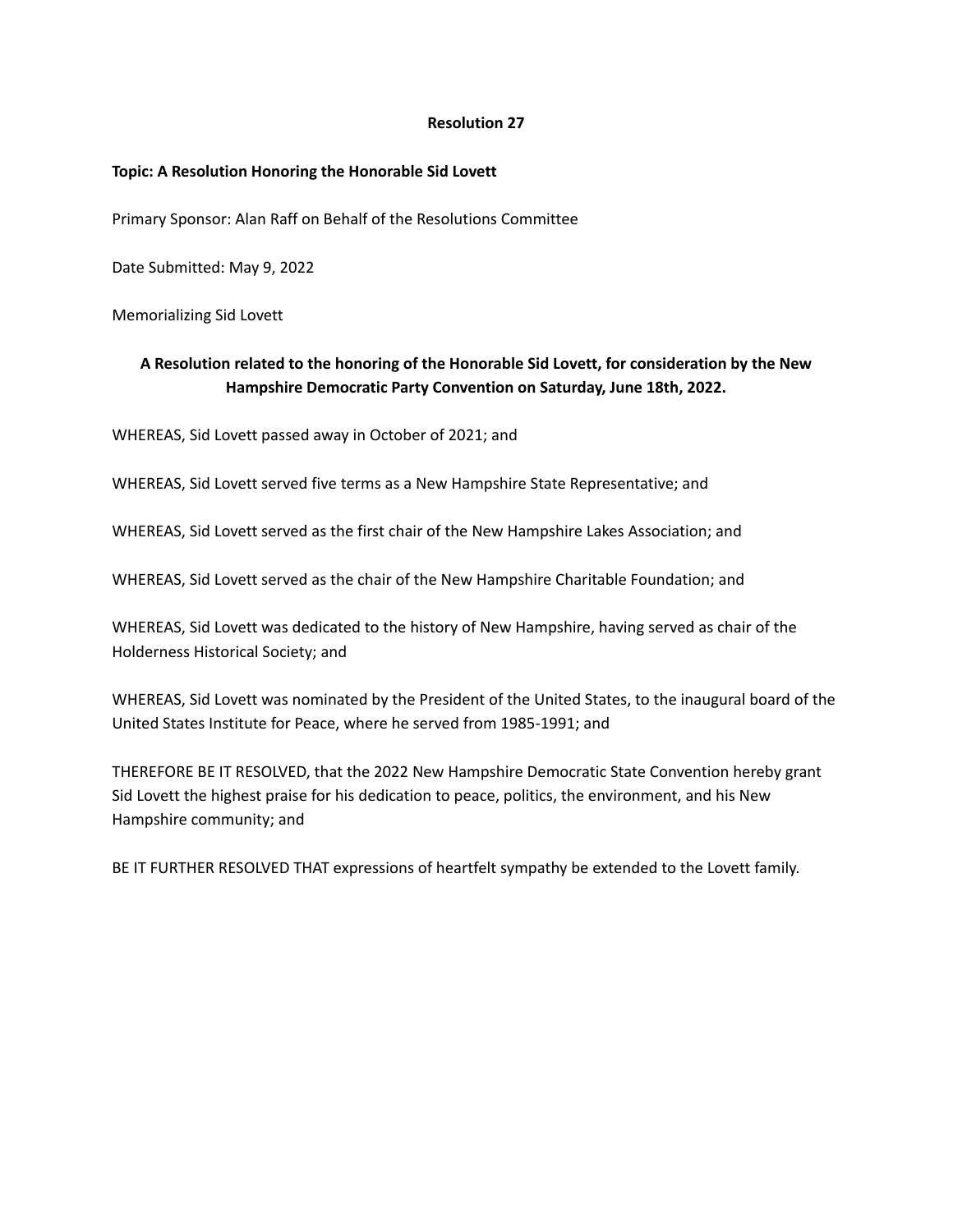## **Topic: A Resolution Honoring Willard "Bud" Martin**

Primary Sponsor: Lynn Thomas, Chair – Belknap County Democratic Committee

Date Submitted: May 3, 2022

Memorializing Willard "Bud" Martin

# **A Resolution related to the honoring of Willard "Bud" Martin, offered by Lynn Thomas, for consideration by the New Hampshire Democratic Party Convention on Saturday, June 18, 2022.**

WHEREAS, Willard "Bud" Martin passed away on April 5, 2021; and

WHEREAS, Willard "Bud" Martin was born in Boston MA, and educated in Laconia schools; and

WHEREAS, Willard "Bud" Martin spent a long and distinguished career as an attorney, and later as a

District Court Judge where he was recognized as a champion of children in his community, going so far as wearing, and giving away multiple Mickey Mouse watches to children in need; and

WHEREAS, Willard "Bud" Martin was even after he was required to retire from the court at age 70, he immediately applied and became a Court Appointed Special Advocate (CASA) volunteer so that he could continue his advocacy for children; and

WHEREAS, Willard "Bud" Martin when he was not acting in his capacity as a judge or attorney, Bud dedicated his services to many organizations including: Board of Selectman for the Town of Sandwich (2009-2018), Sandwich Planning Board (1989-2008), Salvation Army Advisory Board, Child and Family Services, Carroll County Coalition for Public Health, Carroll County United, Partners in Prevention, Neighbors in Need, the New Hampshire Bar Association, and University of New Hampshire Law School, and twice as the Democratic nominee for State Senate District 3;

THEREFORE BE IT RESOLVED, that the 2022 New Hampshire Democratic State Convention hereby grant Willard "Bud" Martin the highest praise and accolades for his dedication to the Democratic Party, his state, his community, and his commitment to the well being of New Hampshire's children; and

BE IT FURTHER RESOLVED THAT expressions of heartfelt sympathy be extended to the Martin family.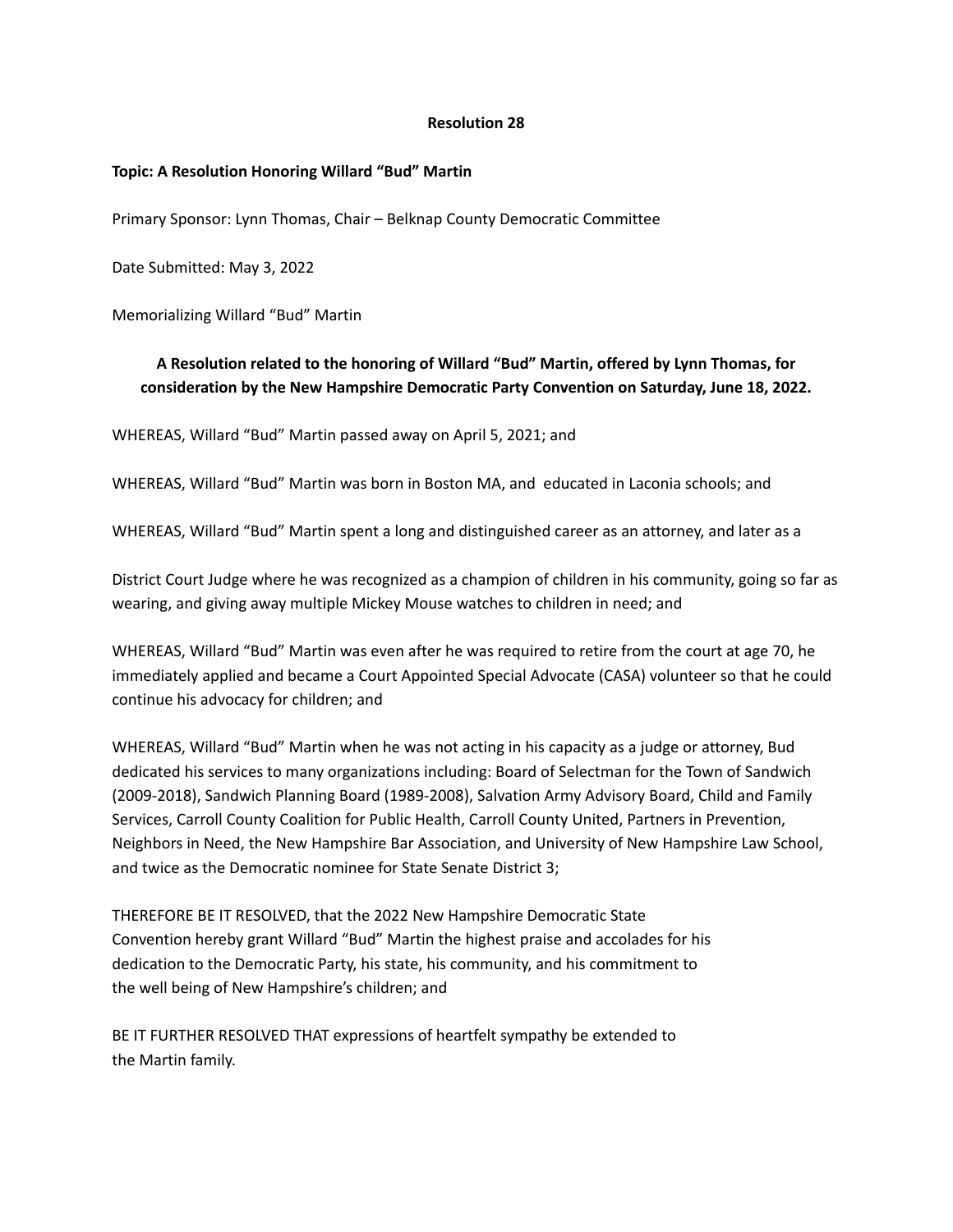## **Topic: A Resolution Honoring the Honorable Paul McEachern**

Primary Sponsor: Judy Reardon, Manchester

Date Submitted: May 3, 2022

Memorializing Honorable Paul McEachern

# **A Resolution related to the honoring of Paul McEachern, offered by Judy Reardon, for consideration by the New Hampshire Democratic Party Convention on Saturday, June 18, 2022.**

WHEREAS, Paul McEachern passed away on August 18, 2020; and

WHEREAS, Paul McEachern was born and raised in the City of Portsmouth; and

WHEREAS, Paul heeded his parents' advice to better himself through education and put himself through college and law school with house painting and the G.I. Bill; and

WHEREAS, Paul was first elected to public office as a young Navy veteran while at the University of New Hampshire, serving in the New Hampshire Legislature, a seat he would return to later in life; and

WHEREAS, Paul served as city councilman and assistant mayor for the City of Portsmouth and was instrumental in establishing the Prescott Park Arts Festival;

WHEREAS, Paul was a lifelong member of the Democratic Party he served as legal counsel to Governor Hugh Gallen, and was twice the nominee himself for Governor;

THEREFORE BE IT RESOLVED, that the 2022 New Hampshire Democratic State Convention hereby grant Paul McEachern the highest praise and accolades for his dedication to the Democratic Party, his state, his community, and his commitment to justice for people of all creeds, colors and orientations; and

BE IT FURTHER RESOLVED THAT expressions of heartfelt sympathy be extended to the McEachern family.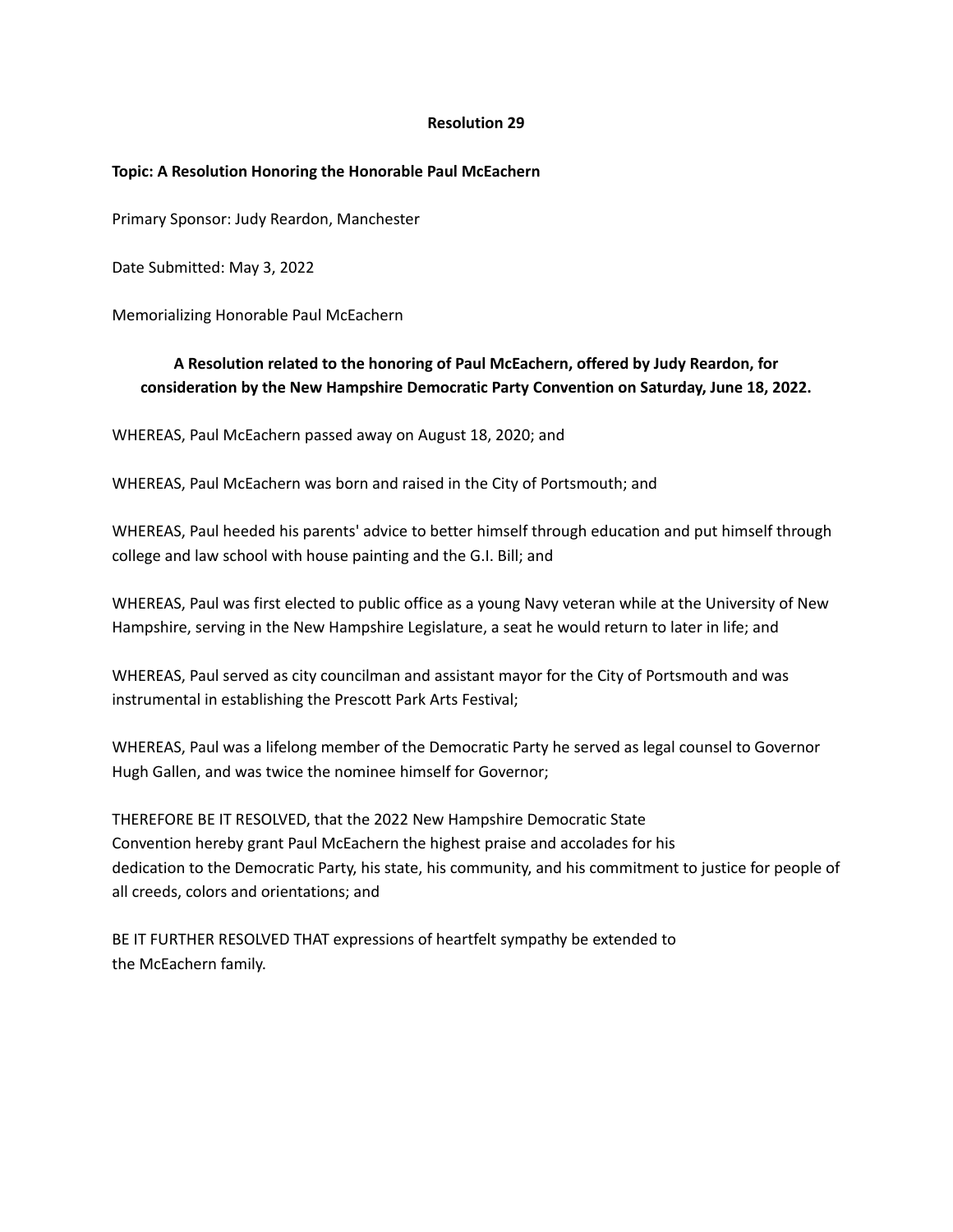## **Topic: A Resolution Honoring the Honorable Cynthia McGovern**

Primary Sponsor: Alan Raff

Co-Sponsors: Hon. Michael Rollo

Date Submitted: May 9, 2022

Memorializing Cynthia McGovern

# **A Resolution related to the honoring of the Honorable Cynthia McGovern, for consideration by the New Hampshire Democratic Party Convention on Saturday, June 18th, 2022.**

WHEREAS, Cynthia McGovern passed away in November of 2021; and

WHEREAS, Cynthia McGovern was a long-time member of the New Hampshire Democratic Party; and

WHEREAS, Cynthia McGovern served eleven years in the New Hampshire House of Representatives; and

WHEREAS, Cynthia McGovern served as Assistant House Leader, where she championed women, families, and organized labor; and

WHEREAS, Cynthia McGovern served on the board of the New Hampshire Civil Liberties Union; and

WHEREAS, in 1998, Cynthia McGovern ran for the United States House of Representatives, in New Hampshire's First Congressional District; and

THEREFORE BE IT RESOLVED, that the 2022 New Hampshire Democratic State Convention hereby grant Cyndy McGovern praise and accolades for her dedication to the Democratic Party, the Seacoast, the rights of women, workers, and working families; and

BE IT FURTHER RESOLVED THAT expressions of heartfelt sympathy be extended to the McGovern family.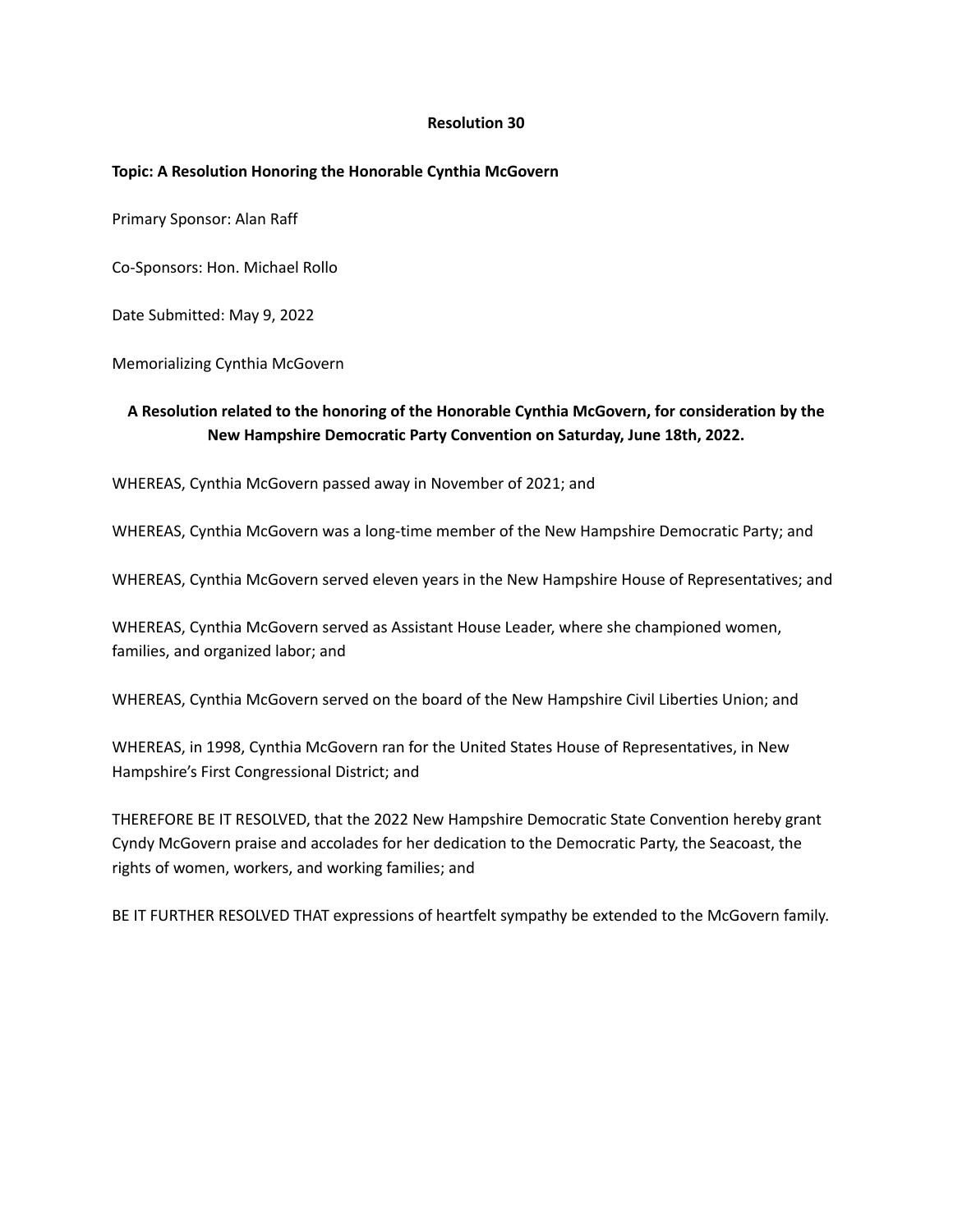#### **Topic: Memorializing Jonathan Charles Menes**

Primary Sponsor: Rep. Dru Fox on Behalf of the Resolutions Committee

Date Submitted: May 6, 2022

Memorializing Jonathan Charles Menes

# **A Resolution related to the honoring of Jonathan Charles Menes, offered by Rep. Dru Fox for consideration by the New Hampshire Democratic Party Convention on Saturday, June 18th, 2022.**

WHEREAS, Jonathan Charles Menes passed away on August 16, 2021; and

WHEREAS, Jonathan Charles Menes was a resident of Rye, New Hampshire; and

WHEREAS, Jonathan Charles Menes was a graduate of Tufts University and earned his Masters Degree in International Economics from The London School of Economics; and

WHEREAS, Jonathan Charles Menes joined the US Foreign Service and was assigned to Paris, France serving under Ambassador Sargent Shriver and later the State Department in Washington, D. C.; and

WHEREAS, Jonathan Charles Menes was later positioned at the Commerce Department as an Economist for 32 years and retired as Deputy Assistant Secretary for Industry Analysis; and

WHEREAS Jonathan Charles Menes, during his tenure at the Commerce Department, led several trade delegations to Asia, headed a committee at the OECD in Paris, and ran the office of Trade and Investment Analysis that published the annual US Industry and Trade Outlook; and

WHEREAS, Jonathan Charles Menes was selected by President Reagan in 1985 to participate in the prestigious Presidential Exchange commission, spending a year as an executive with the United Technologies Corporation.

WHEREAS, Jonathan Charles Menes became an adjunct Professor of Economics at the University of Utah teaching a popular International Trade course with Governor Jon Huntsman; and

WHEREAS, Jonathan Charles Menes was a lover of skiing, routinely skiing 100 days a year in Deer Valley, Utah and a lover of biking, completing several 100 mile "Centennials"; and WHEREAS, Jonathan Charles Menes was an activist for the Democratic Party, faithfully canvassing the Rye and Portsmouth area, sometimes with his daughter and granddaughter; and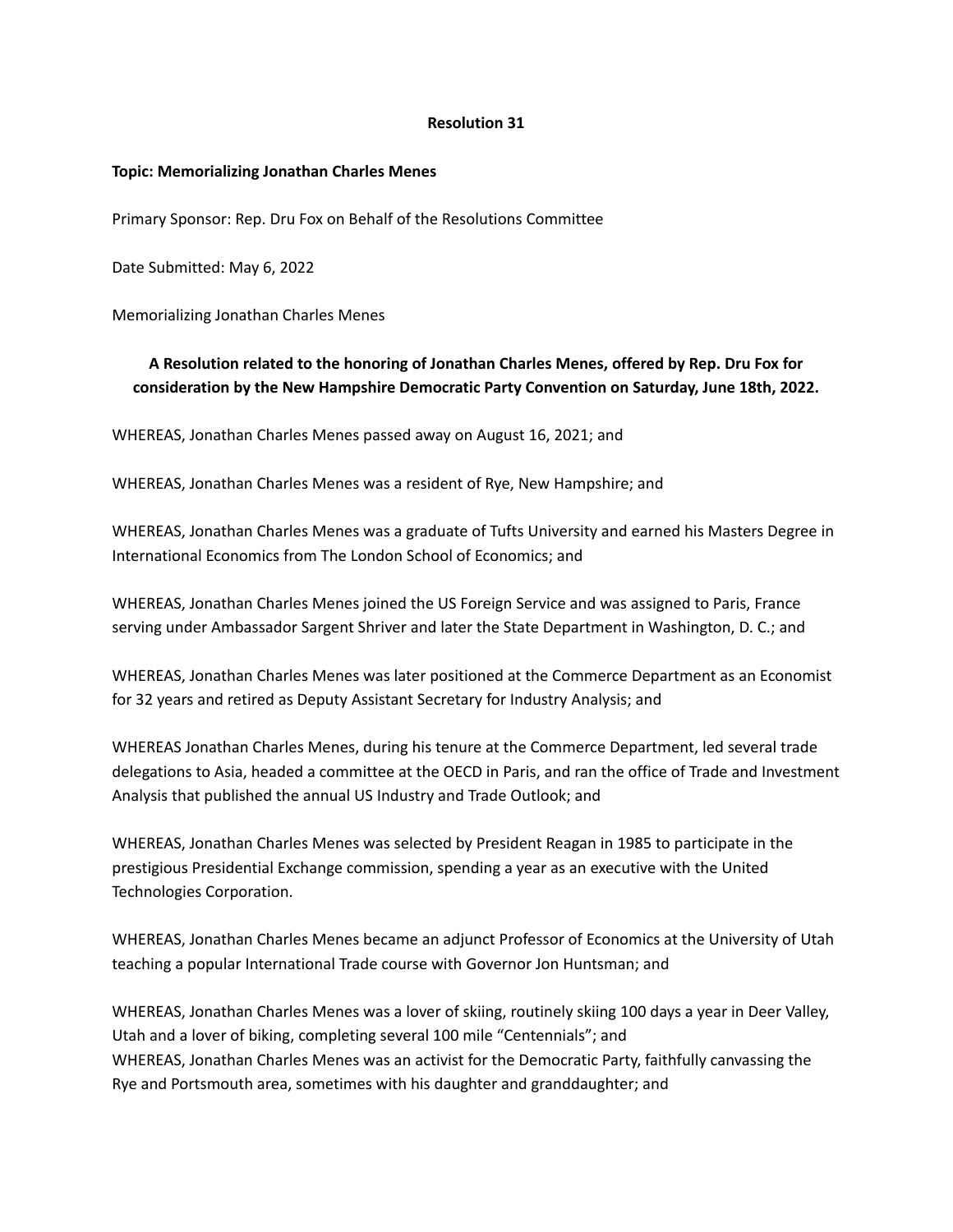WHEREAS, Jonathan Charles Menes frequently consulted with the NH Democratic Party on various economic policies especially concerning International Trade Policy: and

WHEREAS, Jonathan Charles Menes was well known throughout his entire life for his advocacy for progressive social issues and especially women's rights; and

THEREFORE BE IT RESOLVED, that the 2022 New Hampshire Democratic State Convention hereby grant Jonathan Charles Menes the highest praise and accolades for his dedication to the Democratic Party, his state, his community, his work and commitment to the United States; and

BE IT FURTHER RESOLVED, that expressions of heartfelt sympathy be extended to the Menes family.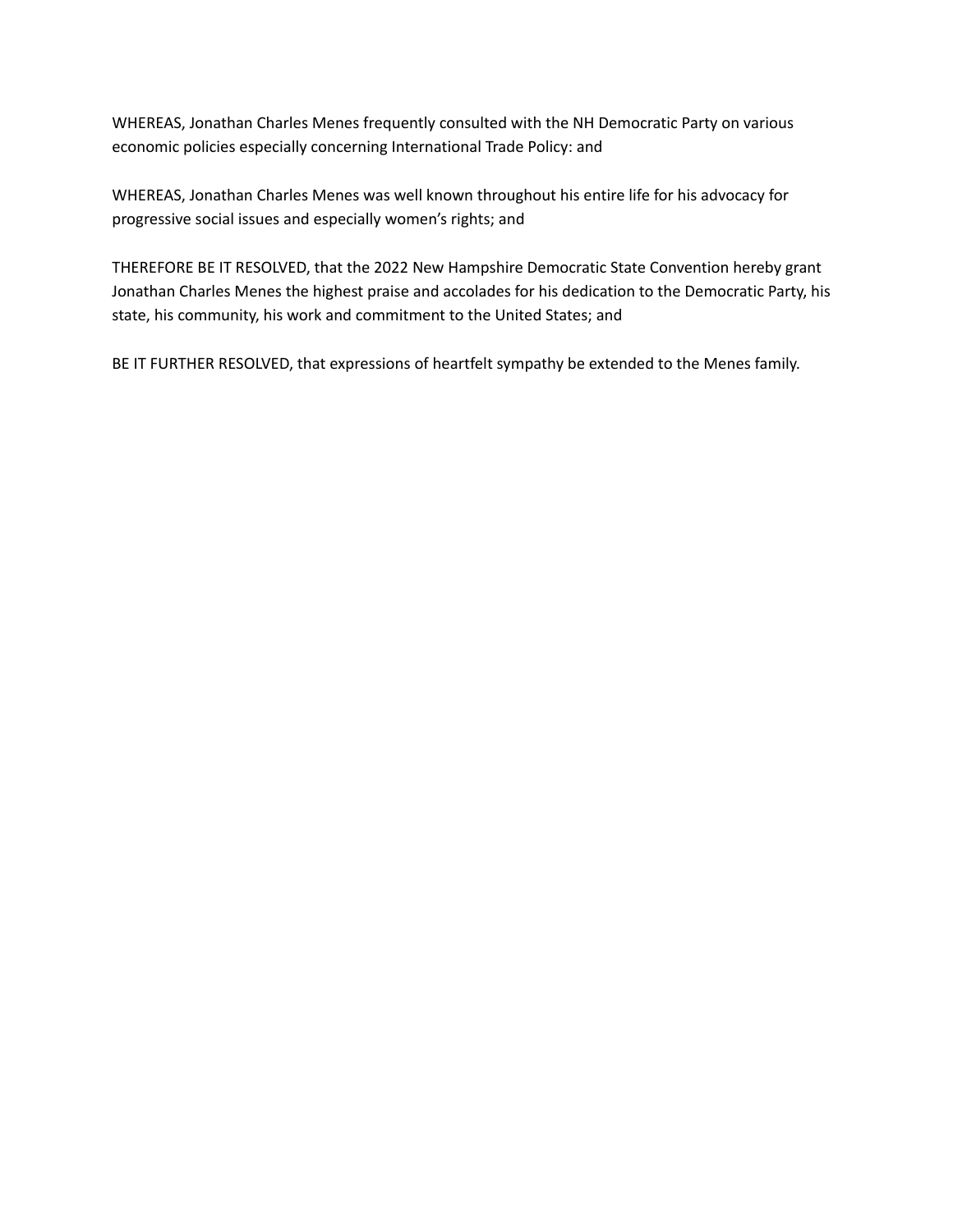## **Topic: A Resolution Honoring Marie Poirier**

Primary Sponsor: Sen. Bette Lasky on Behalf of the Resolutions Committee

Date Submitted: May 6, 2022

Memorializing Marie Poirier

# **A Resolution related to the honoring of Marie Poirier, offered by (TBD), for consideration by the New Hampshire Democratic Party Convention on Saturday, June 18, 2022.**

WHEREAS, Marie Poirier when passed away on March 11th, 2022, she did so in true Irish style: the sun shone warmly upon her face, a gentle breeze at her back, and family held her as she took God's hands; and

WHEREAS, Marie Poirier graduated from N.H. College with a degree in Human Services. She married Wallace C. Poirier Jr. on August 15, 1953, and spent the next 20 years crisscrossing the US and Canada with her four children in tow while Wally pursued a career with the United States Air Force ; and

WHEREAS, Marie Poirier by the time Wally retired from the US Air Force, Marie had become a true matriarch who knew how to pull the family together. In 1970, she and Wally settled the family in Manchester, NH where Marie quickly and expertly put down roots, as she had so many times before.; and

WHEREAS, Marie Poirier spent decades working in the community. Before her retirement, Marie worked as the Plateletepheresis Coordinator for the American Red Cross Blood Center; and

WHEREAS, Marie Poirier became an active member of the Manchester City Democrats, served as Ward Clerk and Selectman for Ward 8, and volunteered with Elliot Hospital, Friends Program at the Manchester City Library and the Palace Theater. She was also a member of OLLI at Granite State College and had been a member in the Ladies Ancient Order of the Hibernians.; and

WHEREAS, Marie Poirier had an adventurous spirit, and enjoyed taking long walks. For those who had the chance to cross paths with Marie on one of her outings, you quickly learned three things about her: she was proudly Irish, a fierce Democrat, and approached the daily weather forecast with near religious fervor; and

THEREFORE BE IT RESOLVED, that the 2022 New Hampshire Democratic State Convention hereby grant Marie Poirier the highest praise and accolades for her dedication to her state and her community; and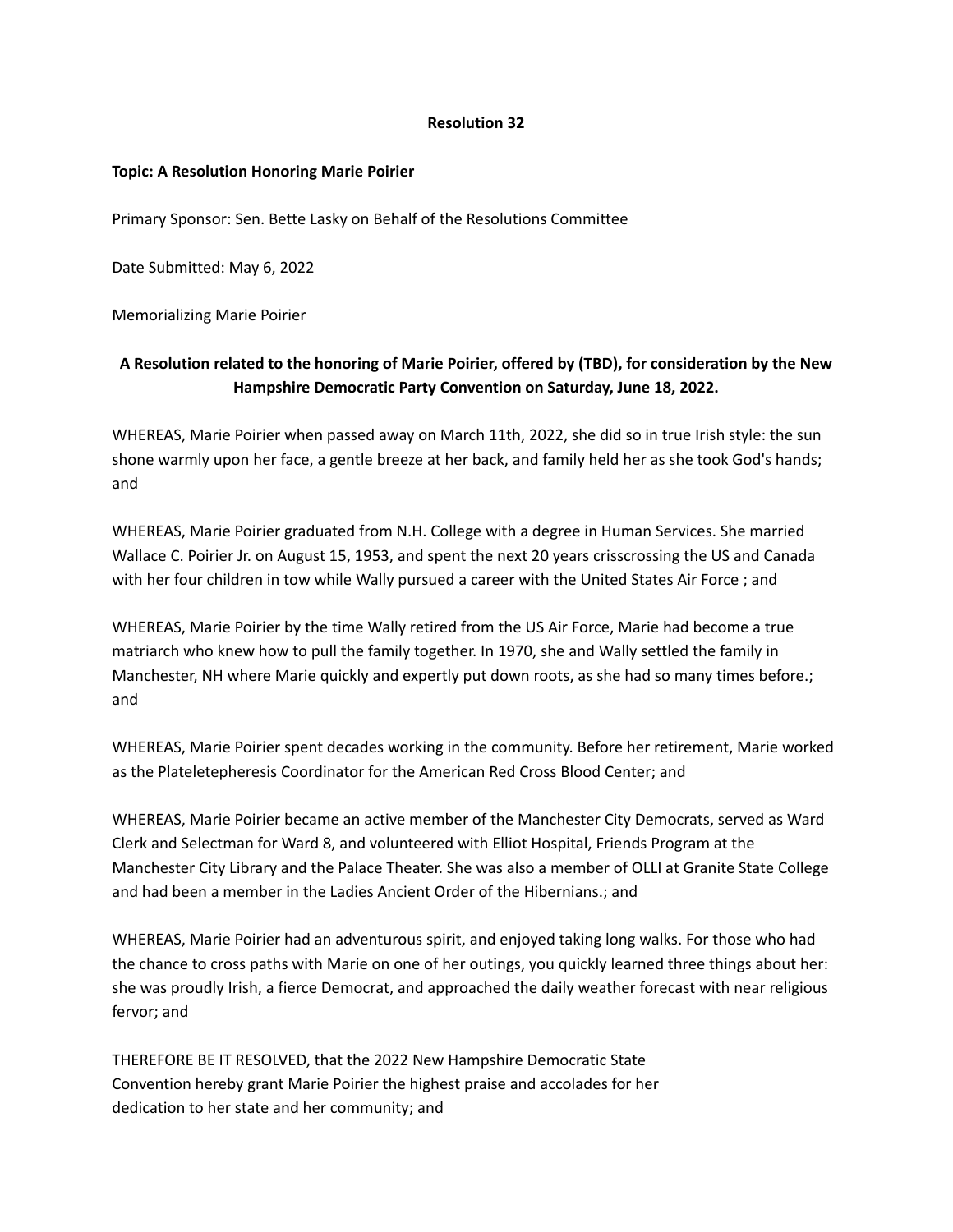BE IT FURTHER RESOLVED THAT expressions of heartfelt sympathy be extended to her family.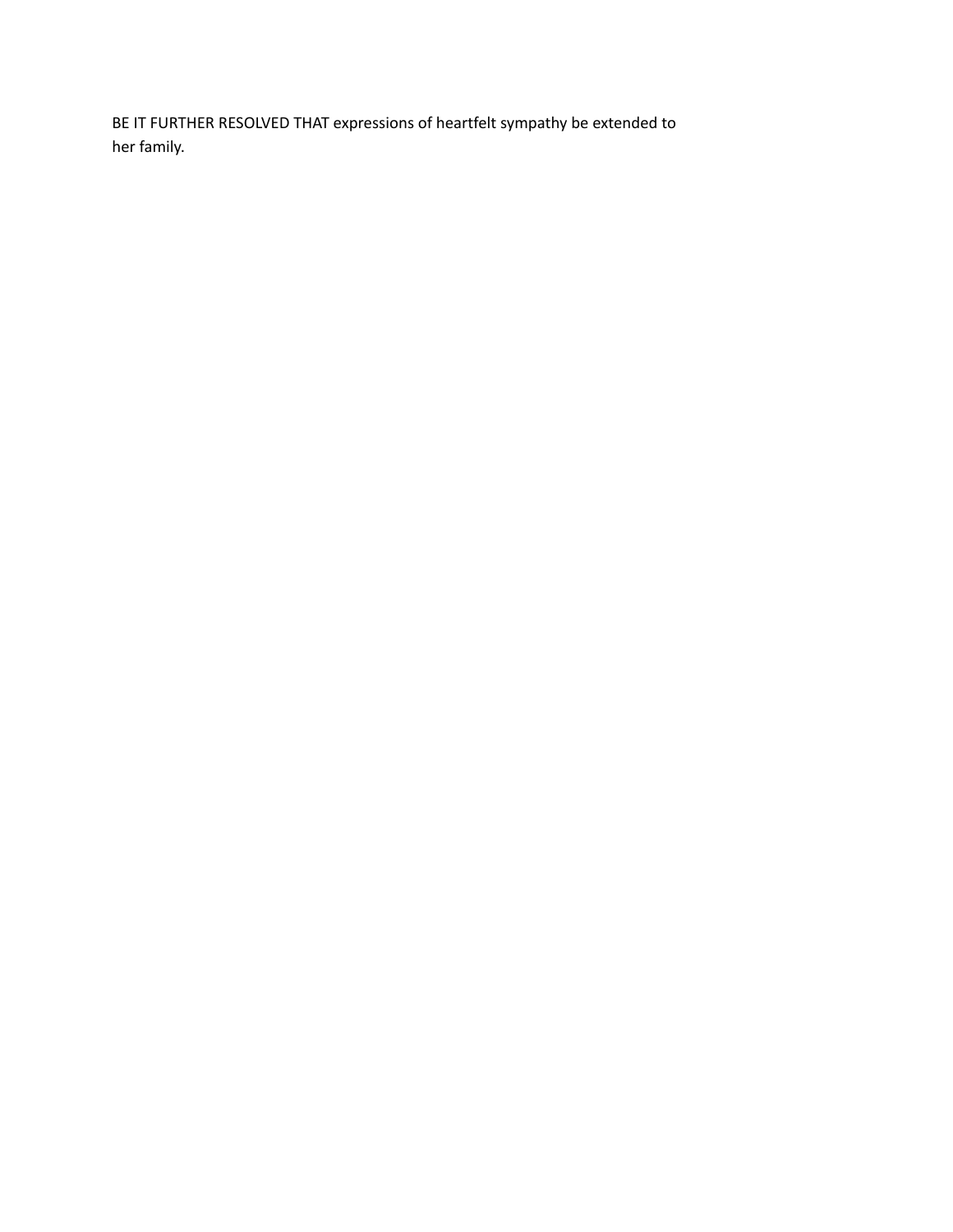## **Topic: A Resolution honoring Senator Robert F. Preston**

Primary Sponsor: Hon. Raymond Buckley

Date Submitted: May 5, 2022

Memorializing Robert F. Preston

# **A Resolution related to the honoring of Senator Robert F. Preston offered by the Hon. Raymond Buckley, for consideration by the New Hampshire Democratic Party Convention on June 18, 2022.**

WHEREAS, Robert F. Preston passed away December 27, 2022; and

WHEREAS, Robert F. Preston represented NH's seacoast in the state senate for nine terms, serving as Senate Democratic Leader for four terms; and

WHEREAS, Robert F. Preston was a candidate for governor in 1990 and was the Democratic Nominee for Congress in the first district in 1992, and

WHEREAS, Robert F. Preston was a longtime member of the NH Democratic State Committee, and

WHEREAS, Robert F. Preston at age 17 served in the US Army in Italy and Germany, a Ve, having served as an officer in the United States Army; and

WHEREAS, Robert F. Preston was a prominent Hampton business leader and real estate broker , and

WHEREAS, Robert F. Preston was married to the late Charlotte Preston for 63 years, had five children and many grandchildren and great grandchildren,

THEREFORE LET IT BE RESOLVED, that the New Hampshire Democratic Party hereby grant Robert F. Preston the highest praise and accolades for his dedication, his state, and his commitment to public service; and

BE IT FURTHER RESOLVED THAT expressions of heartfelt sympathy be extended to the Preston family.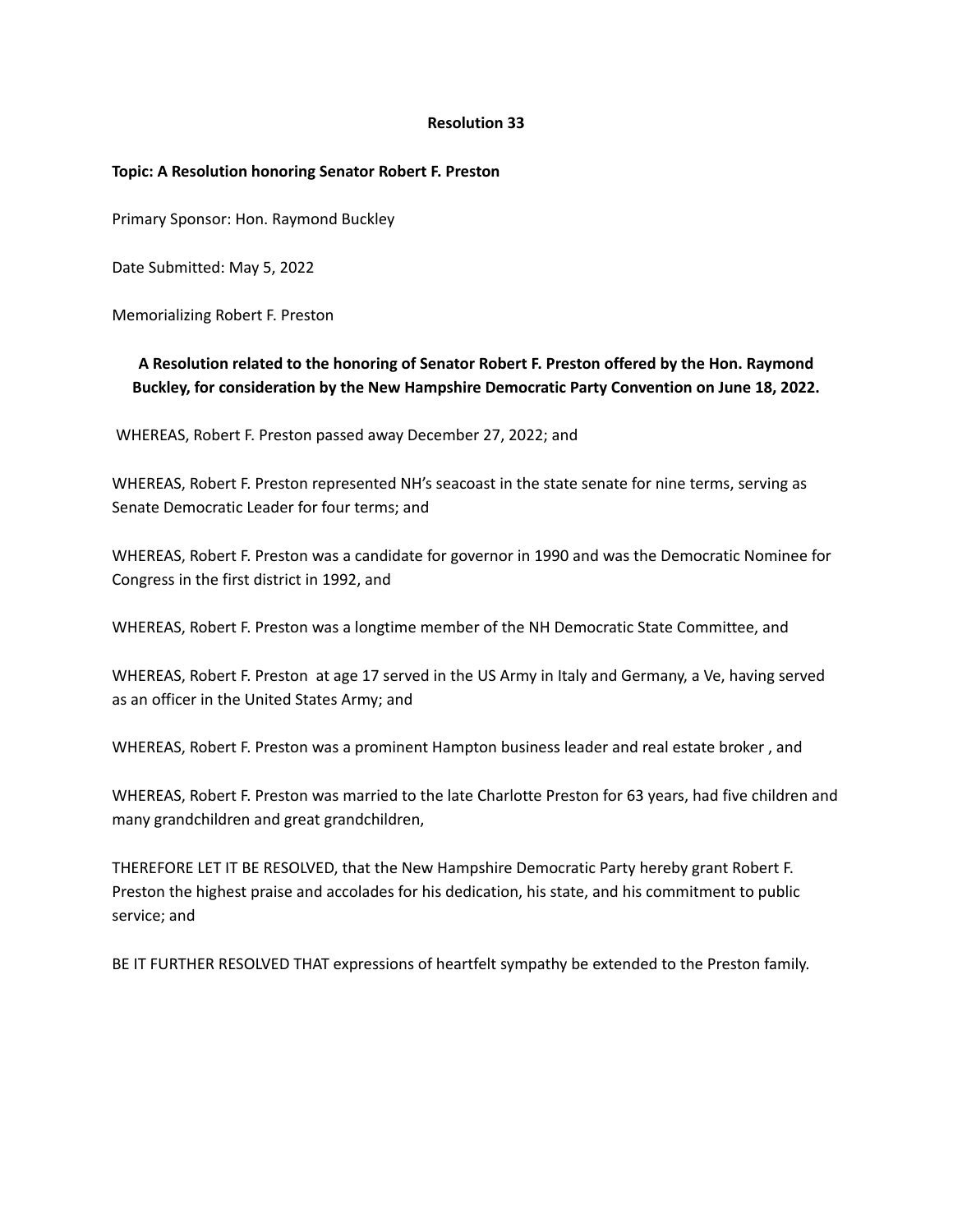## **Topic: A Resolution honoring Representative Katherine D. Rogers**

Primary Sponsor: Hon. Raymond Buckley

Co-Sponsors: Rep. Nicole Klein Knight, Rep. Kris Schultz, Hon. Caitlin Rollo, Hon. Michael Rollo, Sen. Donna Soucy, Rep. David Cote, Rep. Mary Jane Walner, Rep. Steve Shurtleff

Date Submitted: May 5, 2022

Memorializing Representative Katherine D. Rogers

# **A Resolution related to the honoring of Representative Katherine D. Rogers offered by the Hon. Raymond Buckley, for consideration by the New Hampshire Democratic Party Convention on June 18, 2022.**

WHEREAS, Katherine D. Rogers passed away April 10, 2022; and

WHEREAS, Katherine D. Rogers represented Concord in the NH House of Representative for eight terms becoming an indispensable member of the Finance Committee,

WHEREAS, Katherine D. Rogers the first woman elected Merrimack County Attorney following five terms as a Merrimack County Commissioner,

WHEREAS, Katherine D. Rogers was an eight term member of the Concord City Council and a member of the 1974 NH Constitutional Convention, and

WHEREAS, Katherine D. Rogers served as Chair of the Concord Democrats, Chair of the Merrimack County Democrats, Chair of the NHDP Disability Caucus, a member of the NHDP Rules Committee, nearly two decades on the NHDP Executive Committee, President of the NH Young Democrats and Delegate to the Democratic National Convention, and

WHEREAS, Katherine D. Rogers served on the staff of the presidential campaigns of Jimmy Carter, Carter-Mondale reelect, Walter Mondale, Michael Dukakis and Tom Harkin, and was a proud supporter of Clinton-Gore, Al Gore, Hillary Clinton, Obama-Biden and her personal friend Cory Booker, and

WHEREAS, Katherine D. Rogers guided campaigns from school board to US Senator for five decades, and

WHEREAS, Katherine D. Rogers was committed to gun safety, the protection of animals, children, women and all those abused or discarded, and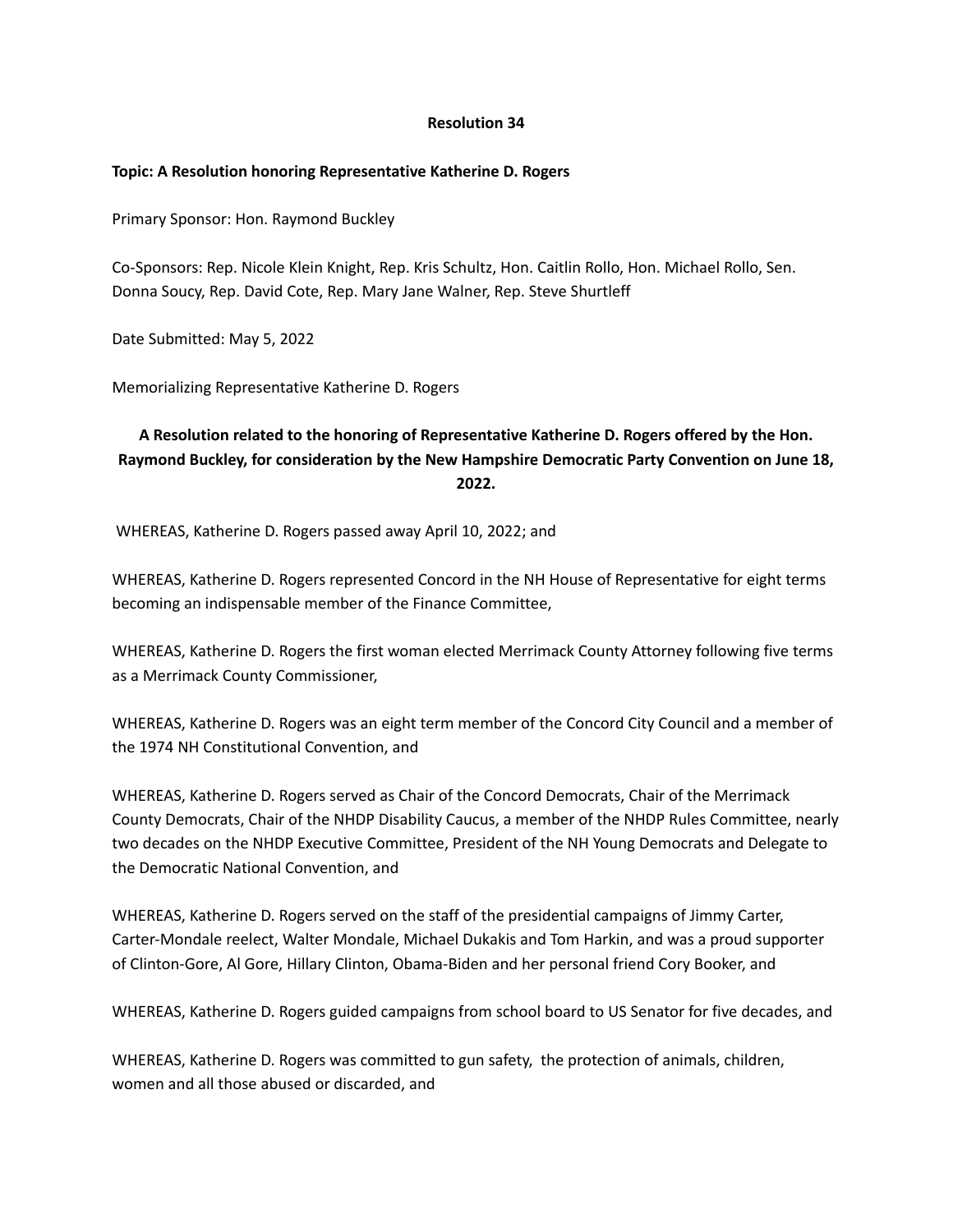WHEREAS, Katherine D. Rogers received many awards and accolades through the years and was honored by the NHDP with the McIntyre Shaheen Legacy Award, the Burling Legislative Award and the Kathy Sullivan Courage and Leadership Award,

WHEREAS, Katherine D. Rogers was a proud Pug Mom, Patriots fan and a most loyal and trusted friend to many,

THEREFORE LET IT BE RESOLVED, that the New Hampshire Democratic State Convention hereby grant Katherine D. Rogers the highest praise and accolades for his dedication to the Democratic Party, his state, and his commitment to public service; and

BE IT FURTHER RESOLVED THAT expressions of heartfelt sympathy be extended to her family.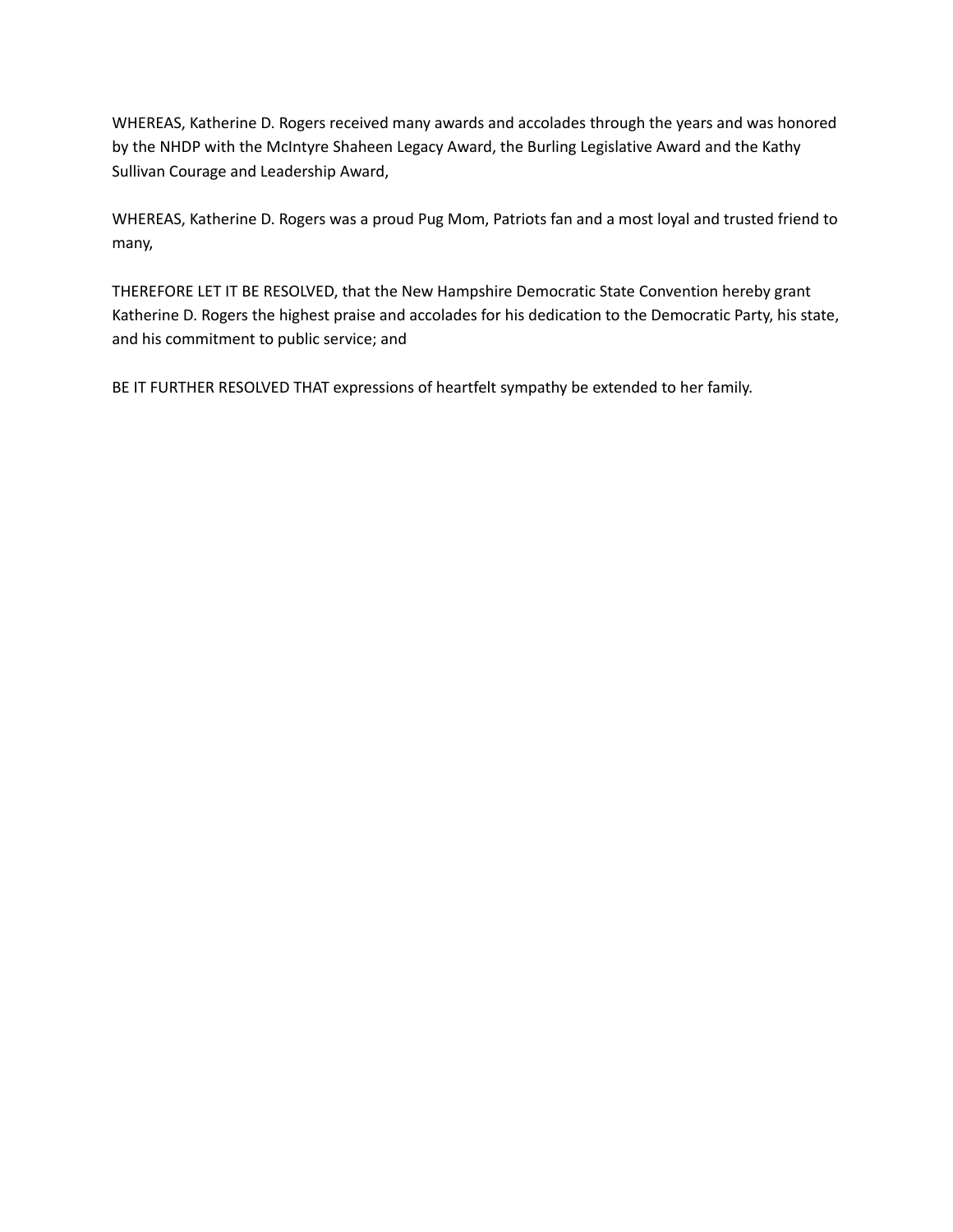## **Topic: Honoring Representative Barbara Shaw**

Primary Sponsor: Representative Joshua Query

Co-Sponsors: Alderman Jim Burkush, Representative David Cote, Representative Mary Jane Walner, Representative Steve Shurtleff, Hon. Michael Rollo, Sen. Bette Lasky, Alan Raff, and Daniel Mason

Date Submitted: May 6th, 2022

Honoring Representative Barbara Shaw

# **A Resolution related to the honoring of Representative Barbara Shaw offered by Representative Joshua Query, for consideration by the New Hampshire Democratic Party Convention on June 18, 2022.**

WHEREAS, Barbara E. Shaw, who was serving her eleventh term as a State Representative representing the citizens of Manchester's Ward 9; and

WHEREAS, a dedicated advocate of education, Barbara Shaw spent her life as an educator and administrator, and once becoming a member of the House, served eight of her eleven terms on the Education Committee, serving as Clerk of that committee a remarkable five terms; and

WHEREAS, a committed public servant at every level of life, Barbara Shaw was concurrently serving as Alderman in Manchester's Ward 9 and was the longest serving female Alderman in the city's history; and

WHEREAS, Barbara Shaw cared about people and would often show up to assist a constituent in moving, assist the homeless with errands and support, hear every side of an issue from every concerned citizen and was admired for her sincerity and honesty; and

WHEREAS, Barbara Shaw was a devoted wife, mother, and grandmother who took immeasurable pride in her family and will forever be known as a staple in Manchester's lore; now,

THEREFORE BE IT RESOLVED, Barbara E. Shaw be granted the highest praise and accolades and our profound thanks for her service to the state and the city she called home for many years, and,

BE IT FURTHER RESOLVED, that expressions of our most heartfelt sympathy be extended to her family, friends and all who were close.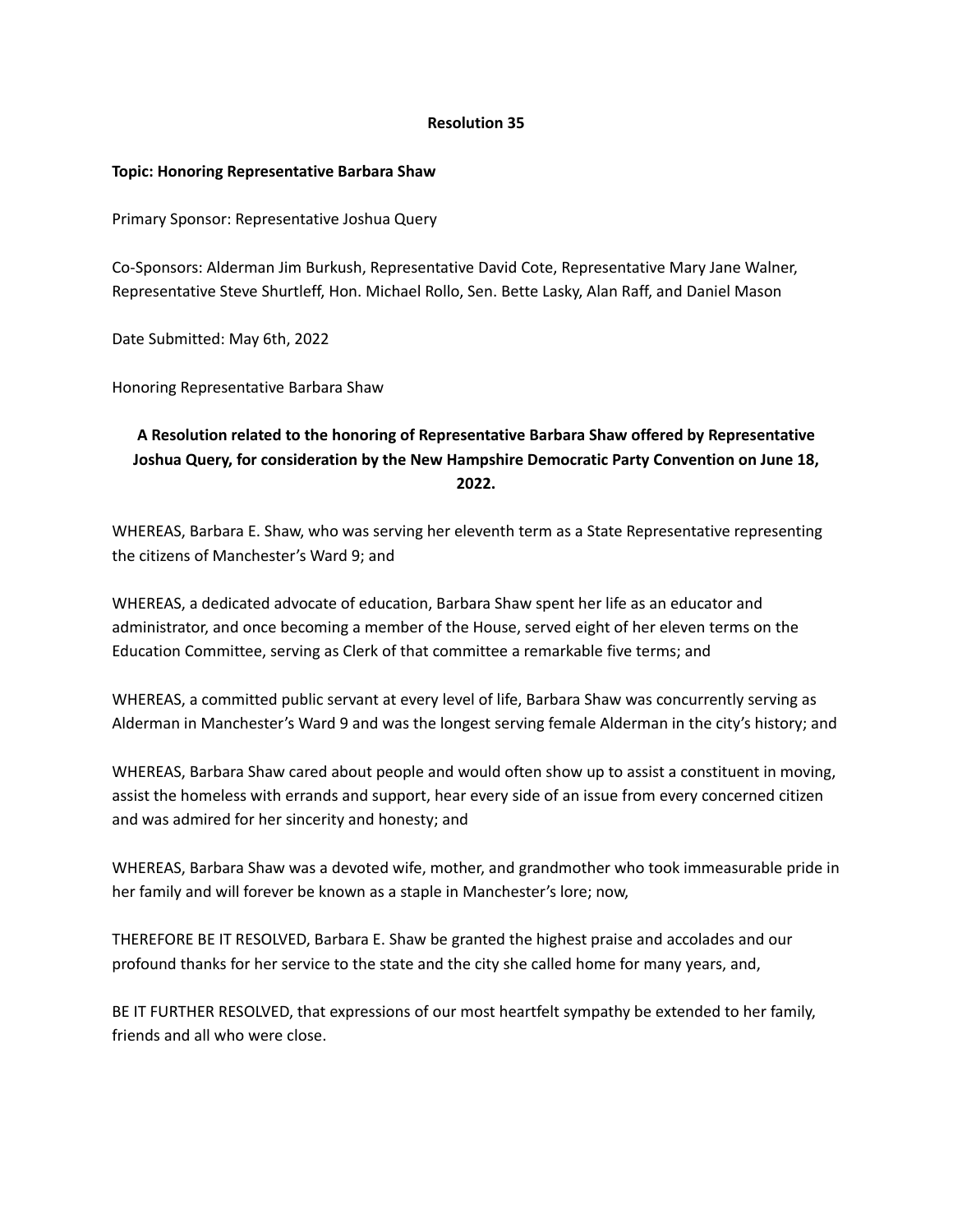#### **Topic: Memorializing John Shea**

Primary Sponsor: Rep. Dru Fox

Co-Sponsors: Hon. Michael Rollo

Date Submitted: May 6, 2022

Memorializing the Honorable John Shea

# **A Resolution related to the honoring of the Honorable John Shea, offered by Rep. Dru Fox for consideration by the New Hampshire Democratic Party Convention on Saturday, June 18th, 2022.**

WHEREAS, John Shea passed away on November 11, 2020; and

WHEREAS, John Shea was a resident of Keene, New Hampshire and Nelson, New Hampshire; and

WHEREAS, John Shea was a 1965 graduate of Burdett College; and

WHEREAS John Shea served his community as President, Commissioner, Secretary and Manager of the Greater Keene Area Youth Baseball and Softball Association, as a 10 year Scoutmaster for Boy Scout Troop 350, a member of the American Legion Post 4, served four terms as Grand Knight of the Knights of Columbus #819, past President of 372 Marlboro Street Home Association, Treasurer and Secretary of the Ancient Order of Hibernians and volunteer for RISE; and

WHEREAS, John Shea served as a member of the Keene City Council, elected Representative to the New Hampshire General Court, a delegate to the New Hampshire National Convention, appointed to several zoning and planning boards and performed the duties of Nelson Town Treasurer; and

WHEREAS, John Shea loved to travel, touring North America, Europe, Asia, Scotland, Iceland, Portugal, the Caribbean and actually visiting Belgium during and when he won his race for Executive Council, earning the Keene Sentinel front page headline "Where in the world is John Shea?"

WHEREAS, John Shea then served two terms on the New Hampshire State Executive Council 2007-2010); and

WHEREAS, John Shea was known for being a great listener, a quiet, thoughtful, kind, gentle man who loved people; and

THEREFORE BE IT RESOLVED, that the 2022 New Hampshire Democratic State Convention hereby grant John Shea the highest praise and accolades for his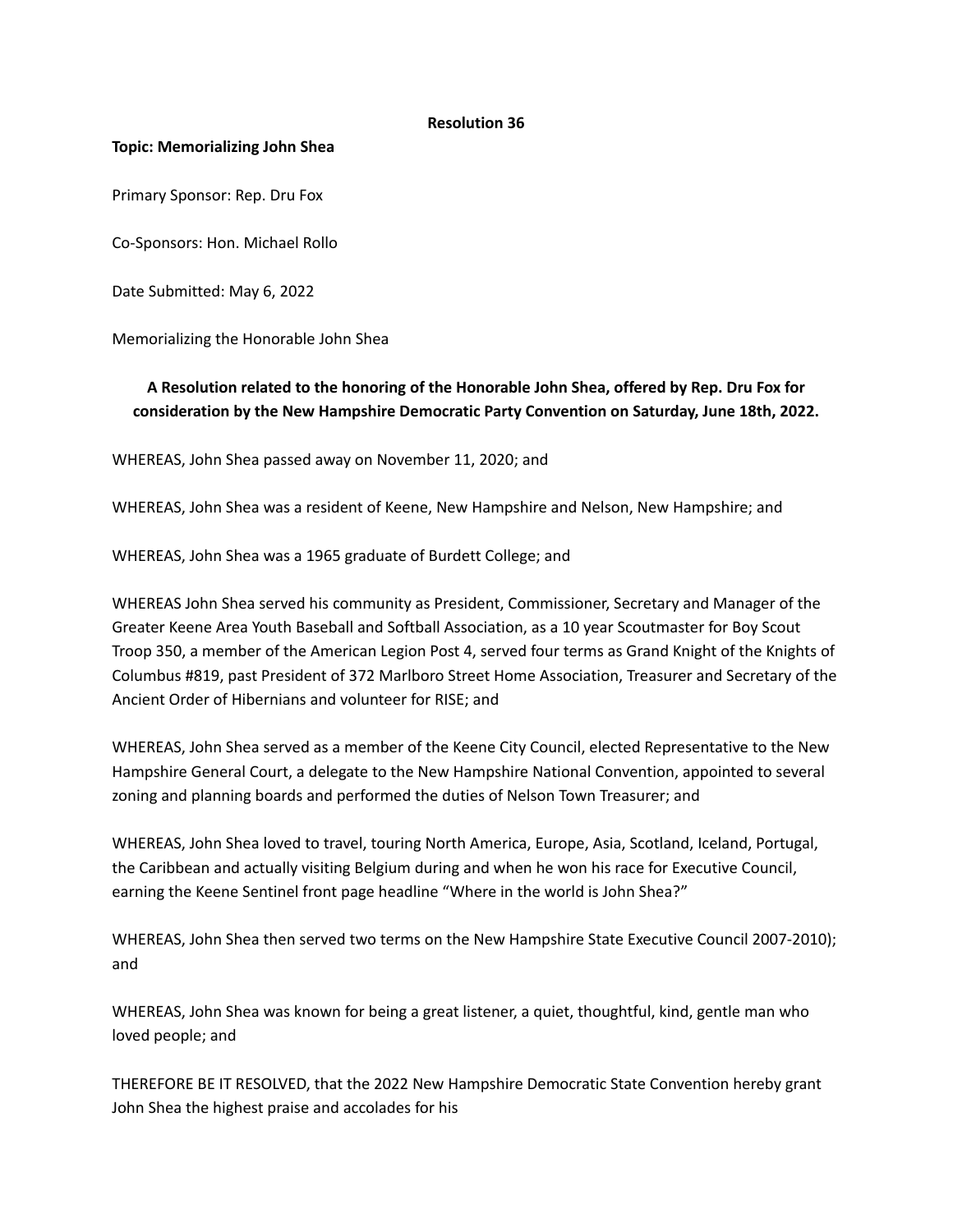dedication to the Democratic Party, his state, his community, his work and commitment to the people of New Hampshire; and

BE IT FURTHER RESOLVED THAT expressions of heartfelt sympathy be extended to the Shea family.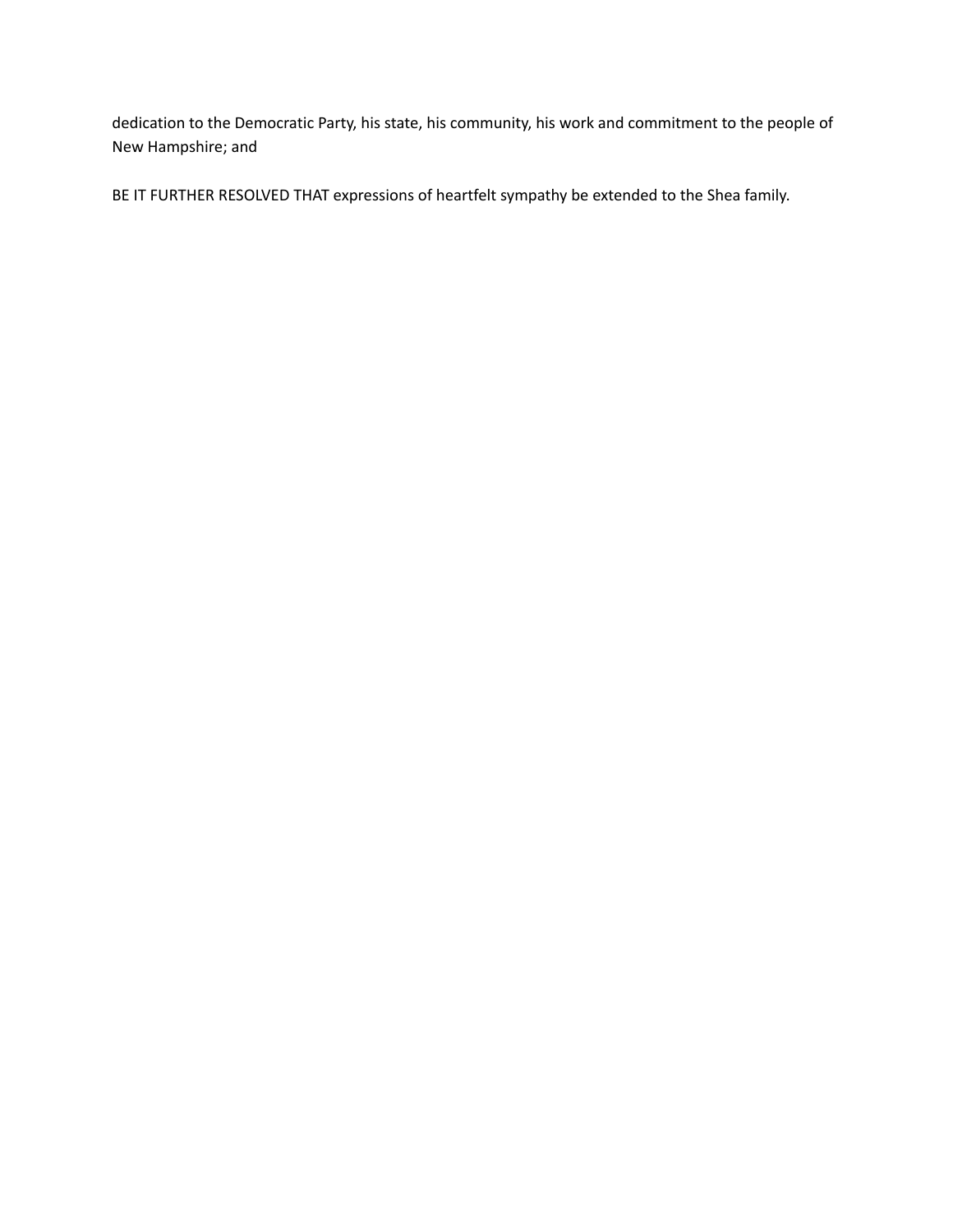#### **Topic: Memorializing Diana Soule Seifert**

Primary Sponsor: Rep. Dru Fox on Behalf of the Resolutions Committee

Date Submitted: May 6, 2022

Memorializing Diana Soule Seifert

# **A Resolution related to the honoring of Diana Soule Seifert, offered by Rep. Dru Fox for consideration by the New Hampshire Democratic Party Convention on Saturday, June 18th, 2022.**

WHEREAS, Diana Soule Seifert passed away on May 1, 2021; and

WHEREAS, Diana Soule Seifert was a lifelong resident of Salem, New Hampshire; and

WHEREAS, Diana Soule Seifert was a 1964 graduate of Woodbury High School, a 1968 graduate of Colby

College and earned a Master's Degree in Special Education from Lesley University; and

WHEREAS, Diana Soule Seifert was a long-time activist for the Democratic Party and elected official to the office of the Salem Zoning Board and Salem Budget Committee; and

WHEREAS, Diana Soule Seifert was a dedicated teacher of special education; and

WHEREAS, Diana Soule Seifert was a committed mother, grandmother, sister, aunt, friend, teacher and member of the Salem community;

THEREFORE BE IT RESOLVED, that the 2022 New Hampshire Democratic State Convention hereby grant Diana Soule Seifert the highest praise and accolades for her dedication to the Democratic Party, her state, her community, and her commitment to education and children; and

BE IT FURTHER RESOLVED THAT expressions of heartfelt sympathy be extended to the Seifert family.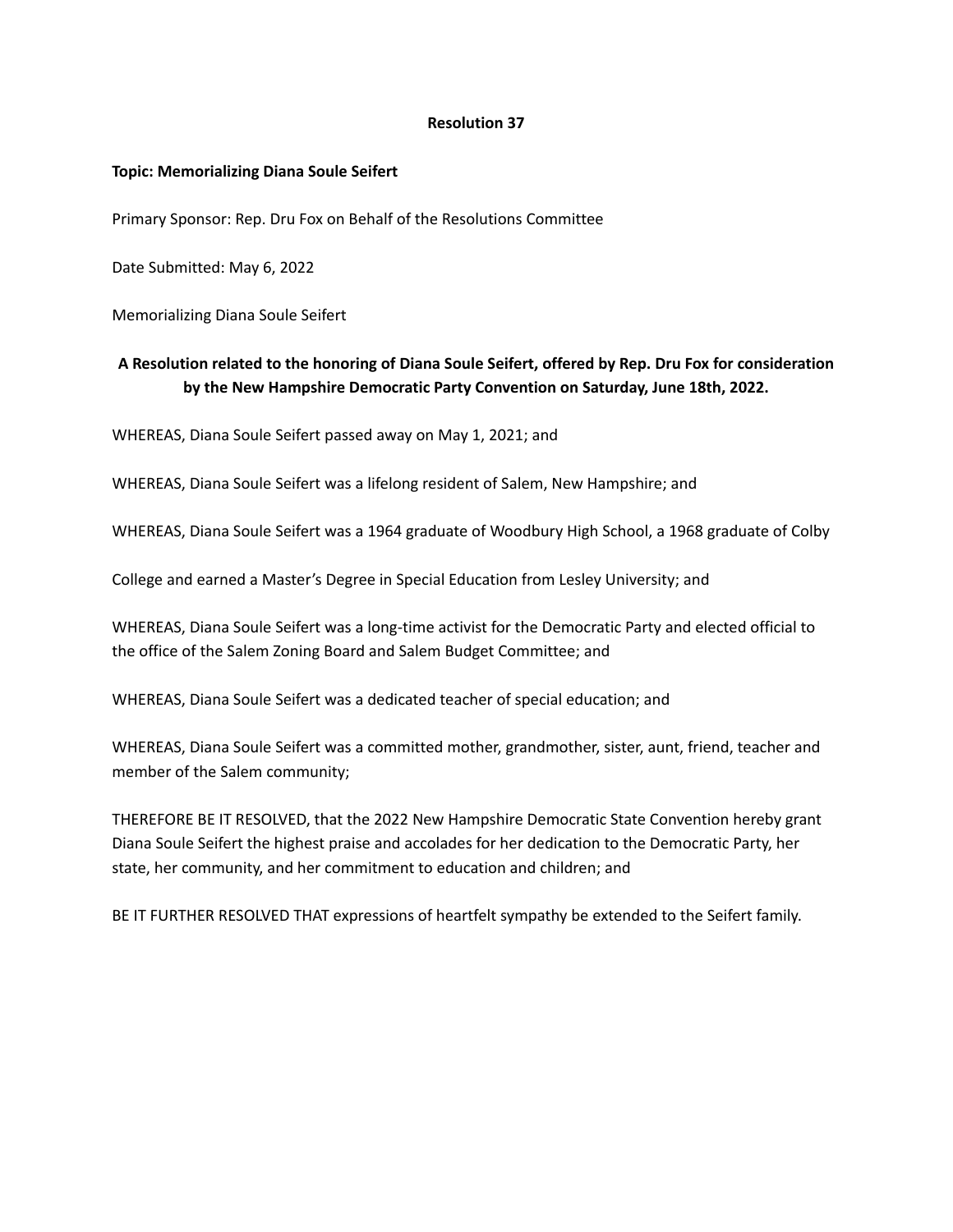#### **Topic: The Honorable Philip "Phil" Spagnuolo, Jr. (born 8/30/1967, died 6/22/2021)**

Primary Sponsor: Mike Parsons

Co-Sponsors: Lynn Thomas, Hon. Ray Buckley, Mayor Andrew Hosmer, Carlos Cardona, Charlie St. Clair

Date Submitted: May 6th

# **A Resolution related to the honoring the Honorable Philip "Phil" Spagnuolo, Jr., offered by Mike Parsons for consideration by the New Hampshire Democratic Party Convention on Saturday, June 18th, 2022.**

WHEREAS, Democrat Philip "Phil" Spagnuolo Jr., State Representative from Laconia died unexpectedly on Tuesday, June 22, 2021; and

WHEREAS, Phil's life story is one of family, of community, of optimism, and of renewal; and Whereas Phil was an extraordinary leader who dedicated his life to lifting up others and working to make New Hampshire a better state for everyone. He took life's most difficult challenges and he fearlessly faced them head-on -- helping others every step of the way regardless of who they were, where they came from, or what they struggled with. Everything Phil did was with compassion, courage, and with the conviction that everyone could make a difference -- no matter how big or small; and

WHEREAS, anchored by his family's relentless belief in his ability to live a productive and sober life, Phil was able to access a life-saving rehabilitation program as part of the Affordable Care Act. That critical lifeline and opportunity for another chance inspired Phil to embrace sobriety—as fragile as it was—and to dedicate his life's work to helping others navigate a path to recovery and, most importantly, to educating elected officials about systemic barriers faced by those suffering from substance misuse. What followed was the most unbelievable and inspiring path from prison to elected state official, serving in the New Hampshire House of Representatives, founding a nonprofit to support the recovery community, opening sober houses for men in the Lakes Region, and earning his certification as a recovery coach. Phil accomplished more in his five years of sobriety than most of us can hope for in a lifetime, but despite the incredible progress he led for the recovery community, there is still much work to be done; and

WHEREAS, NHDP Chairman Ray Buckley declared, "I and Democrats across the state are deeply saddened by this tragic loss. Phil was an extraordinary leader who dedicated his life to lifting up others and working to make New Hampshire a better state for everyone. He took life's most difficult challenges and he fearlessly faced them head-on -- helping others every step of the way regardless of who they were, where they came from, or what they struggled with. Everything Phil did was with compassion,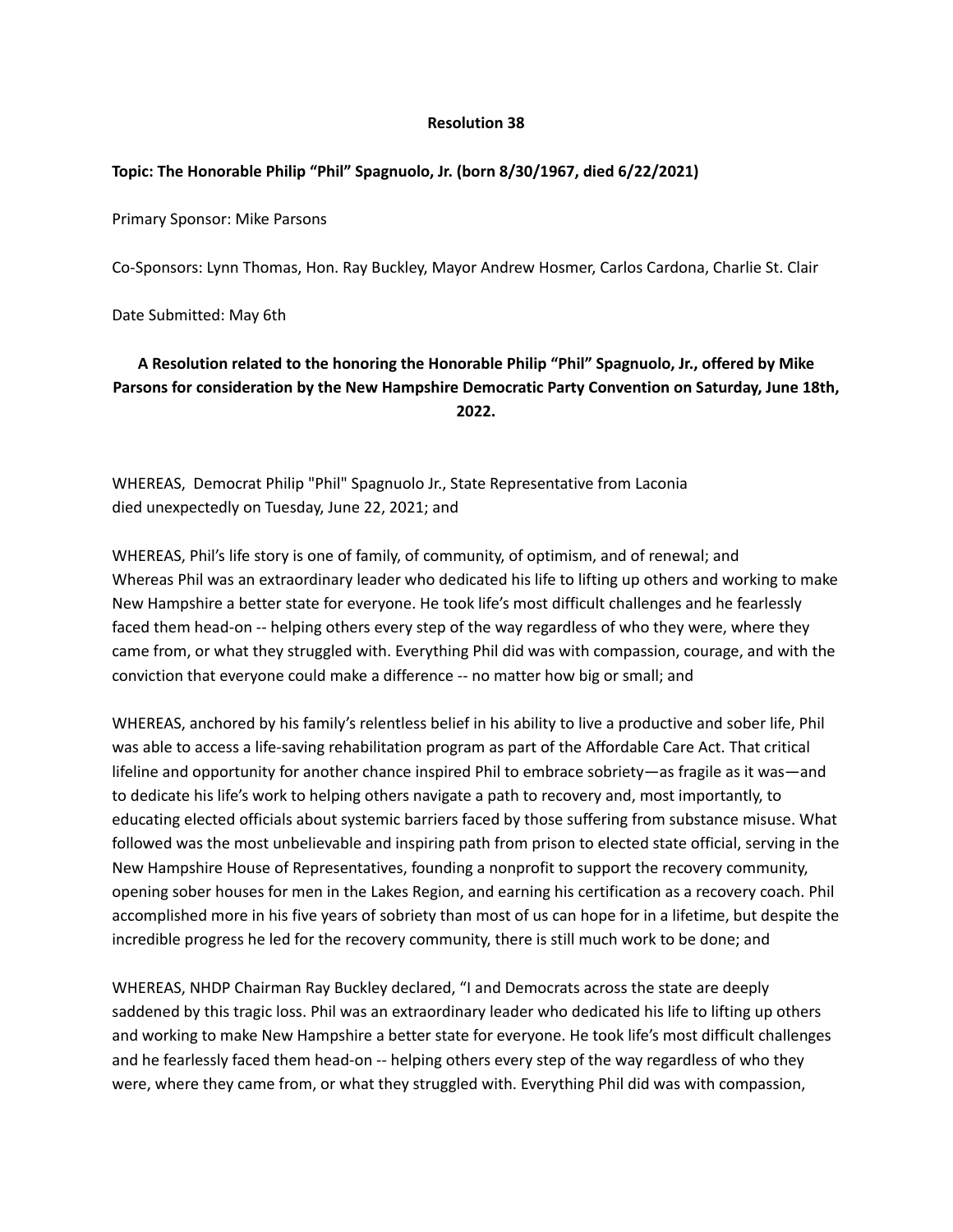courage, and with the conviction that everyone could make a difference -- no matter how big or small. We've lost a true leader, friend, and mentor to so many.

THEREFORE BE IT RESOLVED, In honor of his legacy, Phil's family asks that everyone who knew him, who loved him, who benefited from his commitment to community, take intentional steps—big or small—to reduce the stigma associated with mental illness and substance misuse. And remember Phil's giant smile and infectious, full-body laugh, that he offered so freely to friends and strangers alike.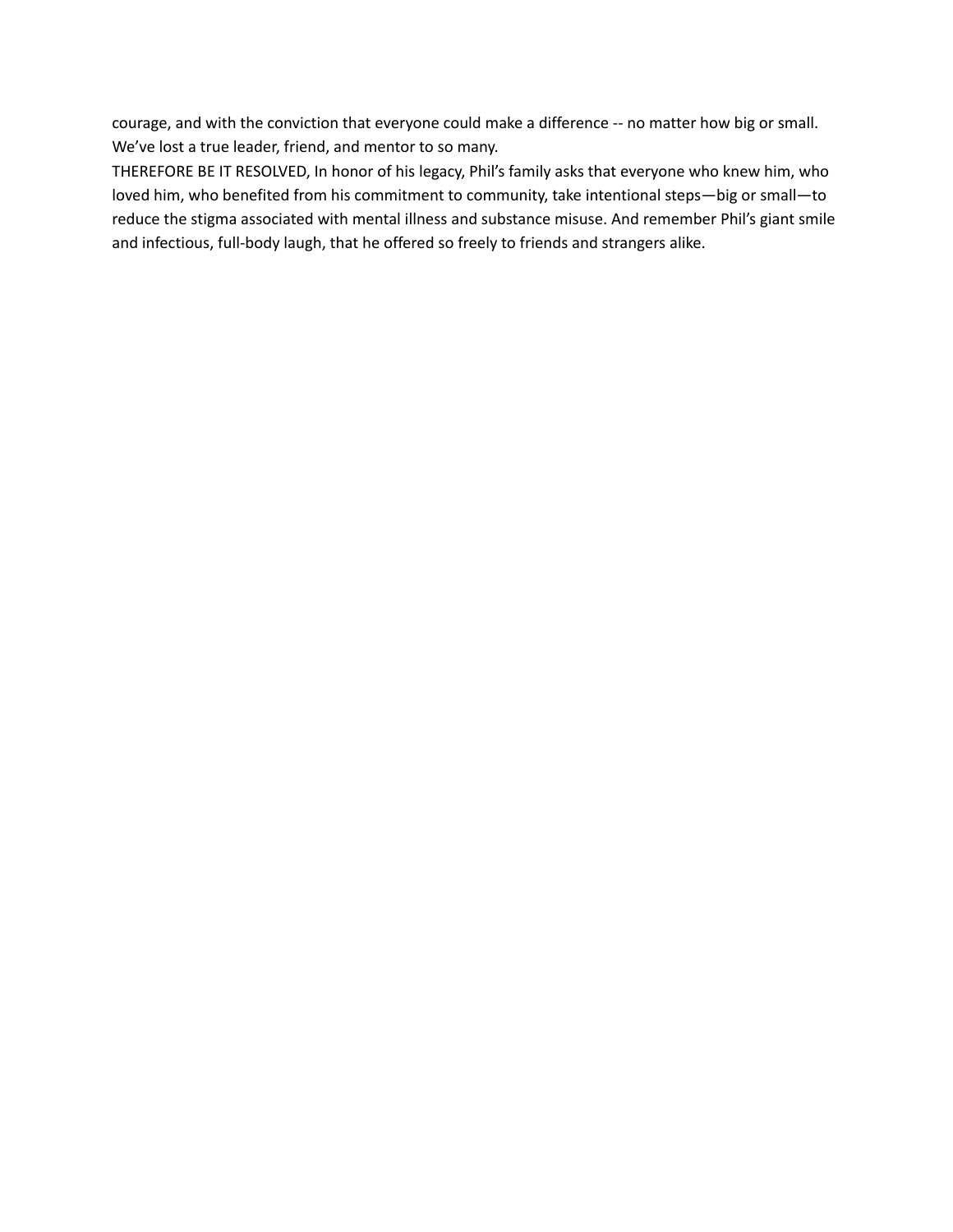## **Topic: A Resolution honoring Marilou Strickland**

Primary Sponsor: Hon. Raymond Buckley

Date Submitted: May 5, 2022

Memorializing Marilou Strickland

# **A Resolution related to the honoring of Marilou Strickland offered by the Hon. Raymond Buckley, for consideration by the New Hampshire Democratic Party Convention on June 18, 2022.**

WHEREAS, Marilou Strickland passed away June 12, 2020; and

WHEREAS, Marilou Strickland held many careers most notably a skilled Manchester based political consultant, and

WHEREAS, Marilou Strickland was campaign manager or senior staff member for Senator Joe Biden's 1988 presidential campaign, Robert Walsh's 1986 congressional race and Pete Poirier's 1985 campaign for mayor of Manchester, and

WHEREAS, Marilou Strickland was a long time member of the Manchester City Committee, and

WHEREAS, Marilou Strickland served on the Hillsborough County Democratic Committee, and

WHEREAS, Marilou Strickland spent years on the New Hampshire Democratic State Committee, and

THEREFORE LET IT BE RESOLVED, that the New Hampshire Democratic State Convention hereby grant Marilou Strickland the highest praise and accolades for his dedication to the Democratic Party, his state, and his commitment to public service; and

BE IT FURTHER RESOLVED THAT expressions of heartfelt sympathy be extended to the Sttrickland family.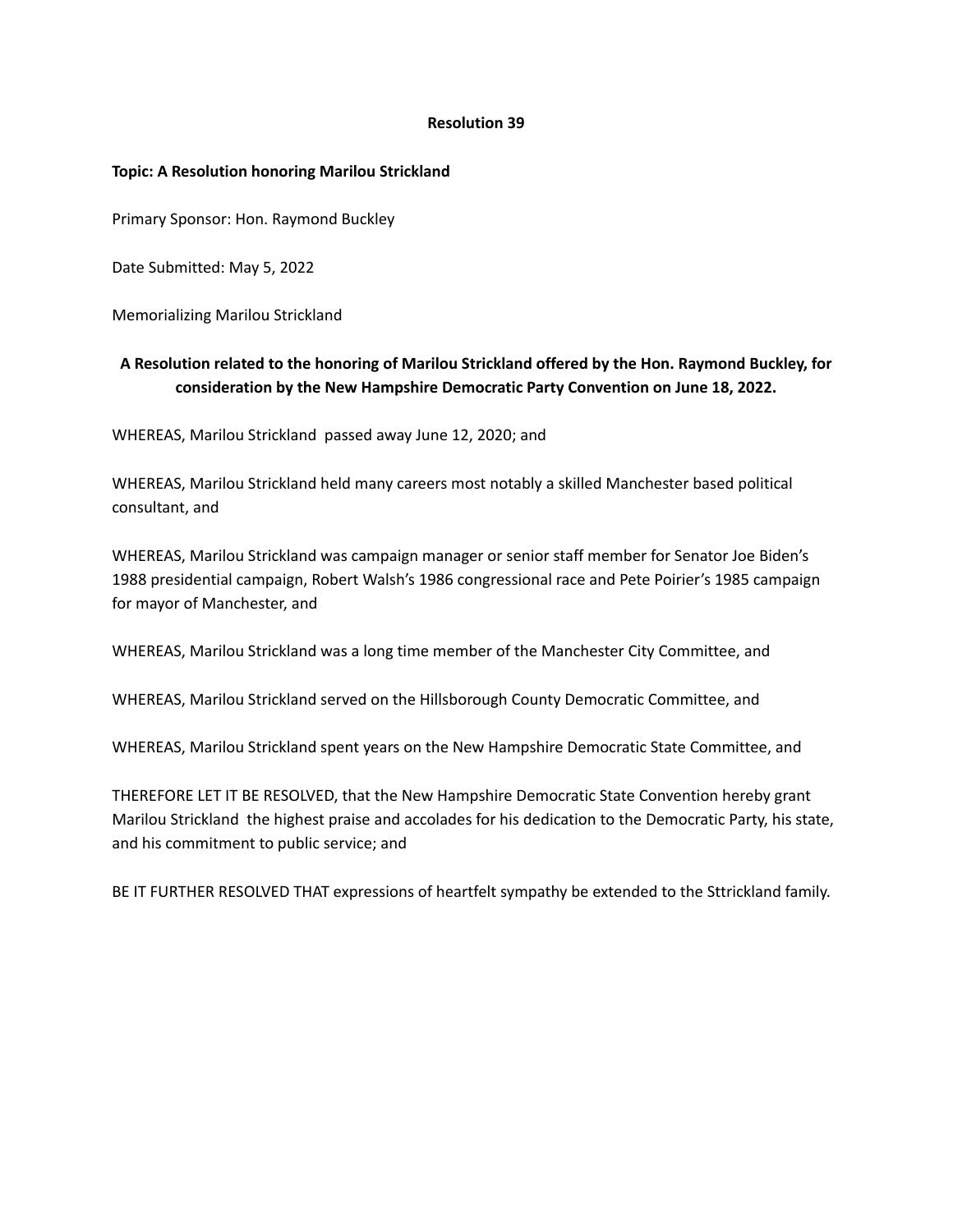## **Topic: Resolution honoring the Honorable Cynthia Page Sweeney**

Sponsored by: Sullivan & Hillsborough County Democrats

Co-Sponsored: Hon Virginia O'Brien Irwin, Sen. Bette Lasky, Hon. Micheal Rollo

Date Submitted: May 6, 2022

The Honorable Cynthia Page Sweeney September 28, 1943 – March 2, 2020

# **A Resolution related to the honorable Cynthia Page Sweeney offered by Sullivan & Hillsborough County Democrats, for consideration by the New Hampshire Democratic Party Convention on June 18, 2022.**

WHEREAS Cynthia Page Sweeney was a long-time activist in the NH Democratic party and,

WHEREAS Cynthia served in the NH House of Representatives, representing both Sullivan (2008-2010 Sullivan 5 and 2012-2014 Sullivan 8) and Hillsborough Counties (2000-2004), and,

WHEREAS she served on the State and Federal Relations Committee, serving as Vice Chairman in 2013, and,

WHEREAS, she was a proud member of the Daughters of the American Revolution, and

WHEREAS she worked to repeal the death penalty and supported election reform, and,

WHEREAS Cynthia served the Sullivan County Democrats on the Executive Committee and was a tireless campaigner,

THEREFORE, BE IT RESOLVED that the NH Democratic Party honor Cynthia Page Sweeny as a champion of free and fair elections and as a strong advocate for democratic values.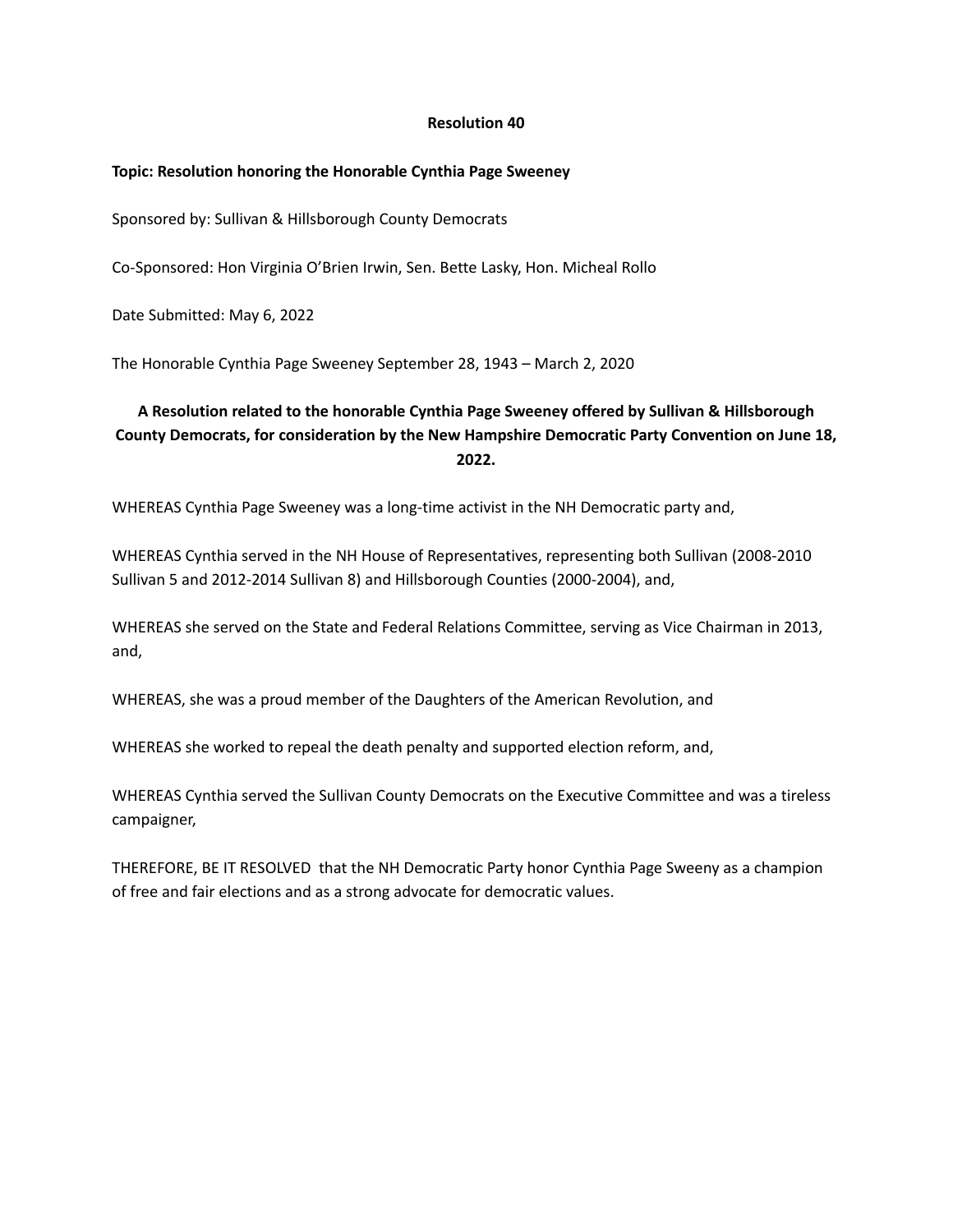## **Topic: A Resolution Honoring Mary Twomey**

Primary Sponsor: Sen. Bette Lasky on Behalf of the Resolutions Committee

Date Submitted: May 6, 2022

Memorializing Mary Twomey

# **A Resolution related to the honoring of Mary Twomey, for consideration by the New Hampshire Democratic Party Convention on Saturday, June 18, 2022.**

WHEREAS, Mary Twomey passed away on December 16th, 2020; and

WHEREAS, Mary Twomey was born in Trenton, N.J. on Oct. 11, 1941, a daughter of the late Anthony and Beatrice (Burns) Moran; and

WHEREAS, Mary Twomey was raised in Trenton and graduated from Cathedral Catholic High School in 1959. She married in 1961 and raised her family in Lynn, Mass., Amesbury, Mass. and Hampton Falls, N.H; and

WHEREAS, Mary Twomey relocated to Hampton in her retirement years where she worked as a librarian assistant at the Lane Memorial Library

WHEREAS, Mary Twomey was a faithful communicant of Our Lady of the Miraculous Medal Church; and

WHEREAS, Mary Twomey was very active with the Democratic Party, serving as a state delegate for the 1984 election; and

THEREFORE BE IT RESOLVED, that the 2022 New Hampshire Democratic State Convention hereby grant Mary Twomey the highest praise and accolades for her dedication to her state and her community; and

BE IT FURTHER RESOLVED THAT expressions of heartfelt sympathy be extended to her family.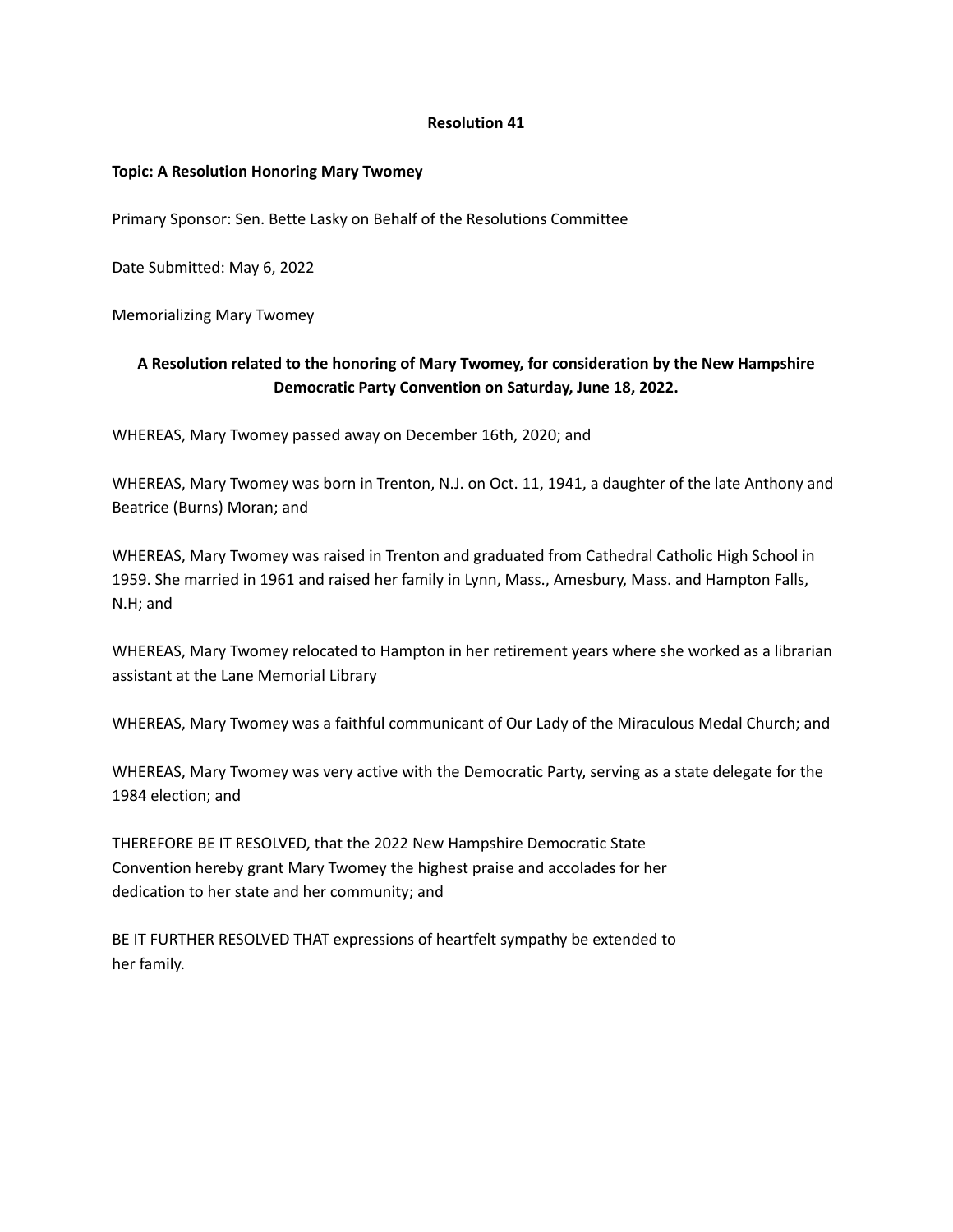#### **Topic: A Resolution honoring the Honorable Shirley J. White**

Primary Sponsor: Hon. Raymond Buckley

Date Submitted: May 5, 2022

Memorializing Shirley J. White

# **A Resolution related to the honoring of the Honorable Shirley J. White offered by the Hon. Raymond Buckley, for consideration by the New Hampshire Democratic Party Convention on June 18, 2022.**

WHEREAS, Shirley J. White passed away October 17, 2021; and

WHEREAS, Shirley J. White represented Somersworth in the state legislature for three terms, following in her mother's footsteps who also served in the NH House; and

WHEREAS, Shirley J. White was six term member of the Somersworth School Board, and

WHEREAS, Shirley J. White served as Chair of the Strafford County Democratic Committee was a longtime member of the NH Democratic State Committee, and

WHEREAS, Shirley J. White and her husband owned a Real Estate agency and served as the Somersworth City Assessor for 14 years, and

WHEREAS, Shirley J. White was married to Bill White, had six children, 17 grandchildren, 27 great grandchildren and 7 great great grandchildren, and

THEREFORE LET IT BE RESOLVED, that the New Hampshire Democratic State Convention hereby grant Shirley J. White the highest praise and accolades for her dedication to the Democratic Party, her state, and her commitment to public service; and

BE IT FURTHER RESOLVED THAT expressions of heartfelt sympathy be extended to the White family.